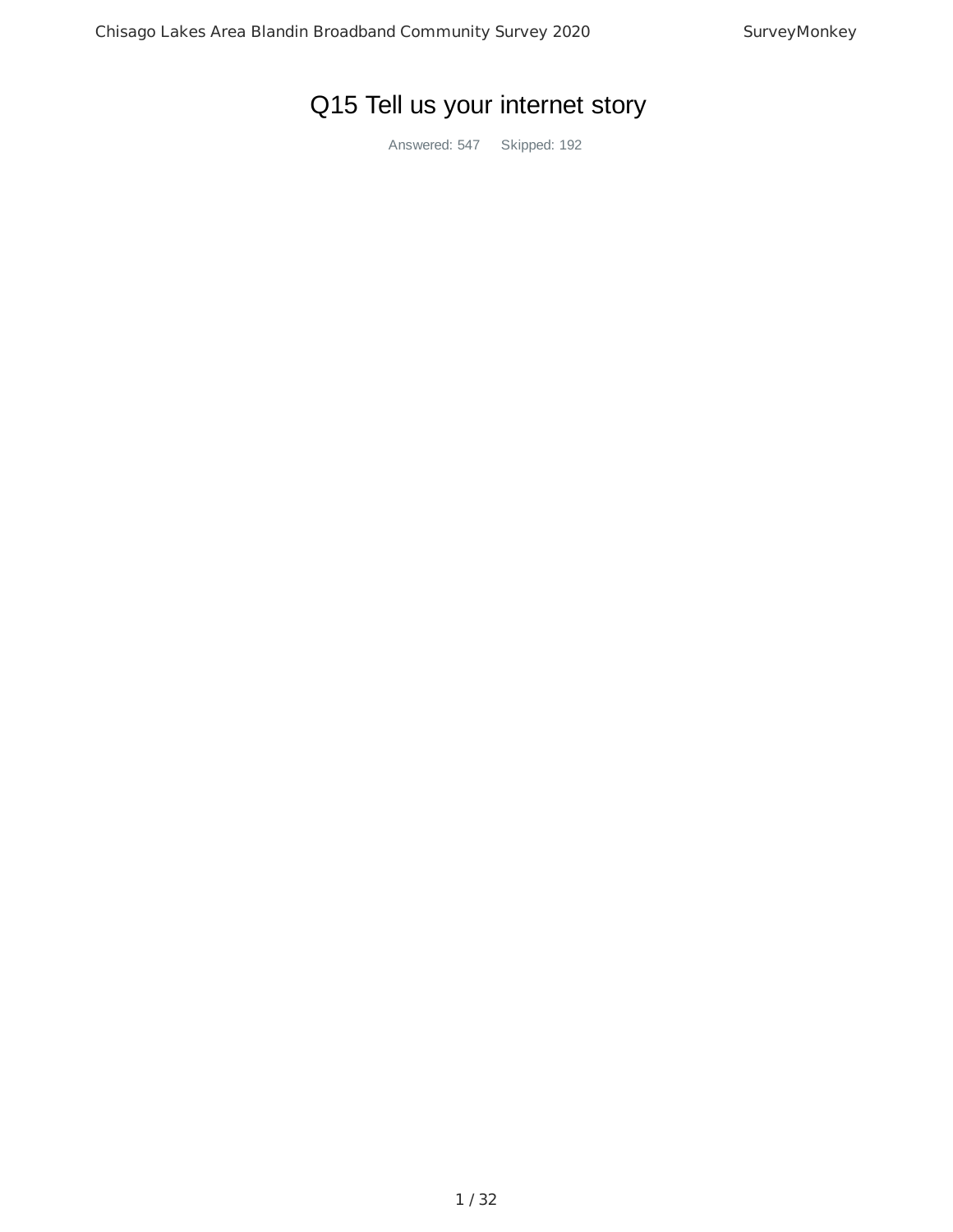| #              | <b>RESPONSES</b>                                                                                                                                                                                                                                                                                                                                                                                                                                                                                                                                                                                                         | <b>DATE</b>         |
|----------------|--------------------------------------------------------------------------------------------------------------------------------------------------------------------------------------------------------------------------------------------------------------------------------------------------------------------------------------------------------------------------------------------------------------------------------------------------------------------------------------------------------------------------------------------------------------------------------------------------------------------------|---------------------|
| $\mathbf{1}$   | Would be nice to have a lower latency offering from major providers. Something like fiber optic.<br>Would also really like to have a higher upload bandwidth than the max 20mbps that midco<br>offers.                                                                                                                                                                                                                                                                                                                                                                                                                   | 12/20/2020 8:20 PM  |
| 2              | I think Midcontinent does a great job. As more internet access becomes necessary for all<br>things the need to have reliable and reasonably priced internet is critical.                                                                                                                                                                                                                                                                                                                                                                                                                                                 | 12/20/2020 10:01 AM |
| 3              | really would like higher speed for operating business, working from home and school for the<br>kids. It's been a challenge to have reliable internet that is fast enough                                                                                                                                                                                                                                                                                                                                                                                                                                                 | 12/18/2020 11:03 AM |
| 4              | Typically slow internet in the evenings and sometimes during the day. Overall internet in<br>Lindstrom is frustrating.                                                                                                                                                                                                                                                                                                                                                                                                                                                                                                   | 12/18/2020 9:20 AM  |
| 5              | Internet is vital with work-from-home. Speed has been adequate, but reliability of Frontier DSL<br>is very poor since moving 5 months ago (went down twice already). Corporate phone lines at<br>Frontier are a nightmare. Actual local technicians/service are awesome.                                                                                                                                                                                                                                                                                                                                                 | 12/16/2020 6:35 PM  |
| 6              | Frontier offers very intermittent wifi. We pay for at least 12 mgs of speed, but there are many<br>times a day that it pauses, or quits altogether for awhile. We desire an improvement.                                                                                                                                                                                                                                                                                                                                                                                                                                 | 12/16/2020 12:34 PM |
| $\overline{7}$ | Our internet was working fairly well until our 3 kids came back home from college to finish their<br>terms from home. They have been very frustrated as they are not able to complete their<br>schooling at times due to no internet connection. They have been seeking out local<br>businesses and organizations to go to so they can complete their online schooling with the<br>internet at those local offices.                                                                                                                                                                                                      | 12/16/2020 11:01 AM |
| 8              | We tried to get Frontier and were told we could only get low speed. After hours and weeks of<br>phone calls we gave up. We currently still have no internet and run extremely limited internet<br>use from our phone hotspots.                                                                                                                                                                                                                                                                                                                                                                                           | 12/15/2020 12:11 PM |
| 9              | Internet should be fast, affordable and reliable.                                                                                                                                                                                                                                                                                                                                                                                                                                                                                                                                                                        | 12/15/2020 7:07 AM  |
| 10             | Very satisfied with Midcontinent cable internet service. 4 internet users in the home and no<br>complaints                                                                                                                                                                                                                                                                                                                                                                                                                                                                                                               | 12/14/2020 9:13 PM  |
| 11             | $\bigcirc$                                                                                                                                                                                                                                                                                                                                                                                                                                                                                                                                                                                                               | 12/14/2020 6:58 PM  |
| 12             | Sometimes slows down during the day or early evening                                                                                                                                                                                                                                                                                                                                                                                                                                                                                                                                                                     | 12/14/2020 5:12 PM  |
| 13             | Frontier has been slow. My bill continues to increase. Would like to have a service that would<br>be internet and tv for an affordable price.                                                                                                                                                                                                                                                                                                                                                                                                                                                                            | 12/14/2020 12:08 PM |
| 14             | I have tried several providers. NONE of them work. I recently tried to get TruSpeed in, but they<br>can't get a signal, even from my silo. I work from home 100% since March. I foresee no<br>change in this. I have elementary and college students, and I myself take classes. I pay 100 a<br>month for services that are very poor. The ONLY way I am able to do my work is to use my<br>employer provided hotspot to boost my signal enough to function. My entire neighborhood,<br>very small and isolated, is in the same boat. we are just about an 8th of a mile off hwy 8, but<br>no lines up here to our area. | 12/14/2020 10:39 AM |
| 15             | I like to search the web for information but need help. Since I retired as an Administrative<br>Assistant in 2000, things have changed a lot.                                                                                                                                                                                                                                                                                                                                                                                                                                                                            | 12/14/2020 8:23 AM  |
| 16             | Before we moved in July, we had Frontier which was a total disaster. We now have MidCo<br>which is better but still doesn't seem to have good speed. ZOOMing for meetings is always a<br>guess as to whether it will work or not.                                                                                                                                                                                                                                                                                                                                                                                        | 12/14/2020 6:08 AM  |
| 17             | Frontier (with Dish) was a disaster. All the horror stories are true. New to Midcontenent. More<br>reliable, not any faster, too expensive.                                                                                                                                                                                                                                                                                                                                                                                                                                                                              | 12/13/2020 10:07 PM |
| 18             | Slow internet. It has been better the last 6 months. Used to lose service frequently.                                                                                                                                                                                                                                                                                                                                                                                                                                                                                                                                    | 12/13/2020 8:27 PM  |
| 19             | Connection speeds are slow.                                                                                                                                                                                                                                                                                                                                                                                                                                                                                                                                                                                              | 12/13/2020 4:44 PM  |
| 20             | Midco has been much better than Frontier was.                                                                                                                                                                                                                                                                                                                                                                                                                                                                                                                                                                            | 12/13/2020 3:54 PM  |
| 21             | We have upgraded to Midco Internet 500 and have not seen an increase in our speed. On<br>Team meetings I will frequently get bumped off. It is very frustrating considering I work from<br>home and did prior to the pandemic. I complained to Midco and they said I could purchase                                                                                                                                                                                                                                                                                                                                      | 12/13/2020 1:52 PM  |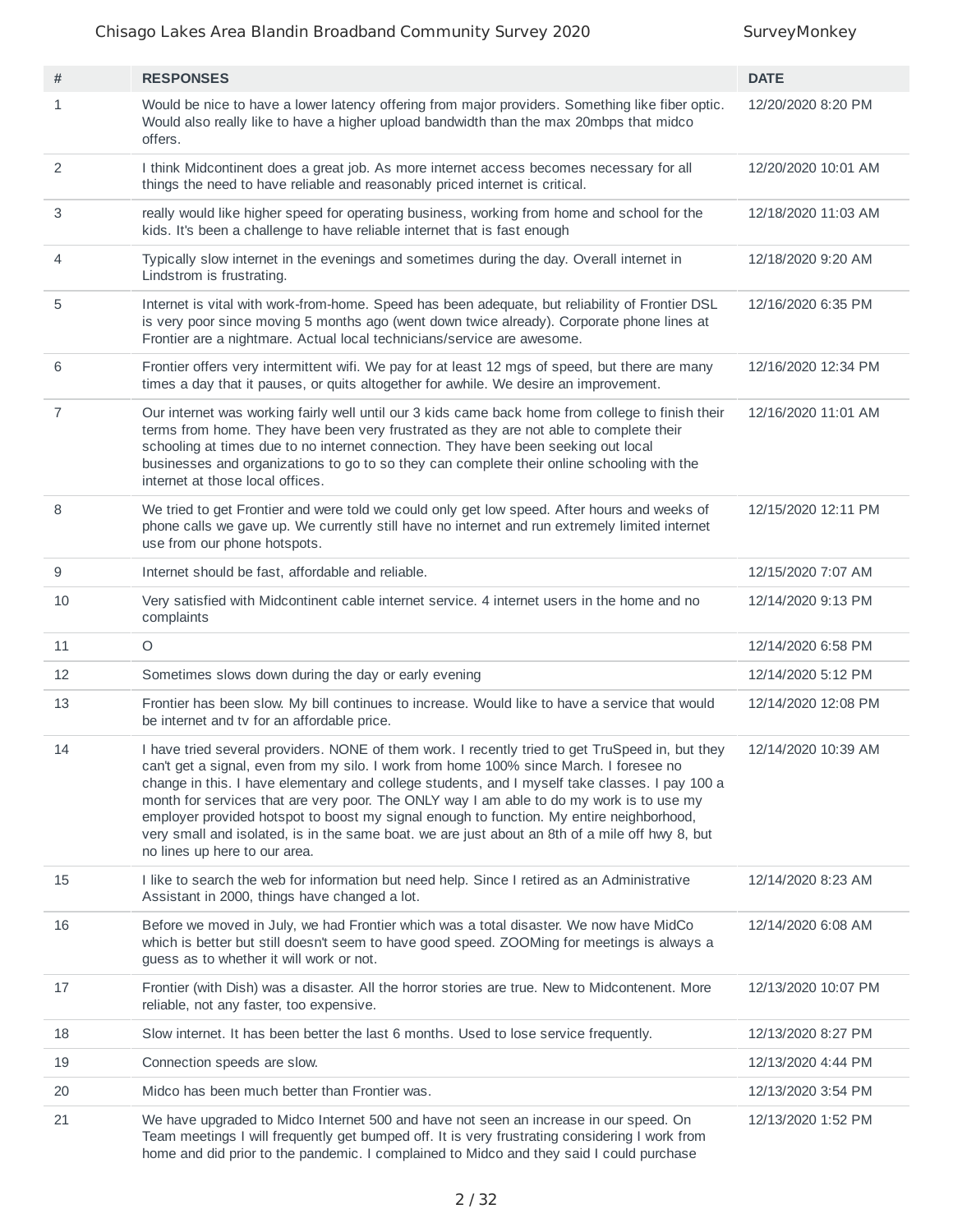boosters to place throughout my home. To be honest i pay too much now and the thought of spending more just frustrated me.

| 22 | no                                                                                                                                                                                                                                                                                                                                                                                                                                                                                                                                                                                               | 12/13/2020 9:47 AM  |
|----|--------------------------------------------------------------------------------------------------------------------------------------------------------------------------------------------------------------------------------------------------------------------------------------------------------------------------------------------------------------------------------------------------------------------------------------------------------------------------------------------------------------------------------------------------------------------------------------------------|---------------------|
| 23 | Too expensive for the service MidCo offers. I had frontier who not only charged me for service<br>I did NOT receive but held my credit score captive and made me still pay them for services<br>MOT rendered just so my car loan would go through Frontiers customer service said I owed<br>them but didn't know where I could settle this bill that I never incurred                                                                                                                                                                                                                            | 12/13/2020 1:31 AM  |
| 24 | It is ridicules to ask all your citizens for funds to buy the installation and equipment to provide<br>a product and the allow that company to gather profits from that product. If the people using<br>the internet to make money, then those people should consider that an expense and pay for it<br>themselves. Some survey. About as one sided as I've ever seen.                                                                                                                                                                                                                           | 12/12/2020 9:20 PM  |
| 25 | Moved from the twin cities 2016-100mbps @40.00/mth. Got the blazing speed up here at 2-<br>5mbps. @s44.00/mth. Currently have done as large a speed as is offered- up to 12mbps. Only<br>really see 5-7 download, with 1mbps down. dismal. A few miles over, they have cable with<br>super fast speeds. My son in the cities currently has 256mbps for 90.00.                                                                                                                                                                                                                                    | 12/12/2020 11:50 AM |
| 26 | Our internet is unreliable. We try to upload documents and photos and it takes a long time.<br>What an asset to our community if we had high speed internet and people could live here and<br>not have to commute!                                                                                                                                                                                                                                                                                                                                                                               | 12/11/2020 10:58 PM |
| 27 | The internet on our street is terrible. Frontier is the worst. There are constant little outages, we<br>dont get the level of service we pay for. It is hard for me to work and have 2 kids also trying to<br>do homework. It causes constant lags for all. In this area we should have more choices. I call<br>mid continent twice a year to try and get them to come to our road. They are a block away.                                                                                                                                                                                       | 12/11/2020 6:38 PM  |
| 28 | Frontier is terrible and rips everyone off, my service is unreliable and rarely running at the<br>promised speed. sometimes it just doesnt work at all and frontier doesnt care.                                                                                                                                                                                                                                                                                                                                                                                                                 | 12/11/2020 4:43 PM  |
| 29 | We had Frontier and switch to Midco because of the speeds and cost.                                                                                                                                                                                                                                                                                                                                                                                                                                                                                                                              | 12/11/2020 2:03 PM  |
| 30 | for years internet service and service in general with Frontier was horrible. (1.5MB downloads).<br>Tried Satelite internet as bad and expensive. Used ATT wireless home broadband for 3 years,<br>downloads ~25MB but very expensive. Frontier extended Fiber to our area in 2019 and went<br>back to Frontier in 2020 Service and Internet much better.                                                                                                                                                                                                                                        | 12/11/2020 8:26 AM  |
| 31 | Frontier has horrible customer service and my business was overcharged for over a year<br>before i finally got it resolved. By the time I got it resolved I'd spent hours.                                                                                                                                                                                                                                                                                                                                                                                                                       | 12/10/2020 7:50 PM  |
| 32 | When we first moved here in 2018 we had to get Frontier internet and TV. It was dreadful!<br>Reliability was poor and customer service even poorer. Then we switched to AT&T DirecTV,<br>but were disappointed it its reliability too. Dish service in Minnesota just isn't good enough.<br>Then we found out about Midco midwinter and signed up right away to have the line installed<br>from the service box to our house as soon as the ground thawed in the spring. It's not as good<br>as Comcast but it's nearly so. Much better than the other services were. Cable is the way to<br>go. | 12/10/2020 6:03 PM  |
| 33 | When we first moved here in 2018 we had to get Frontier internet and TV. It was dreadful!<br>Reliability was poor and customer service even poorer. Then we switched to AT&T DirecTV,<br>but were disappointed it its reliability too. Dish service in Minnesota just isn't good enough.<br>Then we found out about Midco midwinter and signed up right away to have the line installed<br>from the service box to our house as soon as the ground thawed in the spring. It's not as good<br>as Comcast but it's nearly so. Much better than the other services were. Cable is the way to<br>go. | 12/10/2020 6:02 PM  |
| 34 | Usually adequate for our needs but not very reliable. Would do more streaming with faster<br>service.                                                                                                                                                                                                                                                                                                                                                                                                                                                                                            | 12/10/2020 1:12 PM  |
| 35 | Not much to say - Frontier is the only game in town (at least where we live) so we are at their<br>mercy.                                                                                                                                                                                                                                                                                                                                                                                                                                                                                        | 12/10/2020 11:57 AM |
| 36 | I have had Frontier for years. I have upgraded speed once, but it is still slow                                                                                                                                                                                                                                                                                                                                                                                                                                                                                                                  | 12/10/2020 5:41 AM  |
| 37 | Price keeps going up and service is not reliable so I'd love to have improved service at a<br>decent rate.                                                                                                                                                                                                                                                                                                                                                                                                                                                                                       | 12/9/2020 5:20 PM   |
| 38 | It's Frontier - in an age when monopolies are not supposed to exist - in our location - we have                                                                                                                                                                                                                                                                                                                                                                                                                                                                                                  | 12/9/2020 12:14 PM  |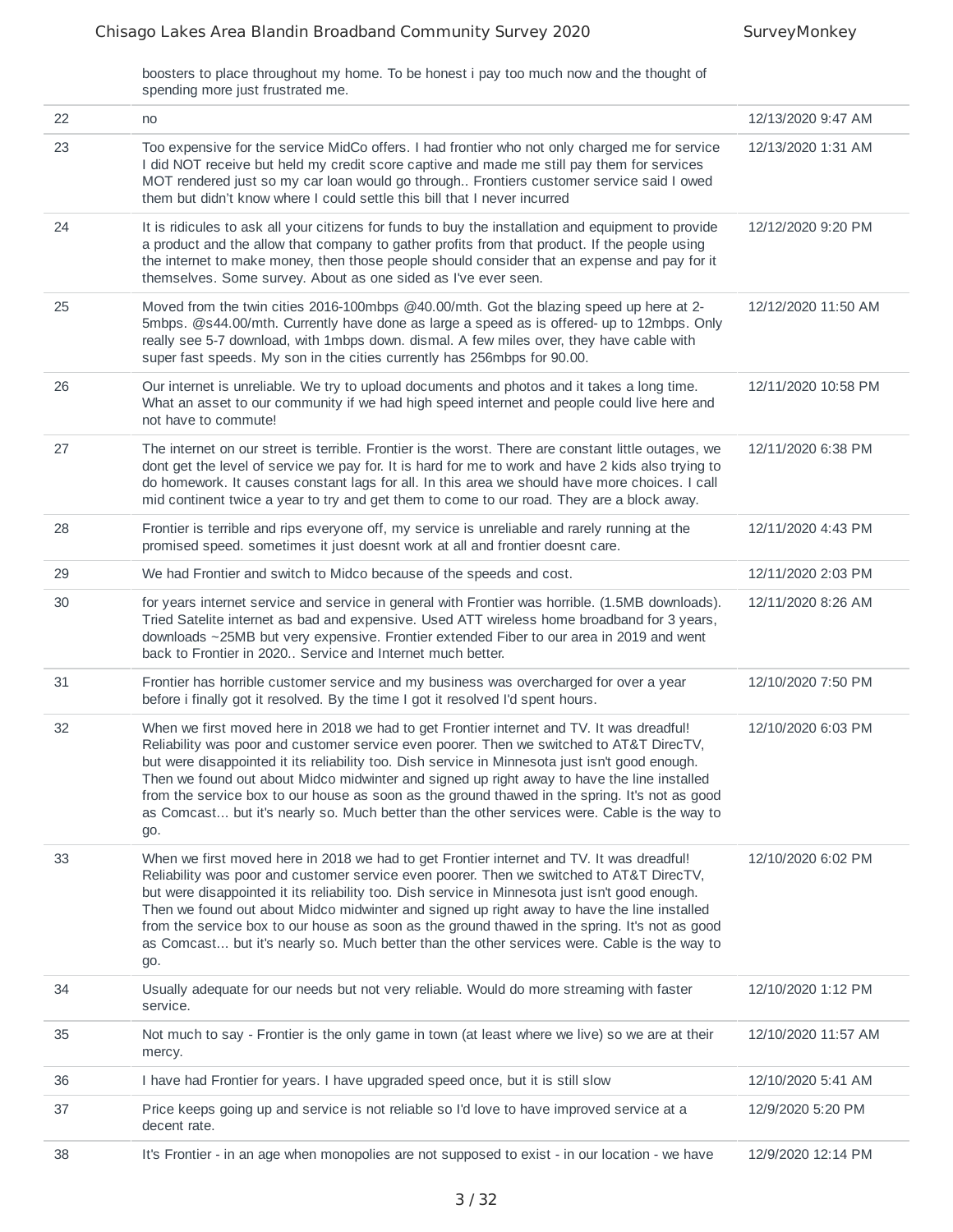|    | no other choice.                                                                                                                                                                                                                                                                                                                                                                                                                                                                                                                                                                                                                                                                                                                                                                                                                                                                                                                                                                                                                                                 |                    |
|----|------------------------------------------------------------------------------------------------------------------------------------------------------------------------------------------------------------------------------------------------------------------------------------------------------------------------------------------------------------------------------------------------------------------------------------------------------------------------------------------------------------------------------------------------------------------------------------------------------------------------------------------------------------------------------------------------------------------------------------------------------------------------------------------------------------------------------------------------------------------------------------------------------------------------------------------------------------------------------------------------------------------------------------------------------------------|--------------------|
| 39 | For approximately 15 years, Frontier was our only option. Several years ago Midcontinent<br>came in the area. Some of our neighbors said they had better speed and reliability with<br>Midcontinent. Both my husband and I work from home and need internet access to work. We<br>decided to keep Frontier in one office and then expand to also use Midcontinent, so that we<br>had options if one wasn't working. We find them both to be unreliable.                                                                                                                                                                                                                                                                                                                                                                                                                                                                                                                                                                                                          | 12/9/2020 11:19 AM |
| 40 | happy with midco but not the cost.                                                                                                                                                                                                                                                                                                                                                                                                                                                                                                                                                                                                                                                                                                                                                                                                                                                                                                                                                                                                                               | 12/9/2020 8:59 AM  |
| 41 | We moved her a few years ago, assuming we could get some kind of reliable internet. Satellite<br>internet was too expensive and I've heard unreliable, frontier said they were unable to provide<br>internet to us, the only option for us now is cellphone unlimited data with limited hotspot. We<br>would love internet, preferably Midco.                                                                                                                                                                                                                                                                                                                                                                                                                                                                                                                                                                                                                                                                                                                    | 12/9/2020 12:27 AM |
| 42 | we have had frontier, dish and now midco, we are satisfied with our service now                                                                                                                                                                                                                                                                                                                                                                                                                                                                                                                                                                                                                                                                                                                                                                                                                                                                                                                                                                                  | 12/8/2020 9:17 PM  |
| 43 | Very slow at peak times. If we are not right by the router we get dropped for zoom calls. Takes<br>for ever for things to upload.                                                                                                                                                                                                                                                                                                                                                                                                                                                                                                                                                                                                                                                                                                                                                                                                                                                                                                                                | 12/8/2020 12:31 PM |
| 44 | I don't have a story                                                                                                                                                                                                                                                                                                                                                                                                                                                                                                                                                                                                                                                                                                                                                                                                                                                                                                                                                                                                                                             | 12/8/2020 12:04 PM |
| 45 | Frontier DSL Only realistic option and it is capped for insufficient bandwidth for our needs.<br>Midco serive line is close to me but will not service my home since there is only 3 homes in<br>develpment and Eichtens Cheese factory                                                                                                                                                                                                                                                                                                                                                                                                                                                                                                                                                                                                                                                                                                                                                                                                                          | 12/8/2020 11:10 AM |
| 46 | most of the time our frontier internet works fairly good, but now with COVID and more people at<br>home using the internet the system bogs down and take longer to upload information. We had<br>fiber optics run by our home 3-4 years ago, but to date it has never been hooked up or made<br>available.                                                                                                                                                                                                                                                                                                                                                                                                                                                                                                                                                                                                                                                                                                                                                       | 12/8/2020 10:32 AM |
| 47 | I work from home quite often. It takes FOREVER to open up files since we had to move the<br>router downstairs so that we could stream movies without interruption. Chisago county isn't<br>that far from the Twin Cities! It is ridiculous we aren't offered high speed internet. More and<br>more people are going to be able to work from home and it is critical that they can operate<br>efficiently. Frontier is a JOKE. When we moved, the installation person was a no show three<br>different times. When he did finally show up, he said that Frontier was the one who tells him<br>their is an appointment scheduled and he didn't get the message for the other two times he<br>missed. I am willing to go in on a class action lawsuit. Horrible company.                                                                                                                                                                                                                                                                                            | 12/8/2020 8:52 AM  |
| 48 | We pay too much for Frontier and would like competition and other options.                                                                                                                                                                                                                                                                                                                                                                                                                                                                                                                                                                                                                                                                                                                                                                                                                                                                                                                                                                                       | 12/7/2020 7:19 PM  |
| 49 | We have much less access during the day, and sometimes cannot get into the internet at all.<br>For a few hours a day. Sometimes we give up trying to access it. Our access has decreased<br>this year, and we pay about \$300. A month. So we should, at the very least have daily access.<br>We are not happy with the service.                                                                                                                                                                                                                                                                                                                                                                                                                                                                                                                                                                                                                                                                                                                                 | 12/7/2020 6:53 PM  |
| 50 | We don't have an internet story                                                                                                                                                                                                                                                                                                                                                                                                                                                                                                                                                                                                                                                                                                                                                                                                                                                                                                                                                                                                                                  | 12/7/2020 2:16 PM  |
| 51 | We have had Frontier for the 15 years we have lived in Center City. We have had terrible<br>service. It is not uncommon for us to reset our router 6-8x/day to regain access to the internet.<br>Frontier has continued to charge us for "high speed" internet, although we most commonly get<br>2BPS. It has become increasingly more difficult to telecommute, and have 2 full time distance<br>and 1 full time college student all taking remote classes, and run a small business from our<br>home. Frontier has only given us excuses, including we are running too many devices at once,<br>the router is too old (we have replaced 5 of them), we need routers in multiple places (for an<br>extra cost), no additional cable can be placed near your residence, we are at "the end of the<br>cable line" making our house the last to get internet, etc. etc. etc. We just stopped calling<br>them. Without any other choices they monopolize the market. Maybe with a little competition<br>they would consider updating their services and technology. | 12/7/2020 1:59 PM  |
| 52 | At the Church we only have access to frontier. We have very slow internet and very slow<br>upload speeds. It is very unreliable from day to day and is often not usable for days. We would<br>like to live stream events but it is not even a possiblity to consider at with our internet.                                                                                                                                                                                                                                                                                                                                                                                                                                                                                                                                                                                                                                                                                                                                                                       | 12/7/2020 1:34 PM  |
| 53 | The internet in our office works most of the time but isn't real fast and cuts out on a weekly<br>basis.                                                                                                                                                                                                                                                                                                                                                                                                                                                                                                                                                                                                                                                                                                                                                                                                                                                                                                                                                         | 12/7/2020 11:28 AM |
| 54 | I work from home. I have one child currently in 12th grade who attends school from home. This                                                                                                                                                                                                                                                                                                                                                                                                                                                                                                                                                                                                                                                                                                                                                                                                                                                                                                                                                                    | 12/7/2020 10:24 AM |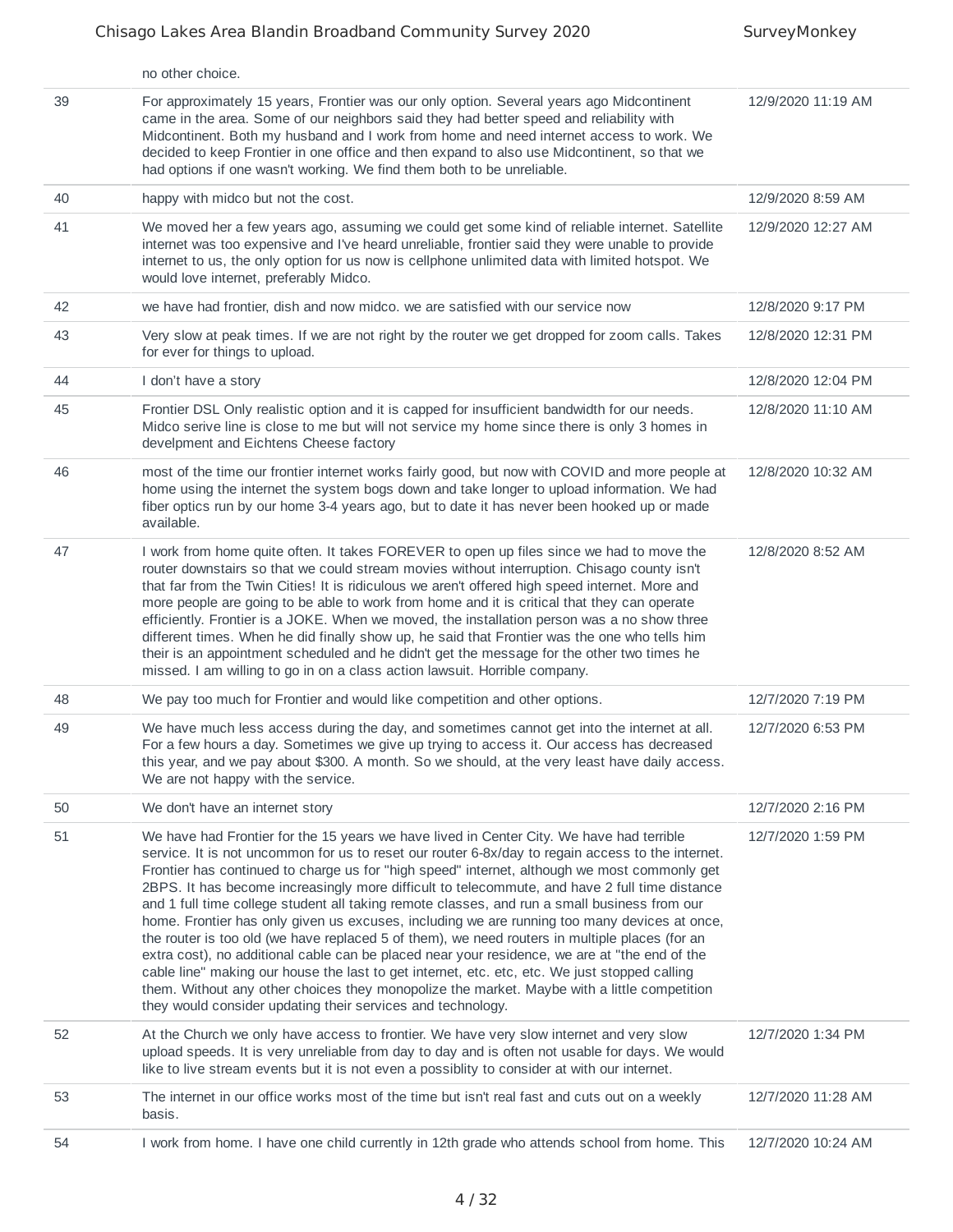spring, during the initial months of the pandemic, my college aged son was home as well. The three of us were not all able to be online at the same time. We increased our internet package through Midco, and upgraded our wireless hardware. Our speeds do not allow us to all be online connected to our network, and we frequently need to use our cellphone providers network for streaming or if a class is using a lot of data (video conferencing).

| 55 | Our internet goes out all the time. We have to restart our modem daily.                                                                                                                                                                                                                                                                                                                                                                                                                                     | 12/7/2020 8:45 AM  |
|----|-------------------------------------------------------------------------------------------------------------------------------------------------------------------------------------------------------------------------------------------------------------------------------------------------------------------------------------------------------------------------------------------------------------------------------------------------------------------------------------------------------------|--------------------|
| 56 | slow                                                                                                                                                                                                                                                                                                                                                                                                                                                                                                        | 12/6/2020 6:53 PM  |
| 57 | Very slow and many interruptions in service.                                                                                                                                                                                                                                                                                                                                                                                                                                                                | 12/6/2020 9:13 AM  |
| 58 | We've struggled with our internet connection since we moved to Taylors Falls. Frontier is one<br>of the only providers here. We previously had Midco while in Chisago City, but they won't<br>service our address. Frontier has terrible customer service, and is unreliable. We are unable to<br>stream content on multiple devices at a time. The internet will randomly go out. We wish a<br>reliable internet service would come into the area. We would be willing to pay more for better<br>internet. | 12/6/2020 8:21 AM  |
| 59 | Been with Midco for as long as I can remember. For the most part they have always<br>succeeded in giving us what we need!                                                                                                                                                                                                                                                                                                                                                                                   | 12/5/2020 11:59 PM |
| 60 | Desperately slow speed, continually being dropped, services that I would like to use but cannot<br>because of poor speed, inability to interface with many online services, cell phone that doesn't<br>work at home, despite changing brands a number of times. Really irritating situation, like I am<br>not part of the internet world at all.                                                                                                                                                            | 12/5/2020 1:22 PM  |
| 61 | I have hoped and wished for something other than DSL for at least 20 years. Work from home<br>is almost impossible. Service is spotty at best. Internet goes down all the time.                                                                                                                                                                                                                                                                                                                             | 12/5/2020 11:58 AM |
| 62 | streaming , down loading is a problem things are so slow we get bounced out. no reasonable<br>support from frontier! very frustrating. speed constantly verys up an down.                                                                                                                                                                                                                                                                                                                                   | 12/5/2020 11:45 AM |
| 63 | We recently upgraded to the fastest speed service from Midco and installed three hard wired<br>routers. The service is very reliable now with four people working and attending classes<br>through the day. Regularly have speeds of 300 to 500 MBps.                                                                                                                                                                                                                                                       | 12/5/2020 10:16 AM |
| 64 | it pauses and I loose connection.                                                                                                                                                                                                                                                                                                                                                                                                                                                                           | 12/5/2020 9:09 AM  |
| 65 | slow inconsistent service                                                                                                                                                                                                                                                                                                                                                                                                                                                                                   | 12/5/2020 8:04 AM  |
| 66 | We started with Frontier and had that for many years. The service was getting worse and<br>worse so we switched to Midco maybe 5 years ago or so. It generally works alright but does<br>not support many devices being on the wireless at the same time (such as when our adult kids<br>are home).                                                                                                                                                                                                         | 12/4/2020 9:34 PM  |
| 67 | service can go down which is annoying                                                                                                                                                                                                                                                                                                                                                                                                                                                                       | 12/4/2020 6:09 PM  |
| 68 | Frontier internet was too slow, so use cell phone instead. It has steadily gotten better, but is<br>limited and shared - so have to be careful.                                                                                                                                                                                                                                                                                                                                                             | 12/4/2020 3:22 PM  |
| 69 | Frontier has been NOT SO GREAT. As a phone providerthey shut off my internet service for<br>non payment of my phonePROBLEMTHEY TAKE the MONEY directly out of my<br>checking account. It took weeks for them to restore serviceThey sent a Visa card to amend<br>for their errorIt was expired before I could use it. SHORT CHAIN on their gift card. They<br>came to install a new line in and it took a year to bury the cable. Lately they have been doing<br>OK                                         | 12/4/2020 1:30 PM  |
| 70 | We have and to use frontier for our land line and internet for years because there are no other<br>options. We have had very poor internet access in the past. It has only improved because we<br>had to upgrade to a faster speed. We continue to have down times. We have to have a land<br>line because we are in an area with poor cell service. We have had numerous billing problems<br>with frontier in the past and would love to change to another provider.                                       | 12/4/2020 6:10 AM  |
| 71 | <b>Frustrated with Frontier</b>                                                                                                                                                                                                                                                                                                                                                                                                                                                                             | 12/3/2020 11:13 PM |
| 72 | Our only option for broadband, based on our needs, is a mobile hotspot. 1. We have to work<br>with a 3rd party cellular SIM reseller that obtains Verizon grandfathered unlimited SIM. Cards.<br>2. We had a mobile hotspot from a third party T-Mobile SIM reseller but it was extremely<br>unreliable and slow to non existent existent, plus it was expensive. After a year the reseller                                                                                                                 | 12/3/2020 8:16 PM  |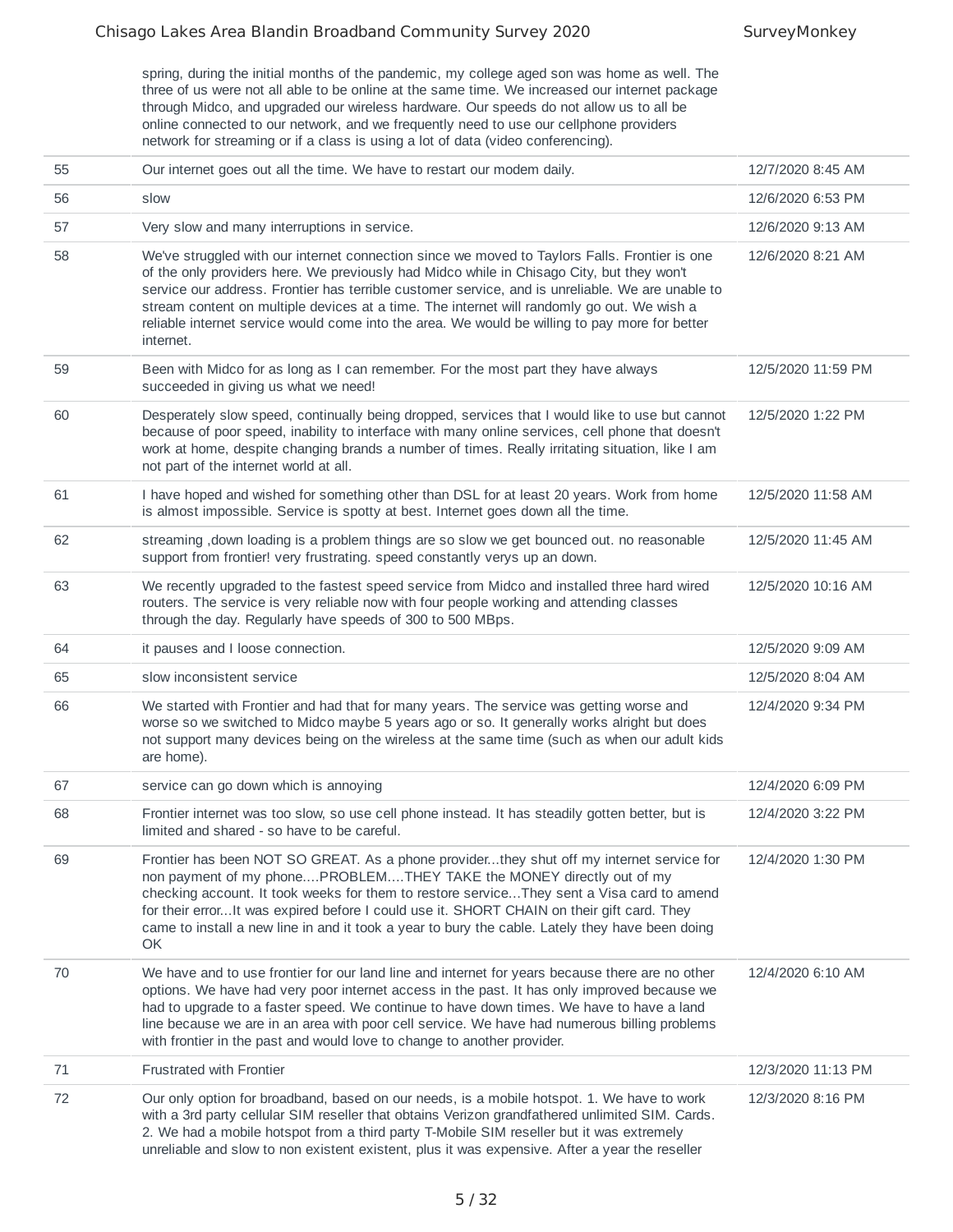suddenly told us that they lost TMobile as a supplier and we had to shop around for another provider. 3. Our concern is that our current mobile hotspot will go away suddenly like before. 4. Rural America need broadband internet.

| 73 | We had Frontier DSL but it was slow and had problems. We got Midco and it was much faster<br>than Frontier and more reliable.                                                                                                                                                                                                                                                                                                                                                                                                                                                                                                                                                                                                                                                                                                                                                                 | 12/3/2020 6:52 PM  |
|----|-----------------------------------------------------------------------------------------------------------------------------------------------------------------------------------------------------------------------------------------------------------------------------------------------------------------------------------------------------------------------------------------------------------------------------------------------------------------------------------------------------------------------------------------------------------------------------------------------------------------------------------------------------------------------------------------------------------------------------------------------------------------------------------------------------------------------------------------------------------------------------------------------|--------------------|
| 74 | I use Frontier as my phone & internet provider. It is not consistent service.                                                                                                                                                                                                                                                                                                                                                                                                                                                                                                                                                                                                                                                                                                                                                                                                                 | 12/3/2020 4:23 PM  |
| 75 | I am satisfied with Midco, and I think they have a fair price.                                                                                                                                                                                                                                                                                                                                                                                                                                                                                                                                                                                                                                                                                                                                                                                                                                | 12/3/2020 3:41 PM  |
| 76 | Frontier is horrible unreliable and constantly steps. Unable to zoom conference and stream<br>movie at same time.                                                                                                                                                                                                                                                                                                                                                                                                                                                                                                                                                                                                                                                                                                                                                                             | 12/3/2020 1:43 PM  |
| 77 | Internet speed is slower than optimal and difficult for all family members to use internet at the<br>same time. It is supposed to be the fastest internet speed available where we live. Also we<br>only have one provider option, which their service we are not always happy with.                                                                                                                                                                                                                                                                                                                                                                                                                                                                                                                                                                                                          | 12/3/2020 8:31 AM  |
| 78 | Sometimes slow. We've had it where it wasn't available. We were told that we couldn't upgrade.<br>That we've been grandfathered in. If we cancel we couldn't get it back.                                                                                                                                                                                                                                                                                                                                                                                                                                                                                                                                                                                                                                                                                                                     | 12/2/2020 1:35 PM  |
| 79 | When we first moved to Taylors Falls we used Frontier and were not getting the speeds wee<br>were paying for. They ended up giving us a refund and we canceled when they admitted that<br>the high speed connection we were paying for was not available in my area. We switched to<br>Midco and have yet to see the speed levels we actually pay for even with updating routers and<br>modems. Currently paying for the 500 MB and we are lucky to see 121 at highest speed test<br>so far. When paying for the 150 level we were lucky to see speeds at 59. so never getting<br>more than half of the speed we actually are paying for.                                                                                                                                                                                                                                                     | 12/2/2020 12:15 PM |
| 80 | The price is right but the connection is bad                                                                                                                                                                                                                                                                                                                                                                                                                                                                                                                                                                                                                                                                                                                                                                                                                                                  | 12/2/2020 10:43 AM |
| 81 | My property is 5.5 miles from Forest Lake abutting Highway 8. Midcontinent is in my<br>neighborhood, but will not go down my street due to our large lots and not enough customers to<br>meet their criteria. Frontier will not upgrade their equipment to serve my neighborhood because<br>Midcontinent is in the area. During the start of the pandemic, I bought wireless service from T-<br>Mobile, AT & T and Verizon to accommodate my work from home and my college student's<br>distance learning. All three were sporadic and unreliable as well as pricing that was metered<br>and required purchase of hot spots/wireless bases. My college student is living on campus<br>ONLY because we have no internet at home to support schooling and remote employment.<br>Lack of access to fiber speed internet is the worst attribute of living in Chisago City, Chisago<br>County, MN. | 12/2/2020 8:59 AM  |
| 82 | Have paid for high speed but numbers have never been high speed numbers. Worried if I pay<br>for normal dsl then I will have slower numbers. While working I have missed days because the<br>internet is down and takes a long time to fix. Also have had many freezes and slow spots<br>while working for kids doing homework.                                                                                                                                                                                                                                                                                                                                                                                                                                                                                                                                                               | 12/2/2020 8:32 AM  |
| 83 | I work from home more than ever these days and need reliable internet to host internal &<br>external company meetings as well as trainings. I've had a lot of issue with our internet<br>connection going out in the middle of these important meetings. Frontier is unreliable.<br>Recently, our newer modem stopped working and Frontier was going to ship a new one which<br>would have left us without internet for 3-5 days! I called back, spoke to someone else at<br>Frontier and they were able to reboot our modem and get it working again.                                                                                                                                                                                                                                                                                                                                        | 12/2/2020 8:11 AM  |
| 84 | Don't like having no other options besides frontier.                                                                                                                                                                                                                                                                                                                                                                                                                                                                                                                                                                                                                                                                                                                                                                                                                                          | 12/2/2020 5:58 AM  |
| 85 | I work from home a few days a week. The internet speed is ok unless I need to deal with<br>downloading or uploading photos or videos, which is quite often. Literally takes hours. Also,<br>another household member was all set to take an online teaching job, but the internet speed<br>was too slow for her to be able to accept the job. My cell phone does not work well on either<br>cell or wifi when I am in the house. I often miss calls all together. I am unable to stream<br>movies. Speed test put my download at just over 2 and upload .6 (less than 1)                                                                                                                                                                                                                                                                                                                      | 12/1/2020 9:38 PM  |
| 86 | We have Frontier which is bundled with our tv/phone service. If it wasn't so difficult, I would not<br>keep Frontier. It's been very unreliable.                                                                                                                                                                                                                                                                                                                                                                                                                                                                                                                                                                                                                                                                                                                                              | 12/1/2020 8:31 PM  |
| 87 | We are in an area that NONE of the local providers service and so we ended up with a Viasat<br>satellite, which is an absolute rip-off. If it snows or rains even a little bit, or it's a windy day, the<br>Internet goes out. It gets worse in the afternoons and evenings when we are having meetings                                                                                                                                                                                                                                                                                                                                                                                                                                                                                                                                                                                       | 12/1/2020 6:45 PM  |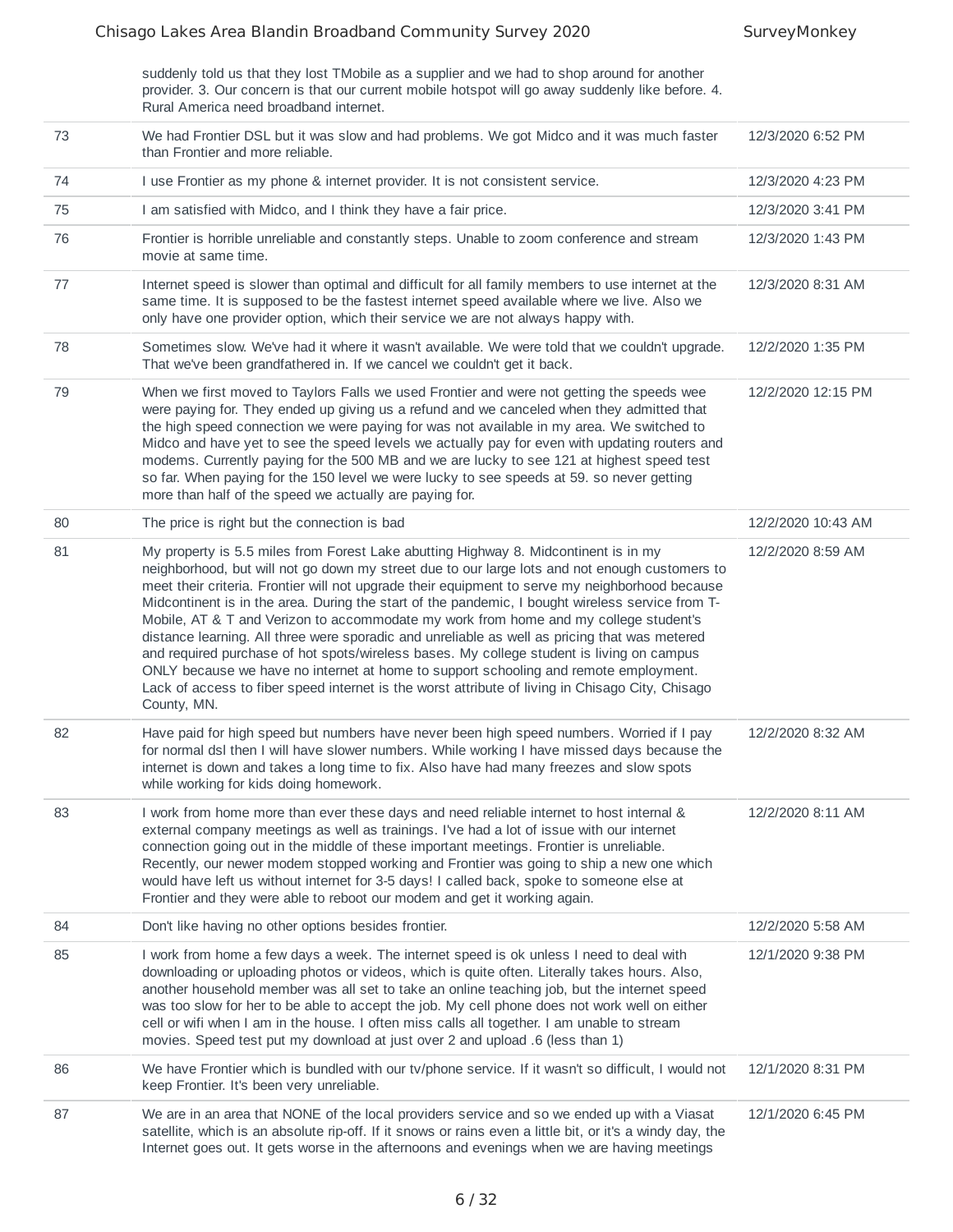|     | or trying to stream. I am a teacher and cannot even upload a video lesson for my students<br>because it would take all night to upload. Now, my son is starting school online (full DL)<br>tomorrow and I am worried about teaching my classes to my students live.                                                                                                                                                                                                                                                                                                                                                                                                                                                                                                                                                                                                                                                                                                                                                                                                                                                                                                                                                                                                                                                                                                                                                                                                                                                                                                                                                                                                                         |                     |
|-----|---------------------------------------------------------------------------------------------------------------------------------------------------------------------------------------------------------------------------------------------------------------------------------------------------------------------------------------------------------------------------------------------------------------------------------------------------------------------------------------------------------------------------------------------------------------------------------------------------------------------------------------------------------------------------------------------------------------------------------------------------------------------------------------------------------------------------------------------------------------------------------------------------------------------------------------------------------------------------------------------------------------------------------------------------------------------------------------------------------------------------------------------------------------------------------------------------------------------------------------------------------------------------------------------------------------------------------------------------------------------------------------------------------------------------------------------------------------------------------------------------------------------------------------------------------------------------------------------------------------------------------------------------------------------------------------------|---------------------|
| 88  | I have usually good service with Midco internet but have had issues with frequent buffering<br>watching movies which becomes worse when grandchildren visit                                                                                                                                                                                                                                                                                                                                                                                                                                                                                                                                                                                                                                                                                                                                                                                                                                                                                                                                                                                                                                                                                                                                                                                                                                                                                                                                                                                                                                                                                                                                 | 12/1/2020 4:53 PM   |
| 89  | Frustration pretty much sums it up. Unreliable service, slow speed, high cost for poor service.                                                                                                                                                                                                                                                                                                                                                                                                                                                                                                                                                                                                                                                                                                                                                                                                                                                                                                                                                                                                                                                                                                                                                                                                                                                                                                                                                                                                                                                                                                                                                                                             | 12/1/2020 4:26 PM   |
| 90  | Midco has been fast and reliable at our business. Good support. Rates are too high for the<br>bandwidth that we use. I think it would be fair to charge for the bandwidth you actually use.<br>Any household that streams movies or has kids gaming uses many times more bandwidth<br>than we do.                                                                                                                                                                                                                                                                                                                                                                                                                                                                                                                                                                                                                                                                                                                                                                                                                                                                                                                                                                                                                                                                                                                                                                                                                                                                                                                                                                                           | 12/1/2020 11:04 AM  |
| 91  | We moved to the area almost 6 yrs now. We tried frontier it didnt have fast enought speed to<br>load msn. So looked around all we could get was Hughes net. If it is cloudy, rainy, snowing. we<br>lose service. He are also in a bubble for having our Verizon service not good as well. Makes it<br>hard to do things we need especially now. With Hughes net when you use up your data it slows<br>down making it even harder. So there are many times we are trying to do stuff at night since<br>that is a different time and have more data and it is also faster. Anything you guys can do to<br>help would be great.                                                                                                                                                                                                                                                                                                                                                                                                                                                                                                                                                                                                                                                                                                                                                                                                                                                                                                                                                                                                                                                                | 12/1/2020 10:23 AM  |
| 92  | Most of the time its up and running. Seems much slower since covid. I have High speed but<br>the wifi doesnt do a good job to bring it to all devices fast.                                                                                                                                                                                                                                                                                                                                                                                                                                                                                                                                                                                                                                                                                                                                                                                                                                                                                                                                                                                                                                                                                                                                                                                                                                                                                                                                                                                                                                                                                                                                 | 12/1/2020 9:51 AM   |
| 93  | My business is cybersecurity and DSL, as my only option, is embarrassing at best when there<br>is fiber optics laid in the ground within 200 yards of my property. Lindstrom and neighboring<br>cities need to get their heads out of their rears and get in the 2020's with our internet<br>connectivity. The mayor and his city council should be ashamed of themselves.                                                                                                                                                                                                                                                                                                                                                                                                                                                                                                                                                                                                                                                                                                                                                                                                                                                                                                                                                                                                                                                                                                                                                                                                                                                                                                                  | 12/1/2020 12:12 AM  |
| 94  | Just not pleased with the overall quality of service for the price we pay.                                                                                                                                                                                                                                                                                                                                                                                                                                                                                                                                                                                                                                                                                                                                                                                                                                                                                                                                                                                                                                                                                                                                                                                                                                                                                                                                                                                                                                                                                                                                                                                                                  | 11/30/2020 10:24 PM |
| 95  | We've tried multiple times to get Midco out here and can not. I work from home and can't<br>connect to my VPN due to the poor connection. Streaming often spins with 3 kids trying to do<br>school work online.                                                                                                                                                                                                                                                                                                                                                                                                                                                                                                                                                                                                                                                                                                                                                                                                                                                                                                                                                                                                                                                                                                                                                                                                                                                                                                                                                                                                                                                                             | 11/30/2020 9:38 PM  |
| 96  | We had frontier for several years and our average download speed was 1.5. We upgraded our<br>plan with AT&T and got a hotspot device to replace frontier. We were then getting download<br>speeds of 5, but in that last few months that has gone drastically down. On the speed test I<br>just took my download speed was .08. It is basically unusable.                                                                                                                                                                                                                                                                                                                                                                                                                                                                                                                                                                                                                                                                                                                                                                                                                                                                                                                                                                                                                                                                                                                                                                                                                                                                                                                                   | 11/30/2020 9:15 PM  |
| 97  | Our only option aside from mobile data internet is Frontier DSL, to which I say NO, thank you.<br>Our mobile data is okay, but we would much prefer high speed.                                                                                                                                                                                                                                                                                                                                                                                                                                                                                                                                                                                                                                                                                                                                                                                                                                                                                                                                                                                                                                                                                                                                                                                                                                                                                                                                                                                                                                                                                                                             | 11/30/2020 2:47 PM  |
| 98  | ?                                                                                                                                                                                                                                                                                                                                                                                                                                                                                                                                                                                                                                                                                                                                                                                                                                                                                                                                                                                                                                                                                                                                                                                                                                                                                                                                                                                                                                                                                                                                                                                                                                                                                           | 11/30/2020 1:43 PM  |
| 99  | We have Frontier and call them every few months to see if we can pay and get higher speed<br>internet. We have six of us at home. During the day we have strict instruction to the kids that<br>we have no streaming and non school related services going on as we have two that do full<br>time online school, one that does ALL his work online for his job at 3M and for me that does<br>ALL my work online for the business I own which includes doing webinars, zoom calls, etc.<br>The phone calls my husband has to do for his work through the internet are often delayed and<br>spotty which makes his job really hard to do. THe webinars and video courses, I do for my job<br>often have AWFUL lag times which makes it really tough to do business. A year or two ago our<br>frontier rep said they needed more copper in our area and that frontier no longer had funds to<br>run the wire so we were out of luck for faster internet. In the last few months I had a rep out<br>that thought we could get faster internet until he looked at our "box" that is on our street -<br>apparently we are out of ports so to upgrade is impossible he said unless someone on our<br>street cancelled their internet service and then if we were lucky enough to find someone to get<br>that spot for upgraded service before someone else could. He was able to bump up our speed<br>a little bit however now with covid and everyone being home it is awful. We keep calling Midco<br>as we heard good things about them however because we are in the township, which is about a<br>mile from the city of Lindstrom, we are unable to get them as they don't come out this far. | 11/30/2020 1:00 PM  |
| 100 | Upload speeds are terrible Internet is always going out very slow                                                                                                                                                                                                                                                                                                                                                                                                                                                                                                                                                                                                                                                                                                                                                                                                                                                                                                                                                                                                                                                                                                                                                                                                                                                                                                                                                                                                                                                                                                                                                                                                                           | 11/30/2020 12:20 PM |
| 101 | Works well for everything except my wife's photography business. She has to upload large<br>files (up to 11 Gb) frequently. This is problematic because the upload speed is very slow and                                                                                                                                                                                                                                                                                                                                                                                                                                                                                                                                                                                                                                                                                                                                                                                                                                                                                                                                                                                                                                                                                                                                                                                                                                                                                                                                                                                                                                                                                                   | 11/30/2020 11:31 AM |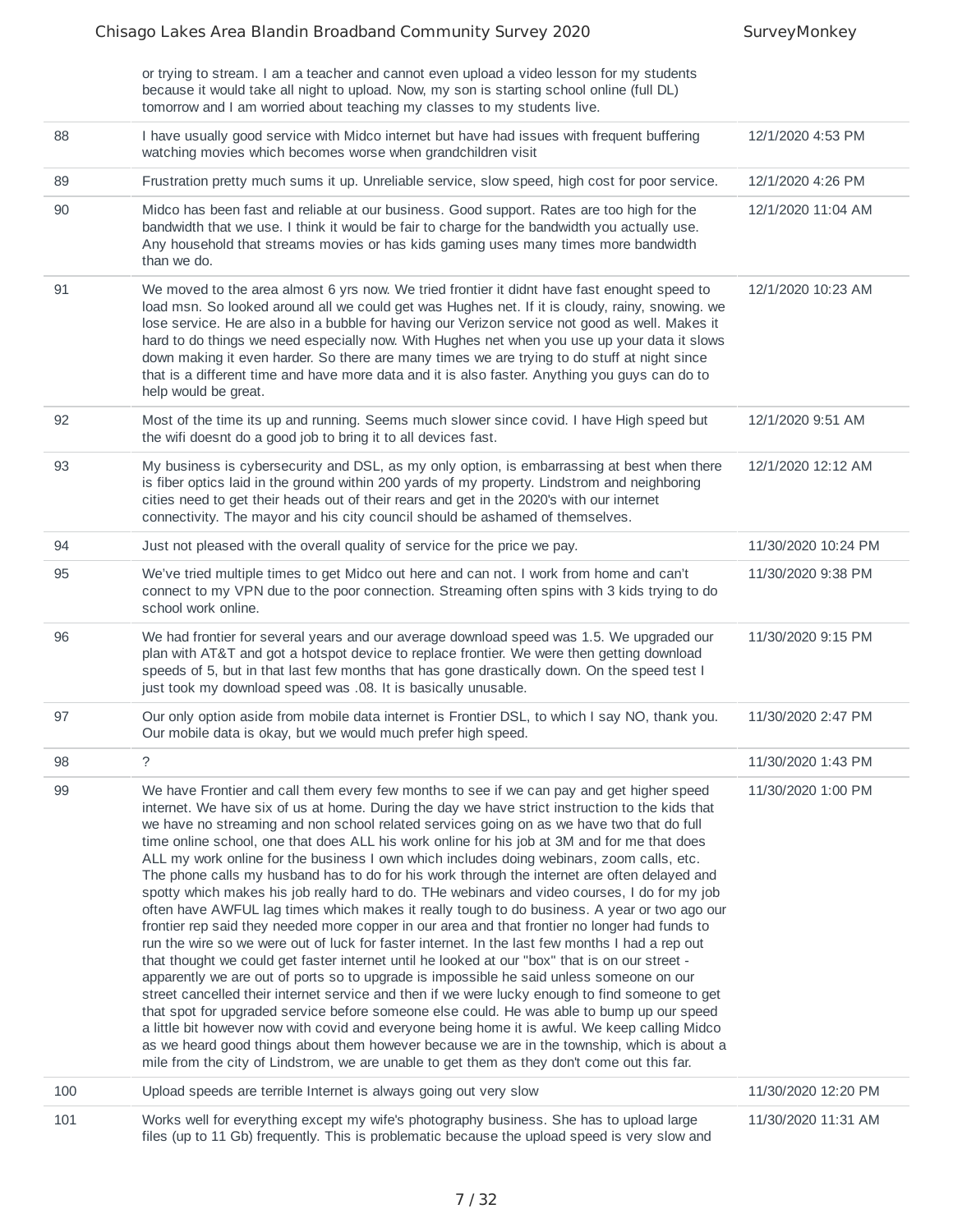unreliable and it can't be done during the day because it hogs all resources meaning the internet can't be used for anything else.

| 102 | Frustrating.                                                                                                                                                                                                                                                                                                                                                                                                                                                                                                                                                                                                                                                                                                                                                                                                                                                                                                                                                                                                              | 11/30/2020 10:54 AM |
|-----|---------------------------------------------------------------------------------------------------------------------------------------------------------------------------------------------------------------------------------------------------------------------------------------------------------------------------------------------------------------------------------------------------------------------------------------------------------------------------------------------------------------------------------------------------------------------------------------------------------------------------------------------------------------------------------------------------------------------------------------------------------------------------------------------------------------------------------------------------------------------------------------------------------------------------------------------------------------------------------------------------------------------------|---------------------|
| 103 | The internet here is horrible. The biggest problem is that it disappears. Some times we have<br>trouble filling out these surveys. Now with the kids having to do virtual, it has become very<br>troublesome.                                                                                                                                                                                                                                                                                                                                                                                                                                                                                                                                                                                                                                                                                                                                                                                                             | 11/30/2020 10:45 AM |
| 104 |                                                                                                                                                                                                                                                                                                                                                                                                                                                                                                                                                                                                                                                                                                                                                                                                                                                                                                                                                                                                                           | 11/30/2020 10:41 AM |
| 105 | MOST USED FOR PAYING BILLS AND FAMILY CONTACT                                                                                                                                                                                                                                                                                                                                                                                                                                                                                                                                                                                                                                                                                                                                                                                                                                                                                                                                                                             | 11/30/2020 9:57 AM  |
| 106 | The internet provided here is disappointing and I wish it would better. I love living in a rural area<br>and wish more was invested in the 'tech' for our area to include high speed internet.                                                                                                                                                                                                                                                                                                                                                                                                                                                                                                                                                                                                                                                                                                                                                                                                                            | 11/30/2020 9:54 AM  |
| 107 | We are constantly dealing with down inop internet. It is slow, bogs down when more than one<br>of us is on at any given time. We end up using a cell hotspot as much as the DSL.                                                                                                                                                                                                                                                                                                                                                                                                                                                                                                                                                                                                                                                                                                                                                                                                                                          | 11/30/2020 8:38 AM  |
| 108 |                                                                                                                                                                                                                                                                                                                                                                                                                                                                                                                                                                                                                                                                                                                                                                                                                                                                                                                                                                                                                           | 11/30/2020 6:54 AM  |
| 109 | Internet is Ok. Streaming is slower. Seems like since more people have switched from frontier<br>to midco the speed has slowed down.                                                                                                                                                                                                                                                                                                                                                                                                                                                                                                                                                                                                                                                                                                                                                                                                                                                                                      | 11/29/2020 8:36 PM  |
| 110 | Frontier has been horrible. For two of working from the home the slow speed is twice as slow.<br>Watching TV is always interrupted.                                                                                                                                                                                                                                                                                                                                                                                                                                                                                                                                                                                                                                                                                                                                                                                                                                                                                       | 11/29/2020 8:03 PM  |
| 111 | I don't have one. I miss cable                                                                                                                                                                                                                                                                                                                                                                                                                                                                                                                                                                                                                                                                                                                                                                                                                                                                                                                                                                                            | 11/29/2020 7:12 PM  |
| 112 | Too expensive and unable to keep connections with our work email. Very unprotected. Always<br>being hacked. Don't trust it.                                                                                                                                                                                                                                                                                                                                                                                                                                                                                                                                                                                                                                                                                                                                                                                                                                                                                               | 11/29/2020 5:36 PM  |
| 113 | I've been working from home since March. There were a few bumps in the road early on, but I<br>am pretty happy with my service.                                                                                                                                                                                                                                                                                                                                                                                                                                                                                                                                                                                                                                                                                                                                                                                                                                                                                           | 11/29/2020 4:04 PM  |
| 114 | We have extremely slow internet but they did run a new line last year which has help but it is<br>still not as good as I think it could be. When I am working from home and 2 kids are distance<br>learning someone usually gets kicked out or slowed down.                                                                                                                                                                                                                                                                                                                                                                                                                                                                                                                                                                                                                                                                                                                                                               | 11/29/2020 11:45 AM |
| 115 | Works well-established of the time. Not always very fast though                                                                                                                                                                                                                                                                                                                                                                                                                                                                                                                                                                                                                                                                                                                                                                                                                                                                                                                                                           | 11/29/2020 11:42 AM |
| 116 | We have had constant struggles with our Frontier internet service. I currently work from home,<br>am studying for my BA, my daughter does virtual learning, my wife is working on starting a<br>photography business, and we use the internet for entertainment. We currently have to be<br>selective with how and when we use the internet. For example I cannot make calls via VIOP<br>for work while my wife edits photos as the bandwidth will not support it. We essentially need to<br>schedule our critical internet based activities with one another. We have also greatly struggled<br>with Frontier's customer service. A call to them is guaranteed to take an hour minimally<br>sometimes nearly two. They are constantly changing and raising the price for their services<br>with out any validation or increases in performance. When I lived in town I had triple the<br>internet speed for \$10 less than what frontier is charging. We love where we live but had<br>struggled with Frontier for years | 11/29/2020 11:26 AM |
| 117 | We stream TV (YouTubeTV) and it's ok, not the best internet for streaming.                                                                                                                                                                                                                                                                                                                                                                                                                                                                                                                                                                                                                                                                                                                                                                                                                                                                                                                                                | 11/29/2020 11:13 AM |
| 118 | We only use Midco for internet services. We do not have cable TV                                                                                                                                                                                                                                                                                                                                                                                                                                                                                                                                                                                                                                                                                                                                                                                                                                                                                                                                                          | 11/29/2020 9:56 AM  |
| 119 | We want MORE, our internet is very unreliable.                                                                                                                                                                                                                                                                                                                                                                                                                                                                                                                                                                                                                                                                                                                                                                                                                                                                                                                                                                            | 11/29/2020 9:25 AM  |
| 120 | When we first moved in 8 years ago, we signed up with Frontier. The internet speed was awful,<br>so we switched up to Midco and that initially made a big improvement to our internet speed.<br>Over the past 3 years however, the speed and accessability has been far less than what it was<br>initially. Our monthly fee is too high for what we get.                                                                                                                                                                                                                                                                                                                                                                                                                                                                                                                                                                                                                                                                  | 11/29/2020 8:47 AM  |
| 121 | I lived in rural Almelund and moved to Taylors Falls in 2016. The biggest driver in moving to<br>Taylors Falls was that I knew it has fast and reliable internet (thanks Midco!) where as rural<br>Almelund did not. If the rural areas had faster internet, I may still be there today.                                                                                                                                                                                                                                                                                                                                                                                                                                                                                                                                                                                                                                                                                                                                  | 11/28/2020 8:22 PM  |
| 122 | Had Frontier in the past, terrible customer service, since switching to Midcontinent, much<br>better.                                                                                                                                                                                                                                                                                                                                                                                                                                                                                                                                                                                                                                                                                                                                                                                                                                                                                                                     | 11/28/2020 4:59 PM  |
|     |                                                                                                                                                                                                                                                                                                                                                                                                                                                                                                                                                                                                                                                                                                                                                                                                                                                                                                                                                                                                                           |                     |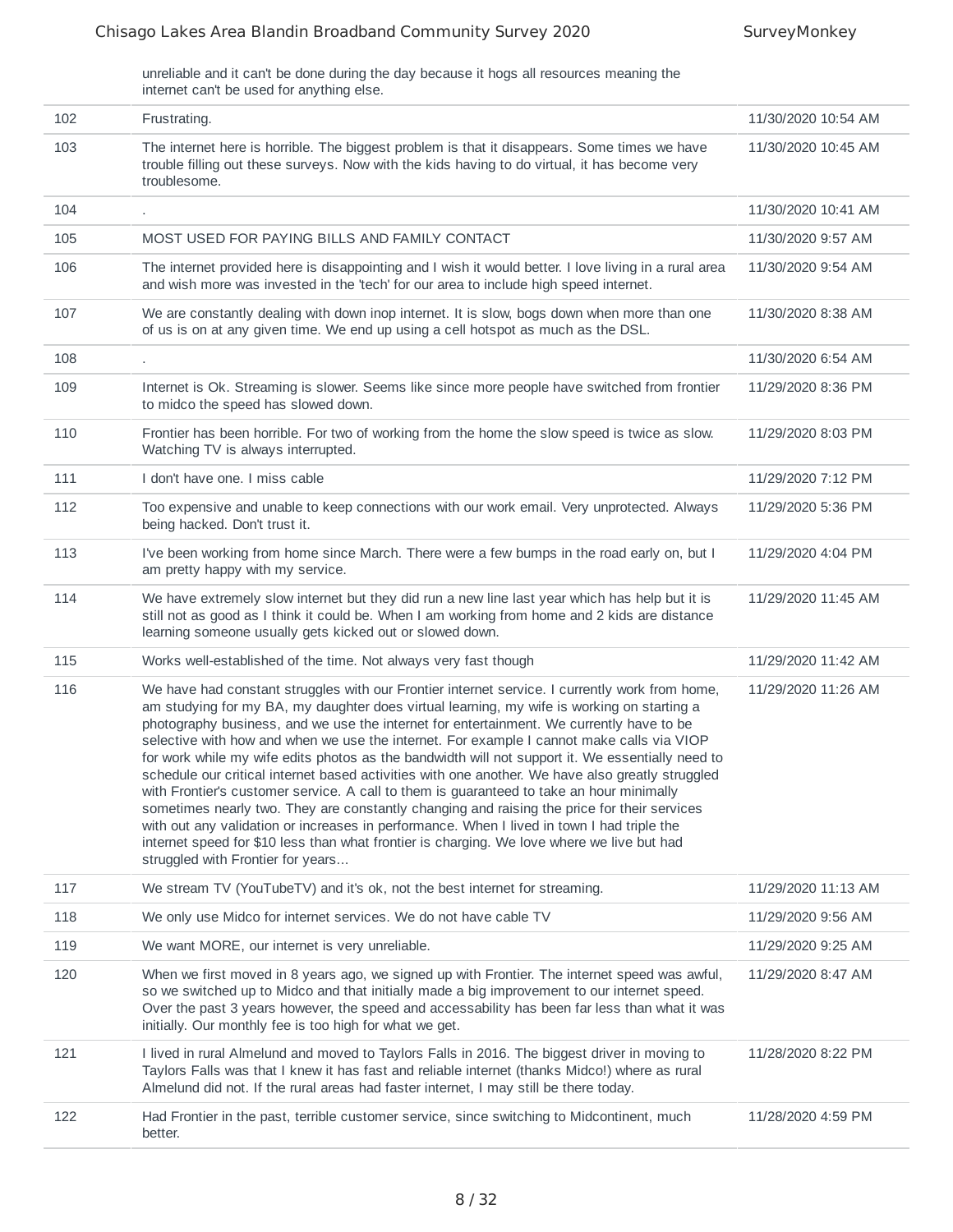| 123 | Our Internet service cuts in and out a lot. Only seems to work decent between midnight and 5<br>AM                                                                                                                                                                                                                                                                                                                                                                                                                                                                                                                                                                                                                                                                                    | 11/28/2020 11:07 AM |
|-----|---------------------------------------------------------------------------------------------------------------------------------------------------------------------------------------------------------------------------------------------------------------------------------------------------------------------------------------------------------------------------------------------------------------------------------------------------------------------------------------------------------------------------------------------------------------------------------------------------------------------------------------------------------------------------------------------------------------------------------------------------------------------------------------|---------------------|
| 124 | It has gotten faster since we upgraded to DSL.                                                                                                                                                                                                                                                                                                                                                                                                                                                                                                                                                                                                                                                                                                                                        | 11/28/2020 10:44 AM |
| 125 | We are struggling with online school and 1 parent working from home. It it's very difficult to<br>download and upload. We frequently lose connection                                                                                                                                                                                                                                                                                                                                                                                                                                                                                                                                                                                                                                  | 11/28/2020 9:10 AM  |
| 126 | We have struggled with our internet from day 1 of living in our home (9+ years). I work from<br>home working for a global technology consulting company and I have colleagues in India and<br>Argentina with much more reliable and faster internet than I do living less than 40 miles away<br>from a major city in the US. My husband has been working from home during the pandemic<br>and I've heard "we need to move" more times over the last 8 months than I can count. With 4<br>of us home and online every day (2 children doing distance learning) our internet reliability and<br>speed are a daily struggle - all 4 of us trying to do video calls. We struggle with streaming<br>services and need to keep our more expensive Dish Network just to be able to watch TV. | 11/28/2020 8:00 AM  |
| 127 | We've had Frontier phone services for more than 30 years, with their internet services for about<br>a decade. We are removing our family from their business, as the services they provide are<br>subpar, overcharged, unreliable, and lacking a sense of customer appreciation for long time<br>customers. We were not notified of the class action against frontier either, as this seems to be<br>a fairly common experience for their customers.                                                                                                                                                                                                                                                                                                                                  | 11/27/2020 3:12 PM  |
| 128 | We recently switched from Frontier, which was terrible internet service, to Midcontinent which<br>is decent.                                                                                                                                                                                                                                                                                                                                                                                                                                                                                                                                                                                                                                                                          | 11/27/2020 2:00 PM  |
| 129 | I would like more options for internet                                                                                                                                                                                                                                                                                                                                                                                                                                                                                                                                                                                                                                                                                                                                                | 11/27/2020 1:07 PM  |
| 130 | we use the internet to pay bill shop on line and surf                                                                                                                                                                                                                                                                                                                                                                                                                                                                                                                                                                                                                                                                                                                                 | 11/27/2020 12:09 PM |
| 131 | DSL only. I call it a "hampster on a wheel." Seems they recently "gave us a new hampster with<br>a little more energy," but that waivers. Has not been reliable in the 7 years we've lived here;<br>lately it's seemed better but based on prior patterns I don't trust it will last long. Can't run many<br>devices at once, need to reboot often (devices and modem). TV is internet-based now because<br>satellite is restrictively expensive especially for how unreliable it was. Internet-based TV lags<br>oftens. It's painful                                                                                                                                                                                                                                                 | 11/27/2020 11:44 AM |
| 132 | We have Frontier internet because it is the only option other than satellite.                                                                                                                                                                                                                                                                                                                                                                                                                                                                                                                                                                                                                                                                                                         | 11/27/2020 11:34 AM |
| 133 | Internet service is spotty. It is almost impossible to be working from home while my daughter<br>is doing school work. This results in us needing to work more in the evening when she is not<br>doing school which is now taking away from family time. Better internet service is highly<br>needed.                                                                                                                                                                                                                                                                                                                                                                                                                                                                                 | 11/26/2020 10:54 PM |
| 134 | We have had Frontier internet service for 15 years. In that time we have only had one bad<br>occurrence of the internet being down for a few days time, and that was because our router<br>had been deactivated because it was so old--and no one knew we still used it, apparently.<br>Their 800-number was awful, the local people were able to fix it right away, once they were<br>sent over. That being said, our internet can be quite slow. Oftentimes we have to have one<br>device accessing it at a time, which is very hard when the kids are distance learning.                                                                                                                                                                                                           | 11/26/2020 10:22 PM |
| 135 | Find both upload and download speeds to be variable. I believe Midco must attempt to balance<br>the traffic load so quality of service is inconsistent.                                                                                                                                                                                                                                                                                                                                                                                                                                                                                                                                                                                                                               | 11/26/2020 9:00 PM  |
| 136 | I wish I was getting the full amount of download speed that I'm paying for. You can also tell<br>when the system gets bogged down with more people on in the evenings. The speed goes<br>down even more. The infrastructure with the old copper lines needs to be replaced with fiber.<br>Unfortunately companies like Frontier are not going to spend the money necessary for such<br>upgrades in the rural sections of the communities. So we are stuck with internet that is one<br>step above dial-up.                                                                                                                                                                                                                                                                            | 11/26/2020 11:39 AM |
| 137 | Would like faster internet for my home-based consulting business.                                                                                                                                                                                                                                                                                                                                                                                                                                                                                                                                                                                                                                                                                                                     | 11/26/2020 11:22 AM |
| 138 | Our Frontier internet is unreliable. Sometimes it's great, but there are many times it is very<br>slow. It's hard when two adults are working from home during Covid and two students are doing<br>school distance learning.                                                                                                                                                                                                                                                                                                                                                                                                                                                                                                                                                          | 11/26/2020 10:52 AM |
| 139 | Could not connect during a job interview via global. Finally connected then video was in and<br>out. I'm sure it effected my rating as I was suppose to be able to work from home.                                                                                                                                                                                                                                                                                                                                                                                                                                                                                                                                                                                                    | 11/26/2020 10:16 AM |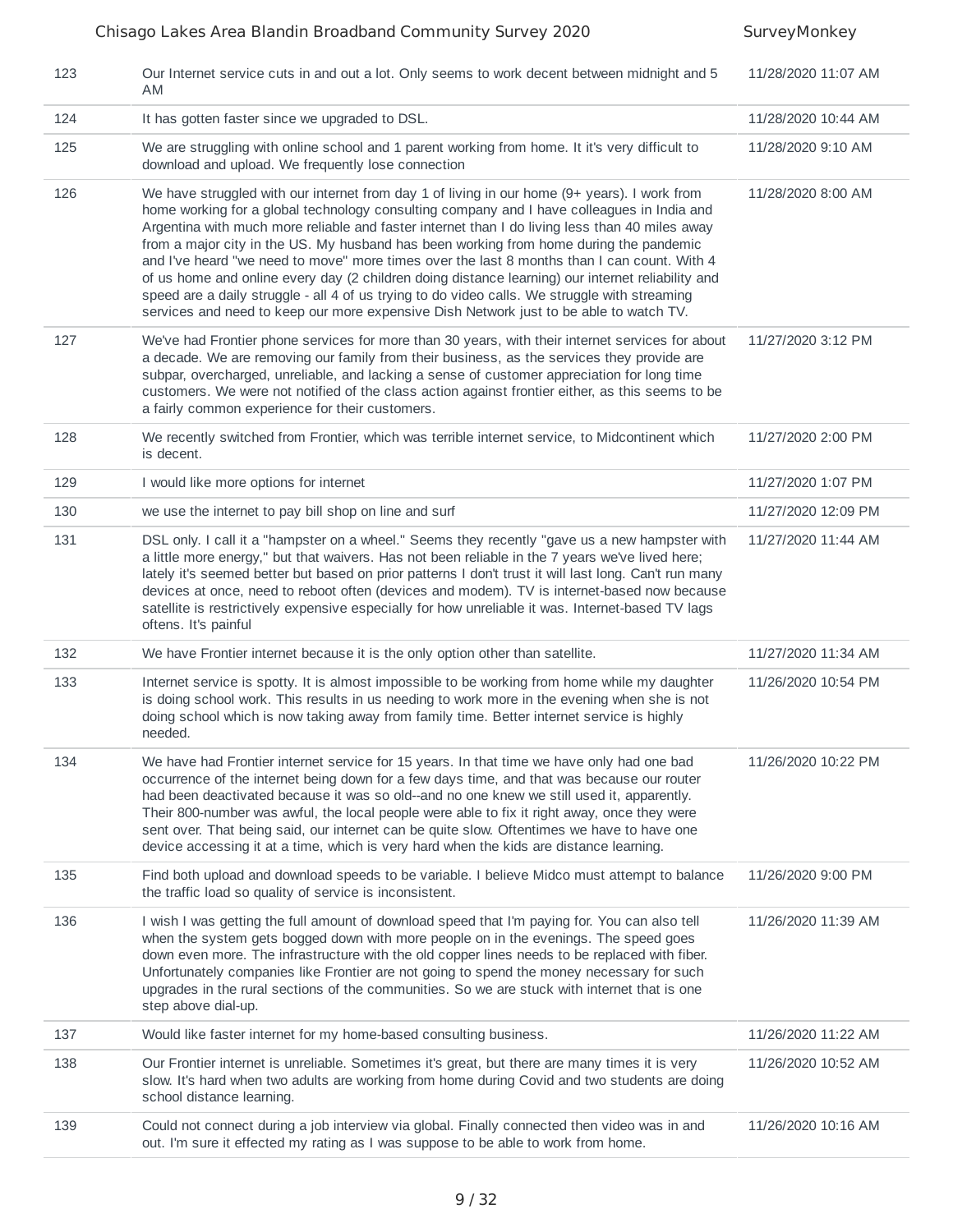|     | Chisago Lakes Area Blandin Broadband Community Survey 2020                                                                                                                                                                                                                                                                                                                                                                                                                                     | SurveyMonkey        |
|-----|------------------------------------------------------------------------------------------------------------------------------------------------------------------------------------------------------------------------------------------------------------------------------------------------------------------------------------------------------------------------------------------------------------------------------------------------------------------------------------------------|---------------------|
| 140 | It's been a frustrating topic for us. We moved here in 2015 and started out with Frontier.<br>Frontier was horrendous on all accounts from poor signal, poor response time and poor<br>customer service. We transitioned to Midco around 2017-2018. Midco is definitely a step<br>above Frontier and has decent customer service however the internet coverage is inconsistent.<br>We pay for a premium package and even with that we run into slow speeds and buffering on a<br>regular basis | 11/26/2020 10:09 AM |
| 141 | For the most part, service has been good. Wish it was less expensive.                                                                                                                                                                                                                                                                                                                                                                                                                          | 11/26/2020 9:17 AM  |
| 142 | We currently prioritize our internet because it drops out running to much. We've had multiple<br>modems but it still randomly drops out. Currently on Frontier's 25mbps plan. Will be upgrading<br>to their new 44mbps plan when our contract ends.                                                                                                                                                                                                                                            | 11/26/2020 7:45 AM  |
| 143 | Our interenet is always in and out if its cloudy it sometimes gets worse. I have 3 kids that<br>have ipads and game system and 3 kids doing online school and 1 adult online as a para. It<br>seems the more people online the slower it works.                                                                                                                                                                                                                                                | 11/25/2020 10:06 PM |
| 144 | We operate an electrical contracting business out of our home and have always experienced<br>slow, intermittent internet service. Now with school and work from home including Zoom<br>meetings, it has become apparent how slow and unreliable our internet is. We have had<br>Frontier out numerous times including a week straight where we were told we have too many<br>devices, the wrong lightbulbs and they can't find anything wrong.                                                 | 11/25/2020 6:44 PM  |
| 145 | I would like to do more music work online and at a much better value than I get with Frontier                                                                                                                                                                                                                                                                                                                                                                                                  | 11/25/2020 6:39 PM  |
| 146 | In our location, cell signal strength is spotty, and typically minimal. Speed test shows<br>6.17mbps down, 0.80 mbps up, ping of 44.02, jitter of 4.29.                                                                                                                                                                                                                                                                                                                                        | 11/25/2020 6:09 PM  |
| 147 | Using Midco has not been a problem. If there are more options with competitive prices, then<br>great.                                                                                                                                                                                                                                                                                                                                                                                          | 11/25/2020 5:31 PM  |
| 148 | Quite frequently we need to reset any device we are using. I can't always connect to work<br>meetings in Teams because the internet is too slow. Classes for kids time out and it's hit or<br>miss on videos                                                                                                                                                                                                                                                                                   | 11/25/2020 5:29 PM  |
| 149 | Connection gets to be really slow or non existent later at night. Take a while to get devices to<br>connect sometimes.                                                                                                                                                                                                                                                                                                                                                                         | 11/25/2020 3:43 PM  |
| 150 | See answer to question 12                                                                                                                                                                                                                                                                                                                                                                                                                                                                      | 11/25/2020 3:30 PM  |
| 151 | Our Internet is totally insufficient and unacceptable. It drops and cuts out frequently - very low<br>speed to upload - movies buffer or stop - very very poor.                                                                                                                                                                                                                                                                                                                                | 11/25/2020 3:26 PM  |
| 152 | Previously had Frontier. Their service was unreliable and we'd often lose connection. Since<br>switching to Midco we haven't had many complaints. Overall service is good.                                                                                                                                                                                                                                                                                                                     | 11/25/2020 2:53 PM  |
| 153 | Frequent outages. Slow speeds drop video calls. Internet works with only 1 person on it at a<br>time, especially streaming. Only one provider so there's no competition. They keep raising the<br>price.                                                                                                                                                                                                                                                                                       | 11/25/2020 1:47 PM  |
| 154 | Frontier is SLOW nd NOT dependable. Holiday use is extremely frustrating as the bandwidth is<br>too narrow.                                                                                                                                                                                                                                                                                                                                                                                    | 11/25/2020 1:35 PM  |
| 155 | 40 years in community and Frontier is the absolute worst. I wish we had another alternative.<br>Drops internet frequently throughout the day and night. Too numerous to count.                                                                                                                                                                                                                                                                                                                 | 11/25/2020 1:31 PM  |
| 156 | Internet is improved over the past 5 or so years, but remains unreliable with service<br>interruptions or slow speeds at times. Would like reliability before faster speeds.                                                                                                                                                                                                                                                                                                                   | 11/25/2020 1:29 PM  |
| 157 | I moved in with my girlfriend a few months back and wanted to upgrade the internet. The best<br>frontier could do was 25 download speed which is horrible. Not to mention the price is almost<br>double what I paid in Des Moines, IA for half the speed.                                                                                                                                                                                                                                      | 11/25/2020 12:51 PM |
| 158 | I only have one choice for the internet. Would like faster speed.                                                                                                                                                                                                                                                                                                                                                                                                                              | 11/25/2020 11:22 AM |
| 159 | We use internet every single day. Our livelihood depends on our ability to reach our customers<br>online through our sales site, make transactions (credit card) with customers who arrive at our<br>sales shop, communicate effectively with customers through email and video chat. Increased<br>speed and efficiency of our service would allow us to use more video marketing. We could also<br>eliminate our land line that is linked to Frontier DSL by default.                         | 11/25/2020 11:09 AM |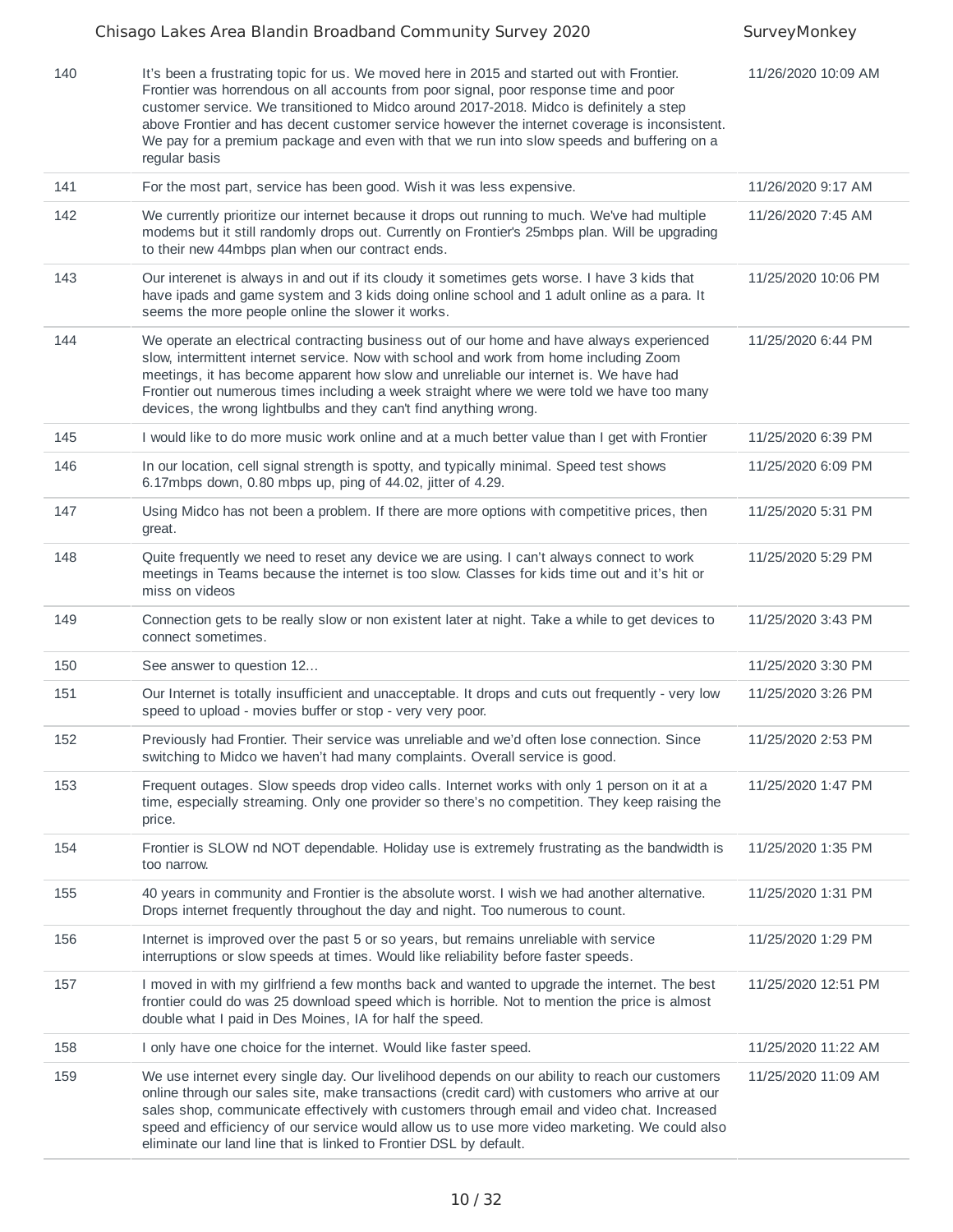|     | Chisago Lakes Area Blandin Broadband Community Survey 2020                                                                                                                                                                                                                                                                                                                                                                       | SurveyMonkey        |
|-----|----------------------------------------------------------------------------------------------------------------------------------------------------------------------------------------------------------------------------------------------------------------------------------------------------------------------------------------------------------------------------------------------------------------------------------|---------------------|
| 160 | Our internet is sometimes slow. It can take a while to watch a show or load images on the<br>computer sometimes.                                                                                                                                                                                                                                                                                                                 | 11/25/2020 10:56 AM |
| 161 | Frontier is not very reliable and max speed is slow, especially now that many people work<br>remotely and children are doing online schooling. Our area needs reliable broadband internet<br>access                                                                                                                                                                                                                              | 11/25/2020 10:47 AM |
| 162 | If its cloudy or rain it becomes none existent. We had Hughsnet and that was the worst<br>experience. Froontier helps with our cell phones with wifi. If I walk to the road I have no<br>coverage for calling and internet.                                                                                                                                                                                                      | 11/25/2020 10:44 AM |
| 163 | always having to reset our router and takes a very long time to download anything                                                                                                                                                                                                                                                                                                                                                | 11/25/2020 10:34 AM |
| 164 | Once upon a time, we subscribed for Frontier internet, and for a while, everyone was happy.<br>But Frontier provided spotty service, and the people of the house got a little cranky. Then all<br>the children came home from school because of the evil COVID and the papa bear had to work<br>from home. All those people put a serious load on the internet capability and the family had to<br>plan their usage accordingly. | 11/25/2020 10:20 AM |
| 165 | I stream live TV through Fubo app on my smart tv. I also use Netflix, Pluto, etc. I use internet<br>for working at home and Grad School. Midcontinent has been good for my household, but its<br>also expensive! Would be nice to have faster internet/additional options for Chisago residents<br>to choose from. Thank you! Jess K.                                                                                            | 11/25/2020 10:06 AM |
| 166 | Requirement to work from home is minimum of 50 mpbs but the max I get is around 30. When<br>my children have to attend school from home and their meetings freeze up that is not efficient<br>learning by any means!                                                                                                                                                                                                             | 11/25/2020 9:21 AM  |
| 167 | If we did not have ViaSat provided by employer - we WOULD NOT have internet.                                                                                                                                                                                                                                                                                                                                                     | 11/25/2020 8:59 AM  |
| 168 | ever since I moved here it has been so slow compared to forest lake mn                                                                                                                                                                                                                                                                                                                                                           | 11/25/2020 7:26 AM  |
| 169 | We continuely are having to unplug & plug in the router to reset which is in the lower part of our<br>home. We also are constantly calling Frontier with complaints around the speed of our internet<br>service.                                                                                                                                                                                                                 | 11/25/2020 7:02 AM  |
| 170 | No cell access at home. Internet inconsistent speed and access. Too slow to do tv by Internet<br>without buffering or losing service with most apps except Netflix which can also lose access.                                                                                                                                                                                                                                   | 11/25/2020 6:04 AM  |
| 171 | No cell access at home. Internet inconsistent speed and access. Too slow to do tv by Internet<br>without buffering or losing service with most apps except Netflix which can also lose access.                                                                                                                                                                                                                                   | 11/25/2020 6:03 AM  |
| 172 | internet is ok for what we use it for                                                                                                                                                                                                                                                                                                                                                                                            | 11/24/2020 10:01 PM |
| 173 | It's decent but it could be more reliable.                                                                                                                                                                                                                                                                                                                                                                                       | 11/24/2020 9:52 PM  |
| 174 | We need better internet.                                                                                                                                                                                                                                                                                                                                                                                                         | 11/24/2020 9:24 PM  |
| 175 | I'm lucky we have cable but they need to get into the country                                                                                                                                                                                                                                                                                                                                                                    | 11/24/2020 9:22 PM  |
| 176 | We use Midco and service has been fine. We run 2 laptops and occationally cell phones.<br>Never max out our usage.                                                                                                                                                                                                                                                                                                               | 11/24/2020 9:03 PM  |
| 177 | We tried a hotspot with Tmobile when we first moved here, but that was even slower and<br>unreliable. Viasat is generally reasonably reliable, but is always slower than the promised "up<br>to" 25 MBPS and is metered after we use up the 60GB of "unlimited" data in a given month<br>with no streaming.                                                                                                                      | 11/24/2020 6:59 PM  |
| 178 | Too many times I just plain haven't had it. I don't always report the outages because I don't<br>have time to sit and wait while Frontier tries to figure out the problem. It usually takes over an<br>hour to rectify the problem. I also have to wait longer than I care to for my connection to<br>actually begin.                                                                                                            | 11/24/2020 6:55 PM  |
| 179 | We have slow internet and would greatly appreciate faster speeds!                                                                                                                                                                                                                                                                                                                                                                | 11/24/2020 6:52 PM  |
| 180 | Poor quality of service, seems like we lose the internet everytime it rains                                                                                                                                                                                                                                                                                                                                                      | 11/24/2020 6:37 PM  |
| 181 | Poor quality of service, seems like we lose the internet everytime it rains                                                                                                                                                                                                                                                                                                                                                      | 11/24/2020 6:36 PM  |
| 182 | We don't have a cable provider available where we live, so we have to use Hulu, Prime, Netflix<br>for TV. All of these use the internet. My son needs access for school for 6 hours during the                                                                                                                                                                                                                                   | 11/24/2020 5:51 PM  |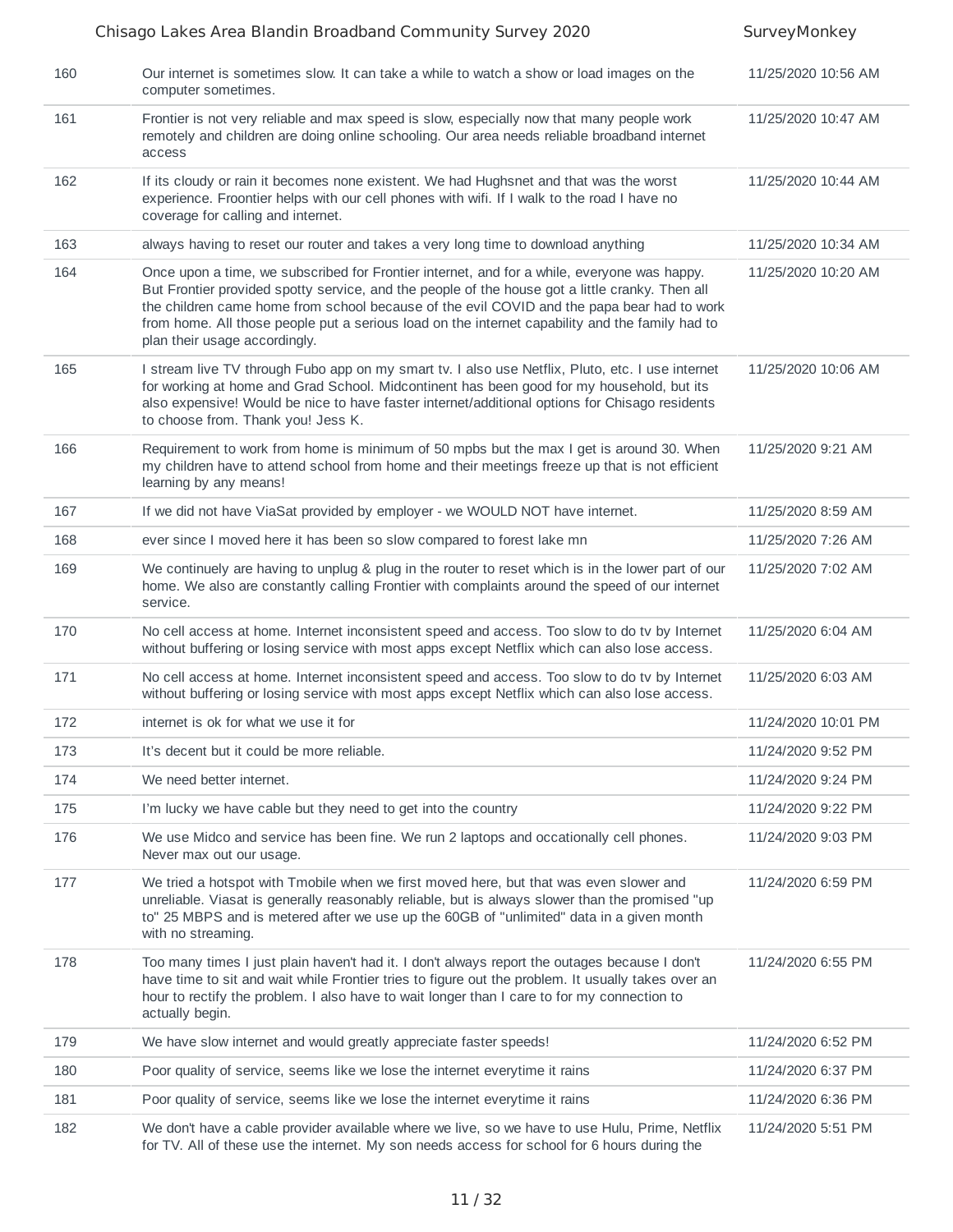day and we also have a plumbing business that I now run from our house because of Covid and the kids doing distance learning. Frontier is our only option for internet and it isn't good at all. We lose access a few different times per day, we try rebooting it a couple times per day and if we're trying to watch TV then we can't use anything else (tablet, laptop or phones). If my son is online with the chromebook during the day, then we can't watch TV that uses internet. It's really bad here.

| 183 | hate to use computer because of the internet being way to slow. Frontier never does anything<br>about it and their service is bad                                                                                                                                                                                                                                                                                     | 11/24/2020 5:11 PM  |
|-----|-----------------------------------------------------------------------------------------------------------------------------------------------------------------------------------------------------------------------------------------------------------------------------------------------------------------------------------------------------------------------------------------------------------------------|---------------------|
| 184 | Midco is better than frontier However still slow at times and still has some issues supporting<br>all our devices                                                                                                                                                                                                                                                                                                     | 11/24/2020 4:59 PM  |
| 185 | It works well most of the time.                                                                                                                                                                                                                                                                                                                                                                                       | 11/24/2020 4:50 PM  |
| 186 | Have used frontier communications since we moved here in 1996. Got the frontier DSL/ADSL<br>as soon as it was available. Still at times frontier has reliability and consistency issues with up<br>and download speeds. Late this last summer, tried a T-mobile internet home router, using T-<br>mobile towers for internet and phone calling, also intermittent at my location, returned the<br>router to t-mobile. | 11/24/2020 3:39 PM  |
| 187 | slow internet, constant buffering interruptions, no service, dropped calls, slow download and<br>upload, limited internet options, zero affordable options.                                                                                                                                                                                                                                                           | 11/24/2020 3:34 PM  |
| 188 | Biggest challenge with current internet service provider is that ping times can exceed 100ms,<br>which makes it sluggish. Also, often cannot do zoom meetings with video for work as it<br>freezes up                                                                                                                                                                                                                 | 11/24/2020 3:33 PM  |
| 189 | I was with Frontier for a few years, but had numerous outages and had slow speed, so I<br>switched to Mid-continent a couple years ago. The speed is much improved.                                                                                                                                                                                                                                                   | 11/24/2020 3:04 PM  |
| 190 | It works but faster is always better                                                                                                                                                                                                                                                                                                                                                                                  | 11/24/2020 2:55 PM  |
| 191 | No                                                                                                                                                                                                                                                                                                                                                                                                                    | 11/24/2020 2:40 PM  |
| 192 | Internet here sucks. I have Netflix but its hard to watch it when the internet buffers all the time.<br>We, neighbors, country folk, deserve better internet options. And high speed. AND affordable.                                                                                                                                                                                                                 | 11/24/2020 2:39 PM  |
| 193 | The internet has been reliable compared to past service providers at my previous home in Elk<br>River MN, but it is much slower. It freezes during video conferences and with multiple users.                                                                                                                                                                                                                         | 11/24/2020 2:05 PM  |
| 194 | Our internet often disconnects while multiple devices are connected. We had even upgraded to<br>5G and that doesn't seem to help.                                                                                                                                                                                                                                                                                     | 11/24/2020 2:03 PM  |
| 195 | The only other option is satellite and that is too expensive and too unreliable.                                                                                                                                                                                                                                                                                                                                      | 11/24/2020 1:40 PM  |
| 196 | I run a home-based Broadband Internet services consulting business and remote technical<br>support company. A Gigabit internet service provider option is greatly needed in our area.                                                                                                                                                                                                                                 | 11/24/2020 1:38 PM  |
| 197 | Literally no one can provide internet to my home, I've called everyone. I only have cell phone<br>internet and that is very unreliable.                                                                                                                                                                                                                                                                               | 11/24/2020 1:36 PM  |
| 198 | Twice in the last 3 months, our internet service quit. Once for 10 days, and the other to 4 days.<br>It took many days for a repair man to fix. (By the way, all repair man have been great and very<br>knowledgeable). At least weekly, zoom calls interrupted due to unstable internet connection.<br>We recently upgraded to a "higher speed" due to multiple users due to distance learning.                      | 11/24/2020 1:06 PM  |
| 199 | I have been very unhappy with Frontier from DSL speed to the high cost.                                                                                                                                                                                                                                                                                                                                               | 11/24/2020 12:38 PM |
| 200 | Family of 5. I am an NP who now does telehealth with patients since COVID-19. My kids are<br>now all doing school from home. We have 2 lines and a internet expander and still have<br>dropped signals all the time. We love living in the space we have but with all our devices and<br>technology we aren't able to keep "up to speed" with the rest of the world.                                                  | 11/24/2020 12:35 PM |
| 201 | Internet freezes up while kids are in zoom meetings. I cannot work from home while they are<br>doing school stuff because it will freeze the internet. Cannot watch streaming video on more<br>than one device at a time or while accessing the internet for other things. Random internet<br>outages. High cost for horrible service.                                                                                | 11/24/2020 12:04 PM |
| 202 | Terrible service, we constantly lose internet, I have 4 kids doing online school and we are<br>always having to reset the modem, wait an hour to get back on, my kids lose internet in the                                                                                                                                                                                                                            | 11/24/2020 11:46 AM |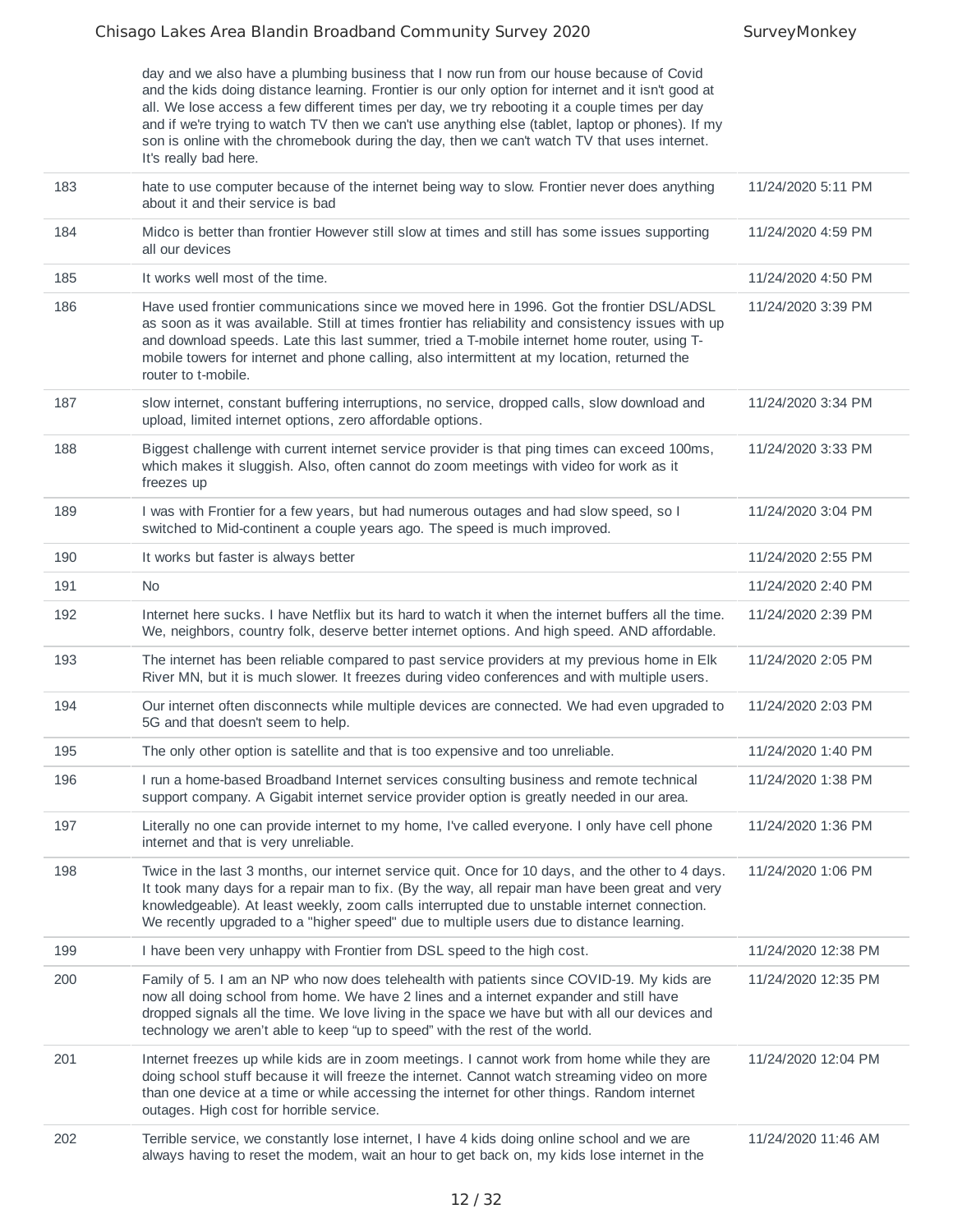middle of tests, it's a nightmare. I have given up on calling Frontier for the sake of my sanity

|     | as their customer service is terrible, and they never fix the problem.                                                                                                                                                                                                                                                                                                                                                                                                                                                      |                     |
|-----|-----------------------------------------------------------------------------------------------------------------------------------------------------------------------------------------------------------------------------------------------------------------------------------------------------------------------------------------------------------------------------------------------------------------------------------------------------------------------------------------------------------------------------|---------------------|
| 203 | When our internet service goes down (better recently, but it used to be dozens of times per<br>year), Frontier's premise was always that there was some problem inside our house that I<br>needed to fix. In 24 years of phone/internet service from Frontier, there has never been one<br>instance when something inside my house needed to be fixed to fix the problem. The speed is<br>pathetic at best. Combine lousy reliability with lousy speed, and it should be no surprise that<br>the internet service is lousy. | 11/24/2020 11:37 AM |
| 204 | constant interruptions or loss of service. streaming is very slow and intermittent at times. Tend<br>to lose service a lot                                                                                                                                                                                                                                                                                                                                                                                                  | 11/24/2020 11:29 AM |
| 205 | we live at the end of old copper lines, 12 neighbors, we require 2 services to operate from our<br>address, cellular and slow/sketchy DSL, fiber is 3 miles away,                                                                                                                                                                                                                                                                                                                                                           | 11/24/2020 11:28 AM |
| 206 | We don't have enough upload speed to video anything and I can't teach virtual classes from<br>my home-based business!                                                                                                                                                                                                                                                                                                                                                                                                       | 11/24/2020 11:04 AM |
| 207 | Frontier has not been reliable over the years, with speeds slowing down and times when the<br>entire internet is down.                                                                                                                                                                                                                                                                                                                                                                                                      | 11/24/2020 11:02 AM |
| 208 | Slow download and even slower upload speeds make it difficult to telecommute for my job.<br>Also streaming evening entertainment is also an issue with constant "loading" issues.                                                                                                                                                                                                                                                                                                                                           | 11/24/2020 10:55 AM |
| 209 | We desperately need fast internet that can power multiple people needing schooling and work<br>at the same time                                                                                                                                                                                                                                                                                                                                                                                                             | 11/24/2020 10:51 AM |
| 210 | Our internet cuts in and out it's kind of frustrating to work and do homework.                                                                                                                                                                                                                                                                                                                                                                                                                                              | 11/24/2020 10:16 AM |
| 211 | Biggest improvement in our internet experience came from buying a high-end router.                                                                                                                                                                                                                                                                                                                                                                                                                                          | 11/24/2020 10:13 AM |
| 212 | I ordered internet service frontier at 25 mbps in march of 2020. Got a letter stating our new<br>service is now 6.0 mbps with max download speed of no more then 9.6 or lower. Cost of<br>service was not lowered to reflected lower service speeds.                                                                                                                                                                                                                                                                        | 11/24/2020 10:01 AM |
|     |                                                                                                                                                                                                                                                                                                                                                                                                                                                                                                                             |                     |
| 213 | Frontier for 20+years at \$122 a month at snail speeds.                                                                                                                                                                                                                                                                                                                                                                                                                                                                     | 11/24/2020 9:59 AM  |
| 214 | need to telecommute, 2 people in the home working from home. Need stable 24 x 7 access<br>high speed to work with my office. currently paying to much for tv, internet and phone. and had<br>to add satellite to have a back up for our critical support work for our companies that we work<br>for.                                                                                                                                                                                                                        | 11/24/2020 9:51 AM  |
| 215 | we need access reliable, affordable, high speed internet for children to go to school and<br>workers to be able to work from home and for people to get access to reliable internet for other<br>things also                                                                                                                                                                                                                                                                                                                | 11/24/2020 9:40 AM  |
| 216 | For our business the internet is what we are becoming more and more dependent on. And at<br>the current state we have been weekly hiccups with our provider that brings our business to a<br>crawl.                                                                                                                                                                                                                                                                                                                         | 11/24/2020 9:26 AM  |
| 217 | Frontier was awful, Midco has been great.                                                                                                                                                                                                                                                                                                                                                                                                                                                                                   | 11/24/2020 9:13 AM  |
| 218 | Frontier has been unreliable for years and the cost just keeps going up.                                                                                                                                                                                                                                                                                                                                                                                                                                                    | 11/24/2020 9:04 AM  |
| 219 | Most of the time, the internet is working good. There is random times that the internet will just<br>cut out. I would like it to not cut out on me when I am working on my work.                                                                                                                                                                                                                                                                                                                                            | 11/24/2020 8:59 AM  |
| 220 | we moved into Lindstrom thinking the internet would be better than we had in n orth side center<br>city. I was very disappointed that it wasn't that much better. with home schooling and working<br>as teacher we can't all be online at once. I know we aren't alone as the students I work with<br>have the same struggle.                                                                                                                                                                                               | 11/24/2020 8:52 AM  |
| 221 | As blank as this box was. Intermittent at best. Can't stream anything so we can't change our<br>TV service to reduce costs                                                                                                                                                                                                                                                                                                                                                                                                  | 11/24/2020 8:48 AM  |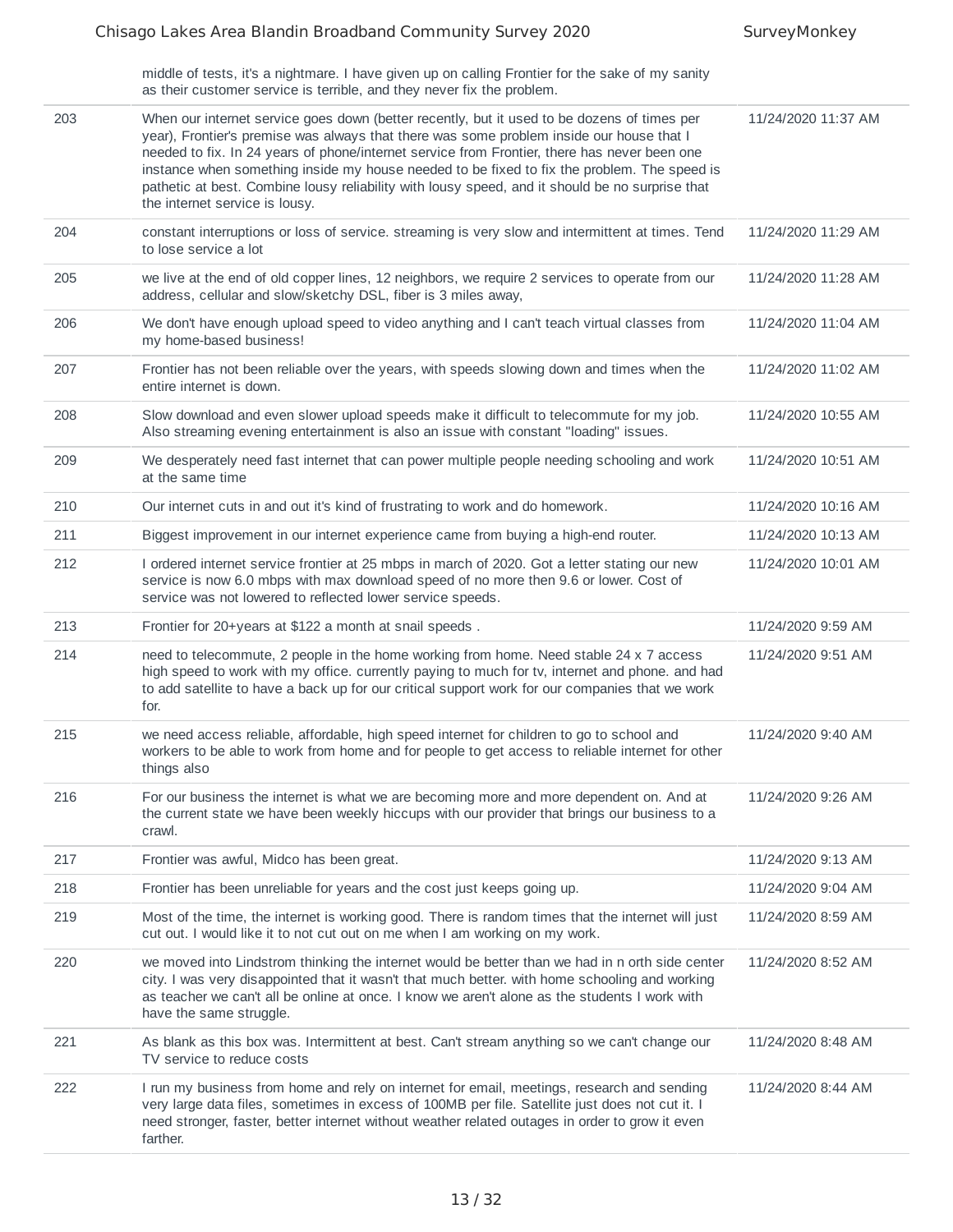|     | Chisago Lakes Area Blandin Broadband Community Survey 2020                                                                                                                                                                                                                                                                                                                                                                                                                                                                                                                                                                                                                                                                                                                                                                                                                                                                                                                                                                                                                                                                                      | SurveyMonkey        |
|-----|-------------------------------------------------------------------------------------------------------------------------------------------------------------------------------------------------------------------------------------------------------------------------------------------------------------------------------------------------------------------------------------------------------------------------------------------------------------------------------------------------------------------------------------------------------------------------------------------------------------------------------------------------------------------------------------------------------------------------------------------------------------------------------------------------------------------------------------------------------------------------------------------------------------------------------------------------------------------------------------------------------------------------------------------------------------------------------------------------------------------------------------------------|---------------------|
| 223 | We've always lived in an area that didn't have fast or reliable internet. It didn't matter as much<br>several years ago. But now, since March, it has been more necessary more than ever with my<br>husband working from home, and my middle schooler and college students taking classes<br>from home. It is apparent that this will not be changing anytime soon. We also have had some<br>theft issues and would like to install a security system like the Nest system which uses wifi,<br>meaning we really need a stronger, more reliable internet to keep us and our property safe.                                                                                                                                                                                                                                                                                                                                                                                                                                                                                                                                                      | 11/24/2020 8:44 AM  |
| 224 | Service is unpredictable                                                                                                                                                                                                                                                                                                                                                                                                                                                                                                                                                                                                                                                                                                                                                                                                                                                                                                                                                                                                                                                                                                                        | 11/24/2020 8:36 AM  |
| 225 | We basically pay for internet that never works. We can't use our phones and be on the internet<br>at the same time. In order to complete basic work tasks we all use separate hotspots on our<br>phone. It's incredibly frustrating.                                                                                                                                                                                                                                                                                                                                                                                                                                                                                                                                                                                                                                                                                                                                                                                                                                                                                                            | 11/24/2020 8:31 AM  |
| 226 | I am frustrated with the speed of the internet (Frontier) dsI                                                                                                                                                                                                                                                                                                                                                                                                                                                                                                                                                                                                                                                                                                                                                                                                                                                                                                                                                                                                                                                                                   | 11/24/2020 8:29 AM  |
| 227 | Dropped Frontier 4 years ago due to not being able to use it-it took forever to load anything. I<br>was lucky Midco was in my area.                                                                                                                                                                                                                                                                                                                                                                                                                                                                                                                                                                                                                                                                                                                                                                                                                                                                                                                                                                                                             | 11/24/2020 8:08 AM  |
| 228 | Frontier has been very disappointing since we moved here about 10 years ago. Inconsistent<br>and terrible customer service. Internet speed is honestly ok, when it works. But faster is better<br>and would support our business better too!                                                                                                                                                                                                                                                                                                                                                                                                                                                                                                                                                                                                                                                                                                                                                                                                                                                                                                    | 11/24/2020 7:52 AM  |
| 229 | Tired of slow Internet and movies not downloading. Losing connections etc.                                                                                                                                                                                                                                                                                                                                                                                                                                                                                                                                                                                                                                                                                                                                                                                                                                                                                                                                                                                                                                                                      | 11/24/2020 7:50 AM  |
| 230 | I don't have one. I don't need or want faster internet.                                                                                                                                                                                                                                                                                                                                                                                                                                                                                                                                                                                                                                                                                                                                                                                                                                                                                                                                                                                                                                                                                         | 11/24/2020 7:37 AM  |
| 231 | I upgraded at one point and it made no difference. I requested to go back to my original<br>internet and was told that wasn't possible as they had no band width to accommodate me and<br>they claimed any new homes built will not be able to have internet ! that statement from the<br>manger was shocking.                                                                                                                                                                                                                                                                                                                                                                                                                                                                                                                                                                                                                                                                                                                                                                                                                                  | 11/24/2020 6:51 AM  |
| 232 | We had Frontier previously, they were horrible. Had some dropping with Midco for awhile, they<br>came out and fixed. Sometimes the wifi goes awol.                                                                                                                                                                                                                                                                                                                                                                                                                                                                                                                                                                                                                                                                                                                                                                                                                                                                                                                                                                                              | 11/24/2020 6:36 AM  |
| 233 | We have 5 kids trying to use the internet for school. As of now one kid needs to go to my work<br>so that he can get on his classes. The other kids have to have their cameras off so that the<br>class doesn't glitch. At times we need to use hot spots so that the kids can go to class on<br>line. Sometimes at night Netflix wont load so we can not even use our service. At times for<br>homework kids need to take turns doing school work because the internet crashes. It has been<br>a challenge. Would love to have faster more reliable internet. At times I feel like I am not<br>getting the service I am paying for.                                                                                                                                                                                                                                                                                                                                                                                                                                                                                                            | 11/24/2020 6:15 AM  |
| 234 | We do notice that even if we have a fairly new router and high speed internet, the speed tests<br>don't really show it.                                                                                                                                                                                                                                                                                                                                                                                                                                                                                                                                                                                                                                                                                                                                                                                                                                                                                                                                                                                                                         | 11/24/2020 5:18 AM  |
| 235 | I have kept logs for the past few years detailing when internet went down. It used to go out<br>about once a month and it would take Frontier a week to fix it. For the past year and half it has<br>been stable. We use the internet for streaming, gaming, work, and for trying to teach online<br>highschool classes. I feel forced to go to school everyday instead of working from home like<br>most of the staff just so I can utilize our schools' better internet. It takes me at least 15<br>minutes to upload a lesson video from home and while that is happening I cannot do anything<br>else on the internet - uploading causes a near shutdown of anything else related to the internet.<br>I also have difficulties hosting online live lessons from home due to our internet. Internet prices<br>have steadily increased. I now pay \$40 to have landline phone access and \$51 for poor<br>internet speeds. Adding taxes and fees this is a total of \$129 per month for phone and internet.<br>Those elsewhere pay less and get a whole lot more. We have only reliably gotten about 5-6<br>mbps download and 0.7mbps upload. | 11/24/2020 2:30 AM  |
| 236 | We have midco and things seem to be fine overall.                                                                                                                                                                                                                                                                                                                                                                                                                                                                                                                                                                                                                                                                                                                                                                                                                                                                                                                                                                                                                                                                                               | 11/24/2020 12:53 AM |
| 237 | We have DSL. At the speed we currently have, watching anything on TV is generally<br>interrupted by buffering for 3-5 minutes per hour. Surfing the web and working from home are<br>generally not slow or interrupted.                                                                                                                                                                                                                                                                                                                                                                                                                                                                                                                                                                                                                                                                                                                                                                                                                                                                                                                         | 11/24/2020 12:33 AM |
| 238 | I opted for a higher speed, they advertised and in reality when they come out they can't even<br>provide it I am paying for higher then their basic but it is not always speedy.                                                                                                                                                                                                                                                                                                                                                                                                                                                                                                                                                                                                                                                                                                                                                                                                                                                                                                                                                                | 11/23/2020 11:49 PM |
| 239 | High speed internet would help for me and my wife to work from home while my children are<br>doing distance learning without having internet issues. Since we have moved into the area in                                                                                                                                                                                                                                                                                                                                                                                                                                                                                                                                                                                                                                                                                                                                                                                                                                                                                                                                                       | 11/23/2020 11:29 PM |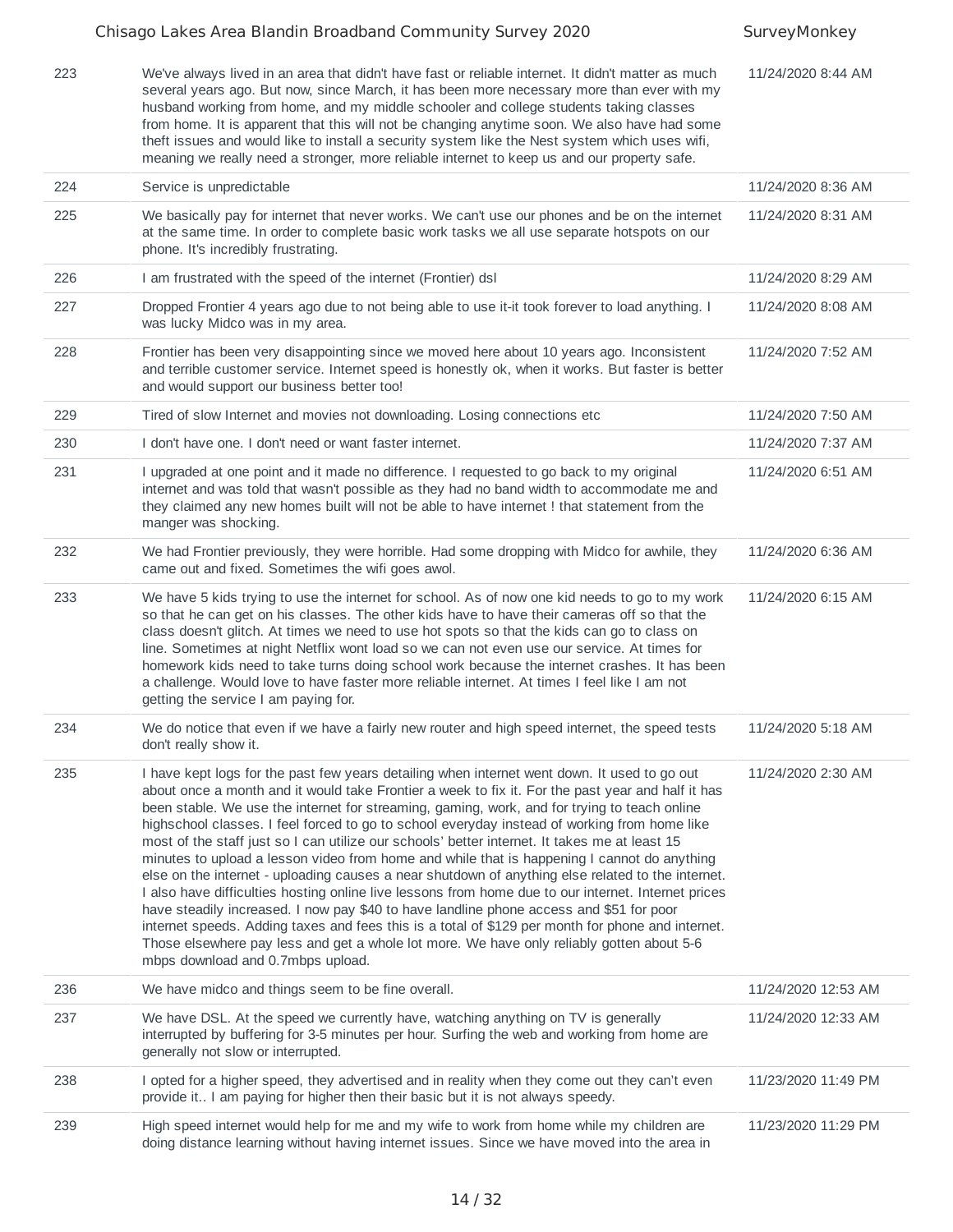|     | 2015, we have had many issues with the Frontier coverage.                                                                                                                                                                                                                                                                                                                                                                                                                                                                                                                                                                                                                                                                                                                                                                                                                                                                                                                                                                                                                                                                                                                                                                                                                       |                     |
|-----|---------------------------------------------------------------------------------------------------------------------------------------------------------------------------------------------------------------------------------------------------------------------------------------------------------------------------------------------------------------------------------------------------------------------------------------------------------------------------------------------------------------------------------------------------------------------------------------------------------------------------------------------------------------------------------------------------------------------------------------------------------------------------------------------------------------------------------------------------------------------------------------------------------------------------------------------------------------------------------------------------------------------------------------------------------------------------------------------------------------------------------------------------------------------------------------------------------------------------------------------------------------------------------|---------------------|
| 240 | I have lived down here almost 5 years. Yes, there is internet. No, I will not pay a premium price<br>for crappy service. So, I have no internet. We need it, but I have strong morals and I will not<br>support bad business.                                                                                                                                                                                                                                                                                                                                                                                                                                                                                                                                                                                                                                                                                                                                                                                                                                                                                                                                                                                                                                                   | 11/23/2020 11:04 PM |
| 241 | would love to have fiber optics broadband internet.                                                                                                                                                                                                                                                                                                                                                                                                                                                                                                                                                                                                                                                                                                                                                                                                                                                                                                                                                                                                                                                                                                                                                                                                                             | 11/23/2020 11:03 PM |
| 242 | We have poor cell service, so we need wifi for our phones to work, we stream video, use<br>internet for social, school for child, shopping. There are only 2 towers that support our service<br>within a long range, so it doesn't stay connected all the time.                                                                                                                                                                                                                                                                                                                                                                                                                                                                                                                                                                                                                                                                                                                                                                                                                                                                                                                                                                                                                 | 11/23/2020 10:50 PM |
| 243 | Our internet works well some of the time but is spotty and slow.                                                                                                                                                                                                                                                                                                                                                                                                                                                                                                                                                                                                                                                                                                                                                                                                                                                                                                                                                                                                                                                                                                                                                                                                                | 11/23/2020 10:37 PM |
| 244 | We have two kids distance learning, and a third in college who could have come home for this<br>semester due to being switched to full distance learning, But our interent isn't reliable enough,<br>so she stayed on campus in order to have internet she could trust to do her classes. We also<br>have one person working from home who is the receptionist at her place of employment. It is<br>50/50 whether I can hear a called or they can hear me because our internet is so unreliable.<br>And if the two school kids are in a Google Meet, I definitely can't answer the phone for my<br>employer. We also do online bookkeeping for our drywall contracting business, but that doesn't<br>always work great either. And our cellphones are through T-Mobile, which means that if we<br>don't get good coverage, our phones can use our wi-fi to keep a call stable, However, because<br>our wi-fi is so unreliable, we have to pay for a land-line in order to be sure that we have a<br>phone to use no matter how our intenet is working. So we are paying for something we rarely<br>use, but we need to have it available in case of an important business call or in case the kids<br>are home alone and have an emergency and their cellphones aren't working. | 11/23/2020 10:27 PM |
| 245 | Our internet connection varies greatly, depending on the day. Some days is okay, other days<br>we get kicked off our connection repeatedly. With 4 adults all trying to telecommute and/or run<br>a home-based business, this is exceedingly challenging. We've tried numerous ways to<br>access the internet, with no really satisfactory solution in site. Our great hope is for Fiber to<br>the Home!!                                                                                                                                                                                                                                                                                                                                                                                                                                                                                                                                                                                                                                                                                                                                                                                                                                                                       | 11/23/2020 10:23 PM |
| 246 | We lose internet at least 3 to 5 times a day. I run a home based business and my partner is a<br>day trader - doesn't bode well for a day trader when things go down.                                                                                                                                                                                                                                                                                                                                                                                                                                                                                                                                                                                                                                                                                                                                                                                                                                                                                                                                                                                                                                                                                                           | 11/23/2020 10:21 PM |
| 247 | Entertainment/Full spectrum use/Shopping                                                                                                                                                                                                                                                                                                                                                                                                                                                                                                                                                                                                                                                                                                                                                                                                                                                                                                                                                                                                                                                                                                                                                                                                                                        | 11/23/2020 10:16 PM |
| 248 | Reliability and speed are desired most                                                                                                                                                                                                                                                                                                                                                                                                                                                                                                                                                                                                                                                                                                                                                                                                                                                                                                                                                                                                                                                                                                                                                                                                                                          | 11/23/2020 10:16 PM |
| 249 | We've been paying \$50/mo for .5mbps upload and 2mbps download for 10 years now. Internet<br>is unuseable on a regular basis. Strongly considering relocating for this reason as my job<br>requires good internet.                                                                                                                                                                                                                                                                                                                                                                                                                                                                                                                                                                                                                                                                                                                                                                                                                                                                                                                                                                                                                                                              | 11/23/2020 10:16 PM |
| 250 | We have had terrible service with Frontier despite repeated service calls. We lose service at<br>least one weekend per month. On a great day we get 17mbps but average more about 5mbps<br>and on the slow days can be down to about 1 mbps. With 3 kids that are doing distance<br>learning that's hardly enough to accomplish their schoolwork. We've called MidCo but<br>apparently we're 1/2mile too far down the road even though we're on a major county road and<br>you can see that the lines are already ran they refuse to put us on the line. We moved here<br>from California and paid less money out there and got far faster and more reliable service.                                                                                                                                                                                                                                                                                                                                                                                                                                                                                                                                                                                                           | 11/23/2020 9:59 PM  |
| 251 | Very unreliable and when it does hardly work it is very slow and bombs out                                                                                                                                                                                                                                                                                                                                                                                                                                                                                                                                                                                                                                                                                                                                                                                                                                                                                                                                                                                                                                                                                                                                                                                                      | 11/23/2020 9:45 PM  |
| 252 | tried frontier twice and they were slower than satellite. Would really like get better high speed<br>internet and more internet providers                                                                                                                                                                                                                                                                                                                                                                                                                                                                                                                                                                                                                                                                                                                                                                                                                                                                                                                                                                                                                                                                                                                                       | 11/23/2020 9:31 PM  |
| 253 | Needed it and Frontier hooked me up in two days. They are more expensive than others but<br>Midco said over a month wait.                                                                                                                                                                                                                                                                                                                                                                                                                                                                                                                                                                                                                                                                                                                                                                                                                                                                                                                                                                                                                                                                                                                                                       | 11/23/2020 9:27 PM  |
| 254 | Started with frontier and they were TERRIBLE aim every aspect. Midco is better but it still has<br>poor network quality that they were unable to resolve                                                                                                                                                                                                                                                                                                                                                                                                                                                                                                                                                                                                                                                                                                                                                                                                                                                                                                                                                                                                                                                                                                                        | 11/23/2020 9:04 PM  |
| 255 | Frontier made little changes after the most recent fines from The Stare of Minnesota. It's not<br>uncommon to be out of service for 12 hours, have service for 2 hours, then go out again.<br>Hopefully when we wake up we have service, but not always. Then they send you a bill for the<br>entire month or credit you pennies for measures time You were out of service. It's not ok. Mid                                                                                                                                                                                                                                                                                                                                                                                                                                                                                                                                                                                                                                                                                                                                                                                                                                                                                    | 11/23/2020 8:28 PM  |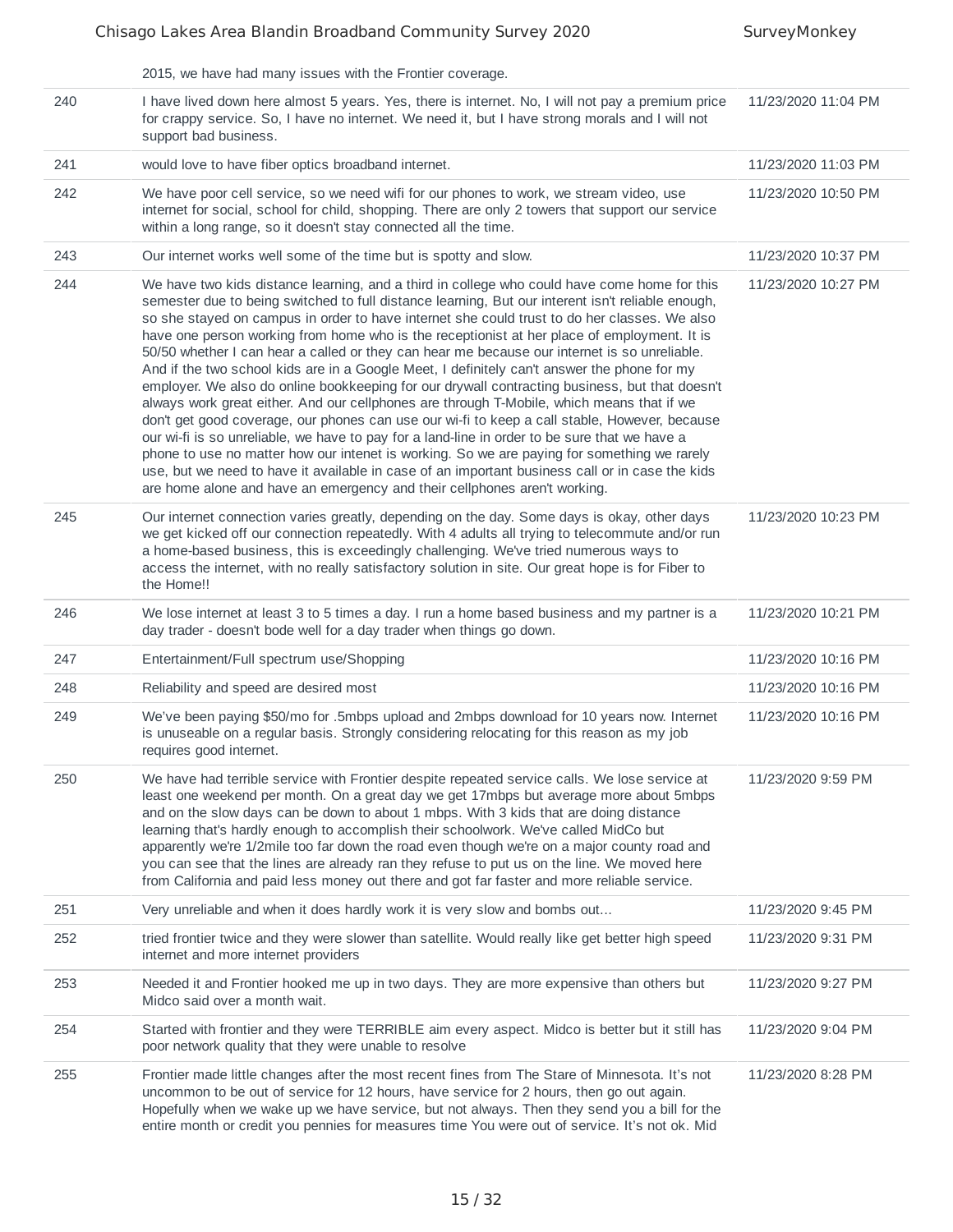|     | Continent will not cross to the north side of Hwy 95. I've asked twice now. Most recently last<br>month.                                                                                                                                                                                                                                                                                                                                                                                                                                                                                                                                                                                                                                                                                                                                     |                    |
|-----|----------------------------------------------------------------------------------------------------------------------------------------------------------------------------------------------------------------------------------------------------------------------------------------------------------------------------------------------------------------------------------------------------------------------------------------------------------------------------------------------------------------------------------------------------------------------------------------------------------------------------------------------------------------------------------------------------------------------------------------------------------------------------------------------------------------------------------------------|--------------------|
| 256 | Had frontier, they were Awful. Switched to midco who had been decent but with kids dying<br>school from home, there is more of a lag and class meetings break up more than I'd like.                                                                                                                                                                                                                                                                                                                                                                                                                                                                                                                                                                                                                                                         | 11/23/2020 8:25 PM |
| 257 | Frontier sucks. My husband and I can't work from home together because his job involves a lot<br>more bandwidth than what we have. If I'm online, he can't do his job.                                                                                                                                                                                                                                                                                                                                                                                                                                                                                                                                                                                                                                                                       | 11/23/2020 8:22 PM |
| 258 | We used to rent a home in Center City. We were LUCKY to have Midco. We moved to<br>Lindstrom Literally down the road and our only option was Frontier. I work from home and<br>now have three kids needing to do distant learning plus my husband is also working from<br>home. Before the pandemic our internet quality was poor and we had to call over and over<br>because the service would go out. My job can't wait. We basically gave up. We literally call<br>Midco every couple months to see if they finally expanded down the road. Something needs to<br>change!                                                                                                                                                                                                                                                                 | 11/23/2020 8:14 PM |
| 259 | Having broadband accessible would mean a great deal to our family. We have a middle<br>schooler at home distance learning, and I, work remotely from home full time. We are using the<br>internet for zoom calls, in-class learning, Wi-Fi calling, streaming services, and much more.<br>Frontier's service has been horrible and spotty, and there is nothing we can do to get better<br>service. Living around so many lakes, our cell services is very spotty, sometimes non-<br>existent. We depend on Wi-Fi calling to get coverage in our area. The internet service we have<br>currently hinders my ability to work at home and have a child at home distance learning. I often<br>tell my son to stop using the Wi-Fi while I download a report or jump on a call. Please get allow<br>this possible to have broadband in our area! | 11/23/2020 8:10 PM |
| 260 | <b>Extremely slow!</b>                                                                                                                                                                                                                                                                                                                                                                                                                                                                                                                                                                                                                                                                                                                                                                                                                       | 11/23/2020 7:50 PM |
| 261 | Since Covid, our Frontier internet goes out up to ten+ times daily. Our student is constantly<br>getting kicked out of class. We got her a T-Mobile hot-spot, same problems! Before Covid, we<br>had very few, if any, problems with Frontier internet.                                                                                                                                                                                                                                                                                                                                                                                                                                                                                                                                                                                      | 11/23/2020 7:43 PM |
| 262 | Poor speed. Internet fails at least once a day. Requires shutting it off and restarting. Not able<br>to stream movies. Can't have two people being on the internet on their phone at the same<br>time. One person then uses cellphone data which causes high usage and extra fees.                                                                                                                                                                                                                                                                                                                                                                                                                                                                                                                                                           | 11/23/2020 7:41 PM |
| 263 | Don't have one                                                                                                                                                                                                                                                                                                                                                                                                                                                                                                                                                                                                                                                                                                                                                                                                                               | 11/23/2020 7:22 PM |
| 264 | Have best internet available in area. Fiber optic cables stop approx one mile from home so we<br>can only get phone or satellite internet providers                                                                                                                                                                                                                                                                                                                                                                                                                                                                                                                                                                                                                                                                                          | 11/23/2020 7:15 PM |
| 265 | It's so hit or miss. If all 3 kids are online with school I cannot do a work zoom call III                                                                                                                                                                                                                                                                                                                                                                                                                                                                                                                                                                                                                                                                                                                                                   | 11/23/2020 7:09 PM |
| 266 | We are fortunate to have Midco. They are reliable and fast. However it would be nice to have a<br>competitor with the same or better service for more options/more competitive pricing. Verizon<br>data works very poorly. My WiFi always has to be on in order to get anything data related to<br>load properly/ at a reasonable speed.                                                                                                                                                                                                                                                                                                                                                                                                                                                                                                     | 11/23/2020 7:06 PM |
| 267 | The internet works well but at times, distance learning can get kicked off due to the internet<br>connection. Programs can run slow as well for when I do work from home.                                                                                                                                                                                                                                                                                                                                                                                                                                                                                                                                                                                                                                                                    | 11/23/2020 6:45 PM |
| 268 | no i am ok                                                                                                                                                                                                                                                                                                                                                                                                                                                                                                                                                                                                                                                                                                                                                                                                                                   | 11/23/2020 6:30 PM |
| 269 | So frustrating. It was horrible for the longest time and we couldn't even get through to Frontier<br>for anything, let alone the internet. My husband couldn't work from home and was just plain<br>crabby when he tried. Frontier stepped up to help us when he confronted a higher-up at a<br>community meeting a couple of years ago. It's better then it was, but still not reliable. I know<br>we have it better than some around this area, but for what we pay, it very frustrating in so<br>many ways. I pay all my bills onlineI have maybe 7 bills, and sometimes it takes 2 hours to<br>accomplish that on a bad internet day. Ugh!                                                                                                                                                                                               | 11/23/2020 6:29 PM |
| 270 | Frontier is the WORST company! Even their staff don't like it!! I have lived in the area for 20<br>years, have kids that have had online school work and have worked in the area for 6 years and<br>have yet to meet anyone who has had success with or is happy with Frontier. They tried to talk<br>my boss into paying more for high speed internet at one point, and we were right next to their<br>new cable upgrade, but what good is having high speeds, if you can't count on it working.<br>Every time I called for repair, they would ask me to do a speed test which is impossible if your<br>internet is down (which was why I was calling). Through the years, the speed has improved but                                                                                                                                       | 11/23/2020 6:13 PM |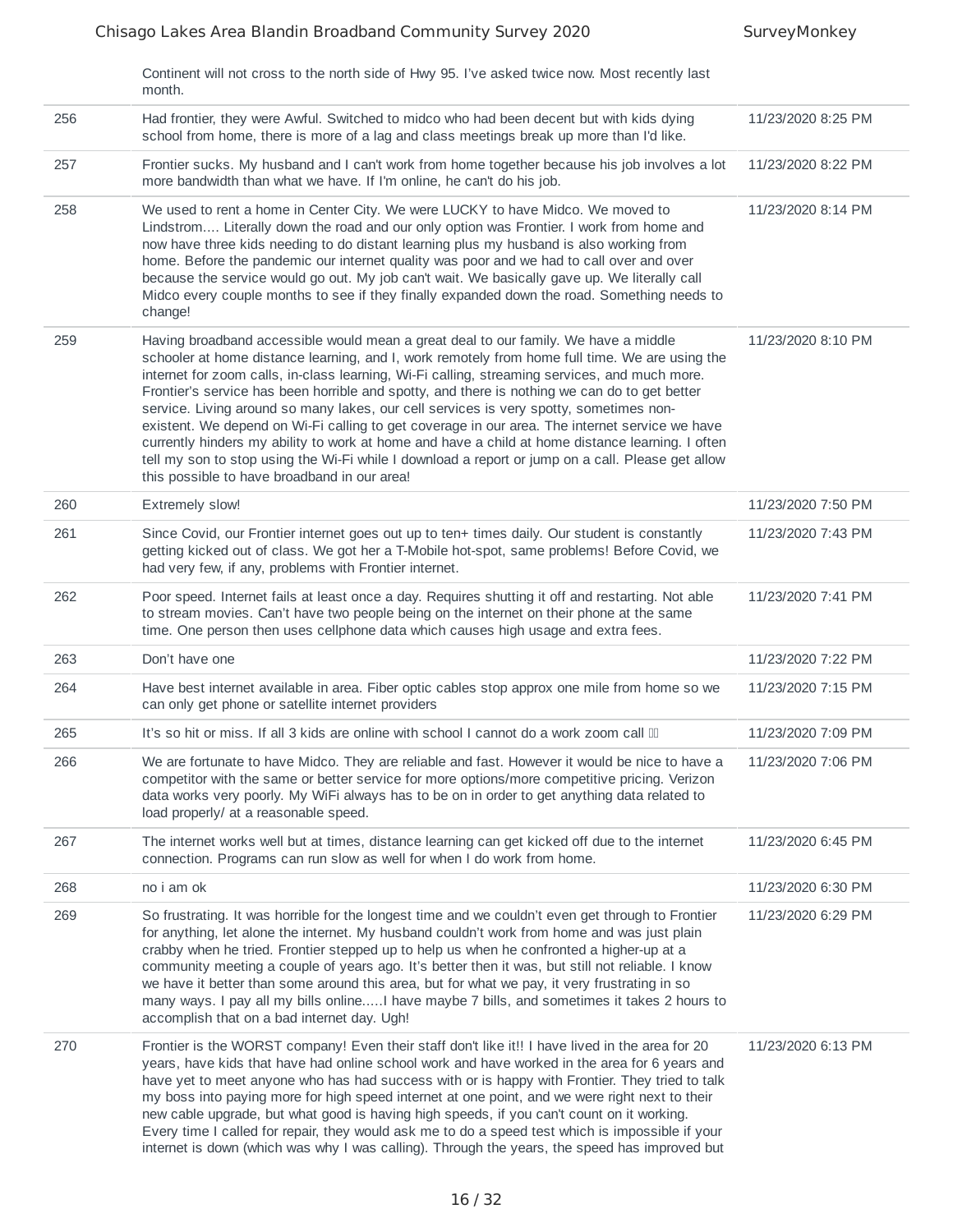again, high speed is pointless if the internet doesn't work. ANYTHING you can do to find a

|     | better provider would be GREATLY appreciated!! I hear Midco is good but Frontier currently is<br>the only provider available.                                                                                                                                                                                                                                                                                                                                                                               |                    |
|-----|-------------------------------------------------------------------------------------------------------------------------------------------------------------------------------------------------------------------------------------------------------------------------------------------------------------------------------------------------------------------------------------------------------------------------------------------------------------------------------------------------------------|--------------------|
| 271 | Frontier sucks!! Pay for 20MB and rarely get 10mb when I do a speed test. Cannot stream<br>movies without buffering. Online gaming is terrible and my kids constantly have issues with<br>school.                                                                                                                                                                                                                                                                                                           | 11/23/2020 5:56 PM |
| 272 | I pay for 100MBPS but only get 60-70 mbps. The line going to my house needs to be replaced<br>and they won't do it                                                                                                                                                                                                                                                                                                                                                                                          | 11/23/2020 5:52 PM |
| 273 | Started with Frontier (Not very good) and speeds were 20 meg at best. Dropped out frequently.<br>Midco came to the neighborhood recently. They are great!                                                                                                                                                                                                                                                                                                                                                   | 11/23/2020 5:43 PM |
| 274 | We had Frontier when we first moved in and they were absolutely horrible. We paid for a<br>service that never worked. When we would call in which was very often they could could never<br>find my account I would have to get transferred to several different people. Once I would finally<br>talk to someone who found our account they would try telling me we have nothing wrong with<br>our internet. I'm so beyond happy that we moved to Midco and now have had no problems.                        | 11/23/2020 5:39 PM |
| 275 | We've had frontier for many years. High speed internet is ok. We often have drop offs of<br>service, but we find other things to do while we wait. Calling the company is am extreme<br>hassle and I would much prefer having someone come to the house to troubleshoot than<br>calling Texas and have them only partially solve the issues.                                                                                                                                                                | 11/23/2020 5:33 PM |
| 276 | I just upgraded my modem so I haven't had to "pull the plug" to restart it now. Before the<br>update I was having to reboot at least 5 times a week to get the internet working again.                                                                                                                                                                                                                                                                                                                      | 11/23/2020 5:25 PM |
| 277 | We had dial up 20 years ago. I'm not a computer guy, but agriculture is getting to need more.<br>We've been Dish customers forever but it's getting to be not worth the price. More reliable<br>access would be nice for my son to continue farming and for any resale value on real estate<br>moving forward.                                                                                                                                                                                              | 11/23/2020 5:09 PM |
| 278 | We have Midco and it is pretty good. Current high speed is 100MB download and 10MB<br>Upload.                                                                                                                                                                                                                                                                                                                                                                                                               | 11/23/2020 4:59 PM |
| 279 | Our internet is very slow.                                                                                                                                                                                                                                                                                                                                                                                                                                                                                  | 11/23/2020 4:48 PM |
| 280 | I teach online piano lessons in a tri plex. When both my neighbors are home, one on his roku<br>tv, my video calls get super glitchy. Drop calls, etc                                                                                                                                                                                                                                                                                                                                                       | 11/23/2020 4:43 PM |
| 281 | Frontier DSL, bit too slow and issues with connectivity and hardware consistent issues added<br>Att cellular unlimited to split traffic but signal has gone from full bars to 1/2 or no signal<br>connectivity. Pay way too much for this level of access/issues. Wanting fiber to solve<br>bandwidth to solve issues and be able to have 4 people work/study remote unfeathered. It<br>would be really if we could stream a movie again, it has been a year since we have been able<br>to accomplish that. | 11/23/2020 4:30 PM |
| 282 | Na                                                                                                                                                                                                                                                                                                                                                                                                                                                                                                          | 11/23/2020 4:27 PM |
| 283 | We've recently moved into the area, so we aren't fully aware of Midco's speed and/or its<br>limitations.                                                                                                                                                                                                                                                                                                                                                                                                    | 11/23/2020 4:23 PM |
| 284 | no                                                                                                                                                                                                                                                                                                                                                                                                                                                                                                          | 11/23/2020 4:21 PM |
| 285 | no additional input                                                                                                                                                                                                                                                                                                                                                                                                                                                                                         | 11/23/2020 4:18 PM |
| 286 | Internet connection is very slow. Service is slow, once took Frontier 3 days to fix which is<br>unacceptable when need to telecommute during COVID                                                                                                                                                                                                                                                                                                                                                          | 11/23/2020 4:05 PM |
| 287 | We have slow upload and download. We lose service or have to reboot the modem. When<br>working from home it is VERY slow.                                                                                                                                                                                                                                                                                                                                                                                   | 11/23/2020 4:05 PM |
| 288 | Uh, not sure                                                                                                                                                                                                                                                                                                                                                                                                                                                                                                | 11/23/2020 3:58 PM |
| 289 | Started with dial-up many years ago. Used dial-up when first moving to Lindstrom in 2004.<br>Upgraded to DSL from Frontier after a few years. Noticed lots of outages but didn't much care<br>because it was mostly for casual use. With COVID, my wife and I started working from home<br>in March 2020. Our two sons were also doing school from home. Reliability of Frontier became<br>an issue so we switched to Midco in September.                                                                   | 11/23/2020 3:46 PM |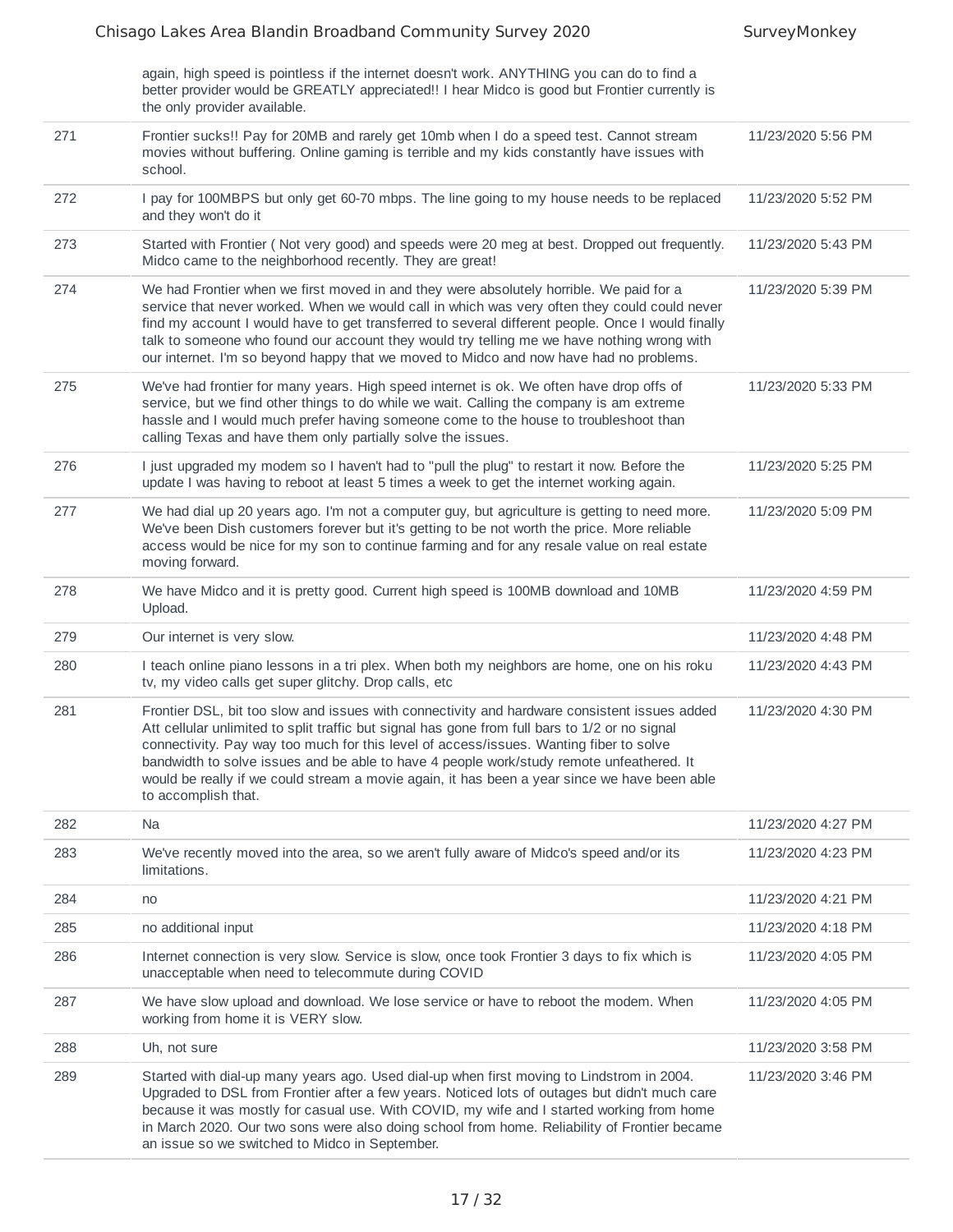| 290 | Na                                                                                                                                                                                                                                                                                                                                                                                                                                                                                                                                                                                                                                                                                                                                                                                                                                                                                                            | 11/23/2020 3:45 PM |
|-----|---------------------------------------------------------------------------------------------------------------------------------------------------------------------------------------------------------------------------------------------------------------------------------------------------------------------------------------------------------------------------------------------------------------------------------------------------------------------------------------------------------------------------------------------------------------------------------------------------------------------------------------------------------------------------------------------------------------------------------------------------------------------------------------------------------------------------------------------------------------------------------------------------------------|--------------------|
| 291 | wish we could get it for less.                                                                                                                                                                                                                                                                                                                                                                                                                                                                                                                                                                                                                                                                                                                                                                                                                                                                                | 11/23/2020 3:40 PM |
| 292 | WI-Fi shuts down often and have to shut off modem and restart. Kids complain they lose WI-FI<br>in other parts of house.                                                                                                                                                                                                                                                                                                                                                                                                                                                                                                                                                                                                                                                                                                                                                                                      | 11/23/2020 3:25 PM |
| 293 | <b>NA</b>                                                                                                                                                                                                                                                                                                                                                                                                                                                                                                                                                                                                                                                                                                                                                                                                                                                                                                     | 11/23/2020 3:22 PM |
| 294 | We lose internet service if it is raining, snowing, windy even if the weather is bad in the cities.<br>We will also stop if 2 people are using the internet at the same time. When we have a zoom<br>class, everyone's phone and other devices must be turned off or the call will be dropped before<br>the class is over.                                                                                                                                                                                                                                                                                                                                                                                                                                                                                                                                                                                    | 11/23/2020 3:17 PM |
| 295 | It has been mostly reliable and is used daily for both work and school as well as entertainment                                                                                                                                                                                                                                                                                                                                                                                                                                                                                                                                                                                                                                                                                                                                                                                                               | 11/23/2020 3:11 PM |
| 296 | Looked at online reviews - Frontier and Midco available. Went with Midco due to horrible<br>reviews for Frontier                                                                                                                                                                                                                                                                                                                                                                                                                                                                                                                                                                                                                                                                                                                                                                                              | 11/23/2020 3:07 PM |
| 297 | We pay alot for Midco 5G and very seldom get it. The router needs to be rebooted constantly<br>and especially on weekends and holidays the speeds drop drastically. Overall not impressed<br>by Midco. I work remote and have 3 kids distance learning.                                                                                                                                                                                                                                                                                                                                                                                                                                                                                                                                                                                                                                                       | 11/23/2020 3:05 PM |
| 298 | Hughes Net does not allow access with a VPN so working from home I have to use my<br>hotspot. Also, Hughes Net has limited data so we usually run out before the end of every<br>month. Rural Home owners should not have to pay extra taxes or charged assessments to<br>have access to high speed internet.                                                                                                                                                                                                                                                                                                                                                                                                                                                                                                                                                                                                 | 11/23/2020 3:01 PM |
| 299 | When I moved from saint Paul here, I focused our house search based on where high speed<br>internet is available. Since living here, internet has been mostly reliable and fast at a<br>reasonable price from midco. When it does drop, I can use my cell hot spot.                                                                                                                                                                                                                                                                                                                                                                                                                                                                                                                                                                                                                                           | 11/23/2020 2:58 PM |
| 300 | We drop signal constantly and it doesn't reach all points in our house, only the common area<br>near the router.                                                                                                                                                                                                                                                                                                                                                                                                                                                                                                                                                                                                                                                                                                                                                                                              | 11/23/2020 2:33 PM |
| 301 | Need it especially for children doing Distance Learning full time.                                                                                                                                                                                                                                                                                                                                                                                                                                                                                                                                                                                                                                                                                                                                                                                                                                            | 11/23/2020 2:21 PM |
| 302 | I used to live in Almelund and had Frontier for internet service. It was TERRIBLE. I was<br>thankful to move to Taylors Falls and we know have real internet. Frontier needs to GO                                                                                                                                                                                                                                                                                                                                                                                                                                                                                                                                                                                                                                                                                                                            | 11/23/2020 2:21 PM |
| 303 | We have been using midco for the last 3 years and have been very happy with the service and<br>customer service. They were quick to come out an lay lines when we moved in, and haven't<br>had any major outages.                                                                                                                                                                                                                                                                                                                                                                                                                                                                                                                                                                                                                                                                                             | 11/23/2020 2:20 PM |
| 304 | I used to have frontier and the service was terrible. Constantly lost internet connection and had<br>to reboot the modem. Lots of processing. Currently have midco, the service is better but once<br>my neighbors were added on it started to slow down and took longer to load webpages and<br>streaming services. Not as bad as frontier and much happier with midco.                                                                                                                                                                                                                                                                                                                                                                                                                                                                                                                                      | 11/23/2020 2:20 PM |
| 305 | The speed I can afford just barely covers my needs, is frequently interrupted by my dsl line<br>dropping.                                                                                                                                                                                                                                                                                                                                                                                                                                                                                                                                                                                                                                                                                                                                                                                                     | 11/23/2020 2:15 PM |
| 306 | very poor internet. Our cameras can't run on our wifi. The children can not attend school well<br>with the internet we have.                                                                                                                                                                                                                                                                                                                                                                                                                                                                                                                                                                                                                                                                                                                                                                                  | 11/23/2020 2:10 PM |
| 307 | price has risen to double what it was 1 yr ago                                                                                                                                                                                                                                                                                                                                                                                                                                                                                                                                                                                                                                                                                                                                                                                                                                                                | 11/23/2020 1:50 PM |
| 308 | Our internet is crap, Frontier is a joke !                                                                                                                                                                                                                                                                                                                                                                                                                                                                                                                                                                                                                                                                                                                                                                                                                                                                    | 11/23/2020 1:48 PM |
| 309 | We use internet 80% of the day. Being home with a toddler means LOTS of streamed<br>cartoons.                                                                                                                                                                                                                                                                                                                                                                                                                                                                                                                                                                                                                                                                                                                                                                                                                 | 11/23/2020 1:41 PM |
| 310 | We moved to a place that is only serviceable by satellite due to Midco not willing to bring in a<br>line to offer us the broadband that all other homes on our street have. When I called and spoke<br>with Midco they completed a serviceability report they stated they could provide me internet.<br>When tech arrived he said that he would not be able to provide internet due to the length of my<br>drive being .13 miles long. We had many calls and tech visits to be told by Midco to find other<br>options until spring when they "might" be able to provide service by digging a line with a amp<br>jump box. We looked into TrueSpeed and due to tree coverage we are not a candidate at this<br>time for where they have their equipment on the Lindstrom tower. Our last option was satellite<br>which offers us internet to do the distance learning for our children, my telecommute job and | 11/23/2020 1:21 PM |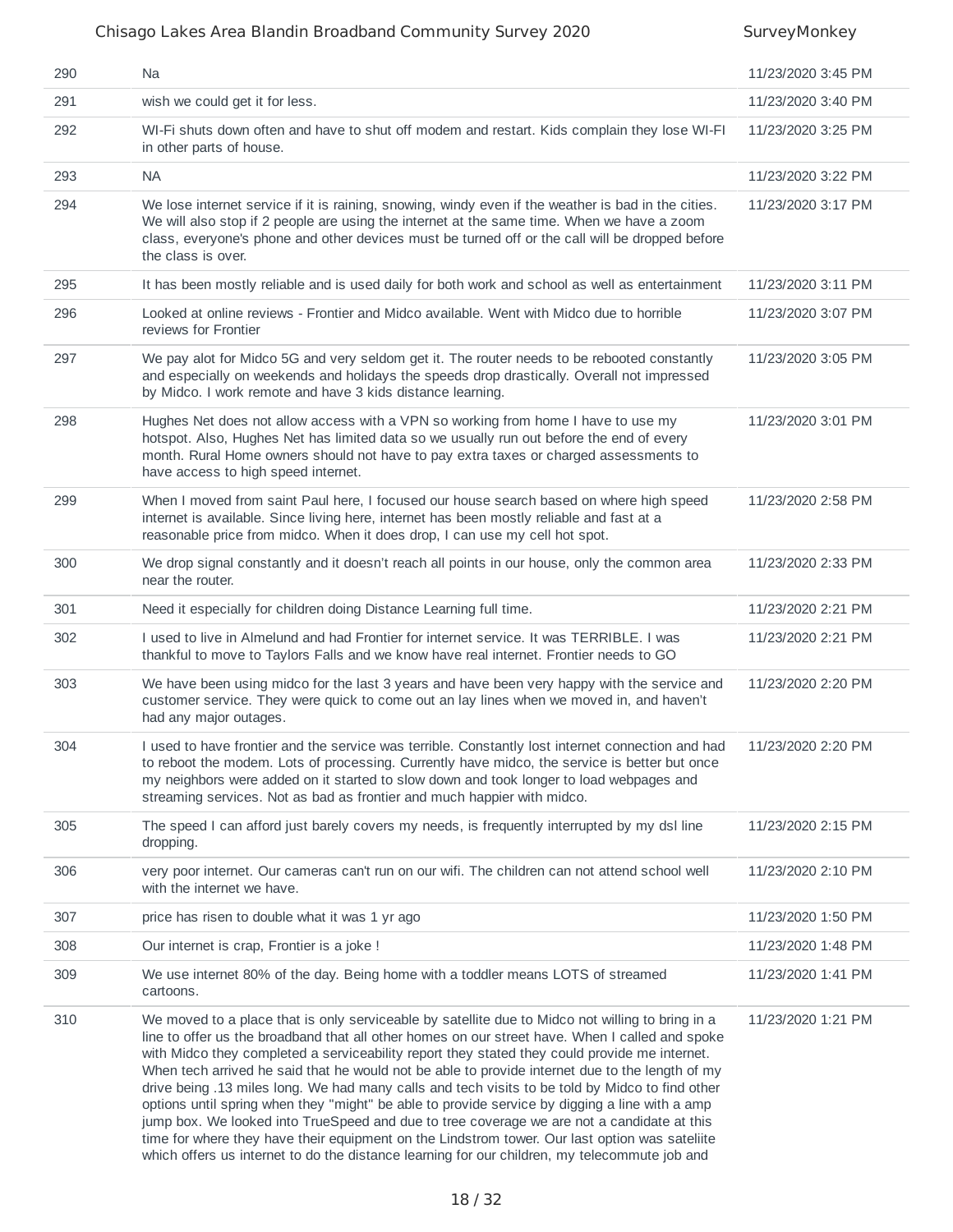offer entertainment at almost \$200 a month for this service. This makes our budget extremely tight but we have no other choice.

| 311 | na                                                                                                                                                                                                                                                                                                                                                                                                                                                                                                                                                                                                                                                                                                                                                                           | 11/23/2020 1:12 PM  |
|-----|------------------------------------------------------------------------------------------------------------------------------------------------------------------------------------------------------------------------------------------------------------------------------------------------------------------------------------------------------------------------------------------------------------------------------------------------------------------------------------------------------------------------------------------------------------------------------------------------------------------------------------------------------------------------------------------------------------------------------------------------------------------------------|---------------------|
| 312 | Frontier has decent speed, but the reliability of the service is horrendous. Frontier is very<br>affordable. I've just learned that MIDCO is available in my area, but due to the connection point<br>being on the other side of a neighbors driveway I'm not able to obtain this service until spring.                                                                                                                                                                                                                                                                                                                                                                                                                                                                      | 11/23/2020 1:07 PM  |
| 313 | We have Frontier and have been told that we are between two hubs, so no matter what we<br>won't ever get faster speeds, no matter how we spend. It is so frustrating when my child has to<br>do his homework.                                                                                                                                                                                                                                                                                                                                                                                                                                                                                                                                                                | 11/23/2020 1:02 PM  |
| 314 | We just built a new house on the south end of Green Lake and it's been a nightmare trying to<br>get reliable internet to our home. Our cell phones have little to no service in our home, further<br>limiting our accessibility. MidCo services our entire neighborhood but refused to run a line to<br>our home unless we paid \$125,000 for it. No thanks. Frontier took us on, but at embarrassingly<br>low speeds of 4 Meg download and .3 meg upload. Lately, our internet has been going out all<br>together, which makes participating in online Zoom meetings for work impossible. Not having<br>access to high speed internet has been the biggest frustration and downside to an otherwise<br>totally pleasant and welcoming transition to the Chisago Lakes area. | 11/23/2020 12:56 PM |
| 315 | We need it, and thus far our internet through Frontier has been reliable. It's frustrating that we<br>live so close to the metro and our internet is worse than those who live in places like Pierz,<br>MN and other outlying areas around the state.                                                                                                                                                                                                                                                                                                                                                                                                                                                                                                                        | 11/23/2020 12:53 PM |
| 316 | 2 Adults working from home full time operating multiple computers at the same time. Also 2<br>children doing school from home full time. We need to schedule video calls around each other.<br>We also switch back and forth from home interned to cellphone internet depending on what is<br>going on. We stream our tv over the internet as well. The speed we have in not enough at<br>throughout the day.                                                                                                                                                                                                                                                                                                                                                                | 11/23/2020 12:31 PM |
| 317 | We have great internet through Midcontinent. We pay about \$80 per month but it works great<br>for us. I wish it weren't so expensive. We do not encounter service interruptions very often.<br>When we were with Frontier our service was constantly down. Download: 74.33 Mbps, Upload:<br>22.06 Mbps                                                                                                                                                                                                                                                                                                                                                                                                                                                                      | 11/23/2020 12:31 PM |
| 318 | We paid for upgraded internet speed and things are better than they were, but still I am unable<br>to have video calls without a notice coming up saying my internet is very slow and the screen<br>freezing. Also, it unexpectedly drops out at least 10x per day. This is very bad when hosting<br>an online seminar or during customer video calls.                                                                                                                                                                                                                                                                                                                                                                                                                       | 11/23/2020 12:26 PM |
| 319 | If the internet was more reliable we would move to this address full time. My husband runs a<br>business from our home in Woodbury MN and I am not working from home full time and need<br>to video conference with a lot of individuals. Since we can't get reliable, fast internet at our<br>Center City home, we are only able to use it as a cabin and don't want to move there full time<br>until there is better internet.                                                                                                                                                                                                                                                                                                                                             | 11/23/2020 12:24 PM |
| 320 | We have been unhappy with the service from Frontier for years (with the exception of our local<br>Frontier repairman who has always been courteous and helpful)! We would love another option<br>to consider for our home internet needs.                                                                                                                                                                                                                                                                                                                                                                                                                                                                                                                                    | 11/23/2020 12:16 PM |
| 321 | A story?                                                                                                                                                                                                                                                                                                                                                                                                                                                                                                                                                                                                                                                                                                                                                                     | 11/23/2020 11:45 AM |
| 322 | I live on a road that doesn't have fiber cable. We only have one choice for internet. I would<br>prefer more reliable, faster internet for our work from home and online learning needs.                                                                                                                                                                                                                                                                                                                                                                                                                                                                                                                                                                                     | 11/23/2020 11:32 AM |
| 323 | We absolutely LOVE MIDCO! The pricing is a little high but better than anyone else!                                                                                                                                                                                                                                                                                                                                                                                                                                                                                                                                                                                                                                                                                          | 11/23/2020 11:29 AM |
| 324 | Works pretty good generally, some days seem to be more prone to issues than others. Overall<br>I give it a B but has a lot of room to improve as well                                                                                                                                                                                                                                                                                                                                                                                                                                                                                                                                                                                                                        | 11/23/2020 11:21 AM |
| 325 | too slow and unreliable for movie downloads etc                                                                                                                                                                                                                                                                                                                                                                                                                                                                                                                                                                                                                                                                                                                              | 11/23/2020 11:18 AM |
| 326 | Always had frontier as no other option. It's out at least 4-5 times a week, on and off. We've<br>called frontier numerous times, have even gone into their local office. It is totally unreliable. My<br>husb telecommutes and his company gave him something with unlimited data through a<br>company phone. We have poor streaming. Until recently, both our daughters were home and it<br>was a nightmare to use internet. We even bumped up the speed (more \$). Totally unreliable.                                                                                                                                                                                                                                                                                     | 11/23/2020 11:08 AM |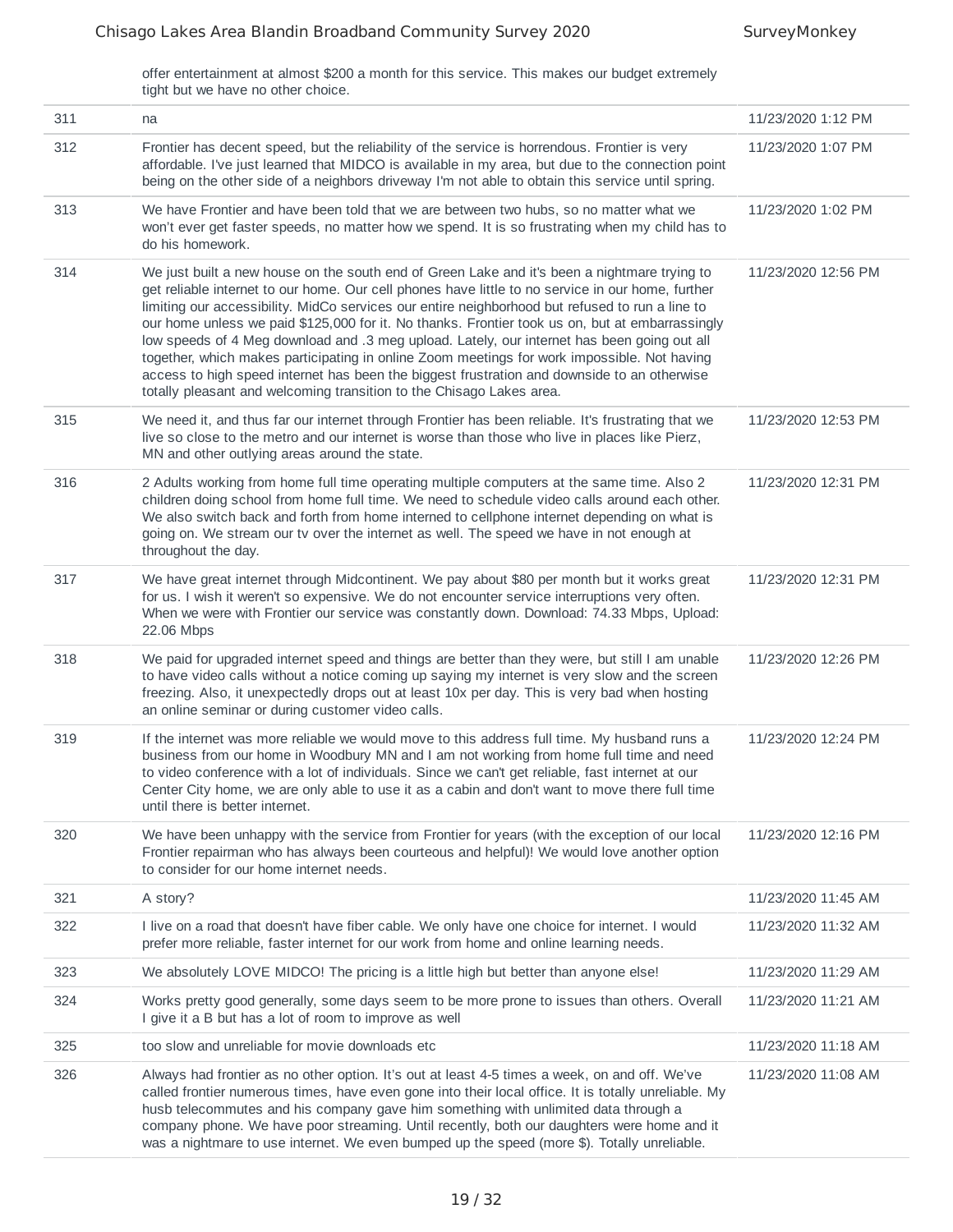#### Chisago Lakes Area Blandin Broadband Community Survey 2020 SurveyMonkey 327 Horrible, unreliable, I get disconnected from work zoom, kids get disconnected from Google meet. Worse after 1pm 11/23/2020 10:57 AM 328 Finally dumped Frontier! Now have MidCo newly installed...seems to be much better 11/23/2020 10:53 AM 329 The internet out here is awful Midco is my provider and I run an insurance agency out of my home. I experience at least 2-3 outages a day and has become extremely unreliable. We need better or more options. 11/23/2020 10:41 AM 330 Frontier is overpriced, has poor speeds and terrible customer service. Unfortunately it is currently our only option for internet. 11/23/2020 10:35 AM 331 We live in the Cities but have a summer home in Lindstom on North Center. It's difficult to stay connected any time we're at "the lake". We would probably stay there more often if we had better internet service. 11/23/2020 10:32 AM 332 N/a 11/23/2020 10:25 AM 333 We use our internet for a CL middle school student and CL high school student. Also 2 of us working remotely from home full time. 11/23/2020 10:21 AM 334 Back in my day, you had to use a phone line to access the internet and pages took 5 minutes to load. If someone called, you got kicked off it. 11/23/2020 10:02 AM 335 My internet drops strength and becomes spotty when more people are using it. The woreless signal does not even make it to our deck/porch. We have basic internet and I feel like we pay a lot for it. 11/23/2020 10:01 AM 336 We had frontier for nearly a year while living in New Richmond, Wisconsin. It was the most miserable experience. It would go out nearly 100 times in a 25 hour period. 11/23/2020 10:00 AM 337 Moved in the area in 2007. Frontier was the only option. It was so-so service. Went with Midco years ago and we've been happy with it, but have had intermittent issues & outages. Has been a good service, but not perfect. 11/23/2020 9:57 AM 338 I work from home. My internet was barely enough to support on individual work needs and now with one college student and a high school student all attempting to have zoom meetings, stream videos and finish assignments, many times we find that at least one of us or all of us are unable to do so at the same time. Coordinating my work and the kids schooling has become a nightmare. 11/23/2020 9:55 AM 339 Fiber lines were brought to our area a few years ago, but we did not receive access. We were told by Frontier that since our road was private and had only 6 homes on it that they didn't feel we were worth it to run fiber to our neighborhood. We were also told we are not allowed to change our current plans. If we do we will not be able to return to Frontier and have to find our service elsewhere. That leaves our only option to be satellite which is too expensive and unreliable. 11/23/2020 9:53 AM 340 The internet is just barely adequate - if anybody else lived here it would most likely not keep up. There are also somewhat regular outages where I have to re-set the router (2 times or more per month), and about once a year I have an outage that requires more than an hour on the phone with tech support. 11/23/2020 9:50 AM 341 Frontier is the only option available to our address. It drops frequently with up to 7 days to resolve connectivity issues. It does not meet my business needs for upload speeds and is very difficult to do distance learning from home. I have had to increase my cellular plan to unlimited but still do not get fast enough access speeds. 11/23/2020 9:46 AM 342 Hughnet is the only option for us in our area. Very expensive and not nearly enough coverage. I have to work in office due to this. If my daughter had to do google classes this internet would not work. She is doing where the teacher if prerecorded the only way it works. We have to use a hot spot for movies. Midco is .3 miles from our house, we are unable to get it. 11/23/2020 9:43 AM 343 NA 11/23/2020 9:35 AM 344 While we heard a lot of terrible feedback about Frontier's coverage and service, we have only had a couple instances where we needed assistance from Frontier that impacted our ability to work from home, which is our main concern. We've been able to handle issues on our own for the most part, and the internet itself has supported our needs for the most part. We've only had a couple instances where it was slow during the work day. We know this isn't the case with 11/23/2020 9:33 AM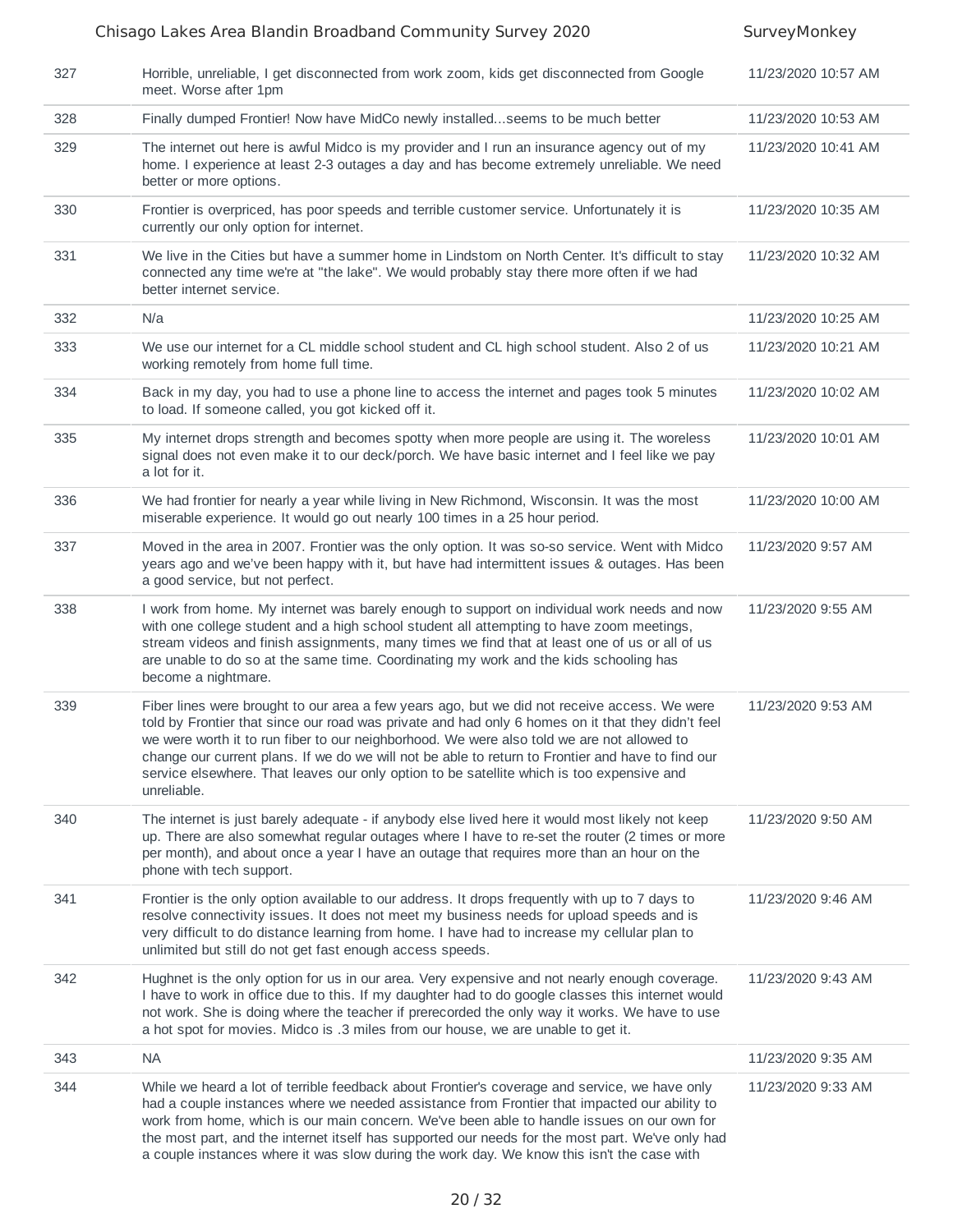|     | most people, and Frontier is our only option right now, besides satellite. We would appreciate a<br>more stable connection and better cost, and some competition to choose from, as well as<br>better customer service (where there are people available to fix issues faster than a week out<br>from when we call - that has been our biggest issue with getting things fixed). We've only been<br>in our home for 4.5 months, so we haven't had as many experiences as others.                                                                                                                                                                                                                                                                                                                                                                                                                                                                                                                                                                                                                                                                                                                                                                                  |                     |
|-----|-------------------------------------------------------------------------------------------------------------------------------------------------------------------------------------------------------------------------------------------------------------------------------------------------------------------------------------------------------------------------------------------------------------------------------------------------------------------------------------------------------------------------------------------------------------------------------------------------------------------------------------------------------------------------------------------------------------------------------------------------------------------------------------------------------------------------------------------------------------------------------------------------------------------------------------------------------------------------------------------------------------------------------------------------------------------------------------------------------------------------------------------------------------------------------------------------------------------------------------------------------------------|---------------------|
| 345 | Frontier is a criminal organization (found guilty in the court of law) and they are the absolute<br>worst. Please help us.                                                                                                                                                                                                                                                                                                                                                                                                                                                                                                                                                                                                                                                                                                                                                                                                                                                                                                                                                                                                                                                                                                                                        | 11/23/2020 9:31 AM  |
| 346 | When Midco has deals we will take the year long promo, but once it goes over \$50/month then<br>it's not in our budget. We have very limited GB/data of mobile hotspot for when we need<br>internet access but definitely miss out on the educational programs for my kids, (lately) church<br>sermons and activities, and miss the luxury of being able to stream shows when we have the<br>mobile hotspot.                                                                                                                                                                                                                                                                                                                                                                                                                                                                                                                                                                                                                                                                                                                                                                                                                                                      | 11/23/2020 9:29 AM  |
| 347 | We have been extremely unhappy with Frontier for years, the only other one available for us<br>that we know of is Hughes Net and we've heard stories about them. We currently pay \$84 for<br>internet, we just talked to T-Moble about swishing.                                                                                                                                                                                                                                                                                                                                                                                                                                                                                                                                                                                                                                                                                                                                                                                                                                                                                                                                                                                                                 | 11/23/2020 9:28 AM  |
| 348 | So So slow!                                                                                                                                                                                                                                                                                                                                                                                                                                                                                                                                                                                                                                                                                                                                                                                                                                                                                                                                                                                                                                                                                                                                                                                                                                                       | 11/23/2020 9:28 AM  |
| 349 | Internet access is limiting my children's access to schooling, regardless of pandemic or<br>distance learning. This is causing us to seriously consider relocating our family based on<br>internet access. In addition to education, all of us are decades behind as we don't have<br>consistent access to current and worldwide knowledge and entertainment sources. My peers at<br>work cannot believe I live 30miles from work and yet have such limited access and no<br>reasonable options, e.g. Satellite to access up to 100mb/s is \$300 for 150GB and then it's<br>prioritized behind other customers--this is what a household could easily use in two days with<br>"normal-2020" access doing "normal-2020" actions using internet. Things like thermostats,<br>home security, appliances are all now internet able, yet we cannot afford to use our limited<br>internet to manage our household. It's about equal access, which doesn't pay the companies to<br>cover rural areas because of lack of population density. There has to be something in the<br>monopoly about Frontier in our particular location? We have lived here 15 years and never had<br>another option than Frontier--who's internet speed is 2.5mb/s; this is a crime in 2020. | 11/23/2020 9:18 AM  |
| 350 | We have zero providers that offer service to our home. Frontier has "reached their limit" to<br>houses In our area and Midco has not come down our road yet- for over 3 years that we have<br>lived here but they offer to the houses 1 block away. Satellite providers have limits and are too<br>expensive.                                                                                                                                                                                                                                                                                                                                                                                                                                                                                                                                                                                                                                                                                                                                                                                                                                                                                                                                                     | 11/23/2020 9:09 AM  |
| 351 | The options are low and the service is bad for the cost                                                                                                                                                                                                                                                                                                                                                                                                                                                                                                                                                                                                                                                                                                                                                                                                                                                                                                                                                                                                                                                                                                                                                                                                           | 11/23/2020 8:55 AM  |
| 352 | We are only able to get Frontier here and for the awful speeds and high cost it is not worth it.<br>Century link fiber optic ends about a mile from us.                                                                                                                                                                                                                                                                                                                                                                                                                                                                                                                                                                                                                                                                                                                                                                                                                                                                                                                                                                                                                                                                                                           | 11/23/2020 8:53 AM  |
| 353 | internet locks up working from home/school from home  Hulu Live tv often glitches/lags,<br>same with kids Xbox                                                                                                                                                                                                                                                                                                                                                                                                                                                                                                                                                                                                                                                                                                                                                                                                                                                                                                                                                                                                                                                                                                                                                    | 11/23/2020 8:27 AM  |
| 354 | Would prefer Xfinity.                                                                                                                                                                                                                                                                                                                                                                                                                                                                                                                                                                                                                                                                                                                                                                                                                                                                                                                                                                                                                                                                                                                                                                                                                                             | 11/23/2020 8:12 AM  |
| 355 | Internet is as necessary as using an automobile these days.                                                                                                                                                                                                                                                                                                                                                                                                                                                                                                                                                                                                                                                                                                                                                                                                                                                                                                                                                                                                                                                                                                                                                                                                       | 11/23/2020 8:11 AM  |
| 356 | Some days the computer takes a great deal of time to load any information. I write books and<br>the computer lags behind the typing by several words on occasion. The speed of upload and<br>download are unreliable.                                                                                                                                                                                                                                                                                                                                                                                                                                                                                                                                                                                                                                                                                                                                                                                                                                                                                                                                                                                                                                             | 11/23/2020 8:02 AM  |
| 357 | Family of 4, working from home and distant learning. Our current Frontier internet speed and<br>reliability does not allow us to consistently and reliably work and go to school from home. The<br>biggest challenge is uploading large files. We consistently need to rely on our cell phone hot<br>spots to get buy. We would be willing to pay significantly more for a higher speed/more reliable<br>internet service.                                                                                                                                                                                                                                                                                                                                                                                                                                                                                                                                                                                                                                                                                                                                                                                                                                        | 11/23/2020 7:58 AM  |
| 358 | Most of the time it's okay but sometimes it's so slow it won't load pages and I need to have<br>other household members get off their devices or off wifi. Usually, this happens in the evening.                                                                                                                                                                                                                                                                                                                                                                                                                                                                                                                                                                                                                                                                                                                                                                                                                                                                                                                                                                                                                                                                  | 11/23/2020 7:28 AM  |
| 359 | Went with Midco because they were the only one to offer us internet at our home. Love the<br>speed, hate the price (\$108/month).                                                                                                                                                                                                                                                                                                                                                                                                                                                                                                                                                                                                                                                                                                                                                                                                                                                                                                                                                                                                                                                                                                                                 | 11/23/2020 6:58 AM  |
| 360 | I was working from home before COVID. Even then it was a nightmare. Service is always in                                                                                                                                                                                                                                                                                                                                                                                                                                                                                                                                                                                                                                                                                                                                                                                                                                                                                                                                                                                                                                                                                                                                                                          | 11/22/2020 11:34 PM |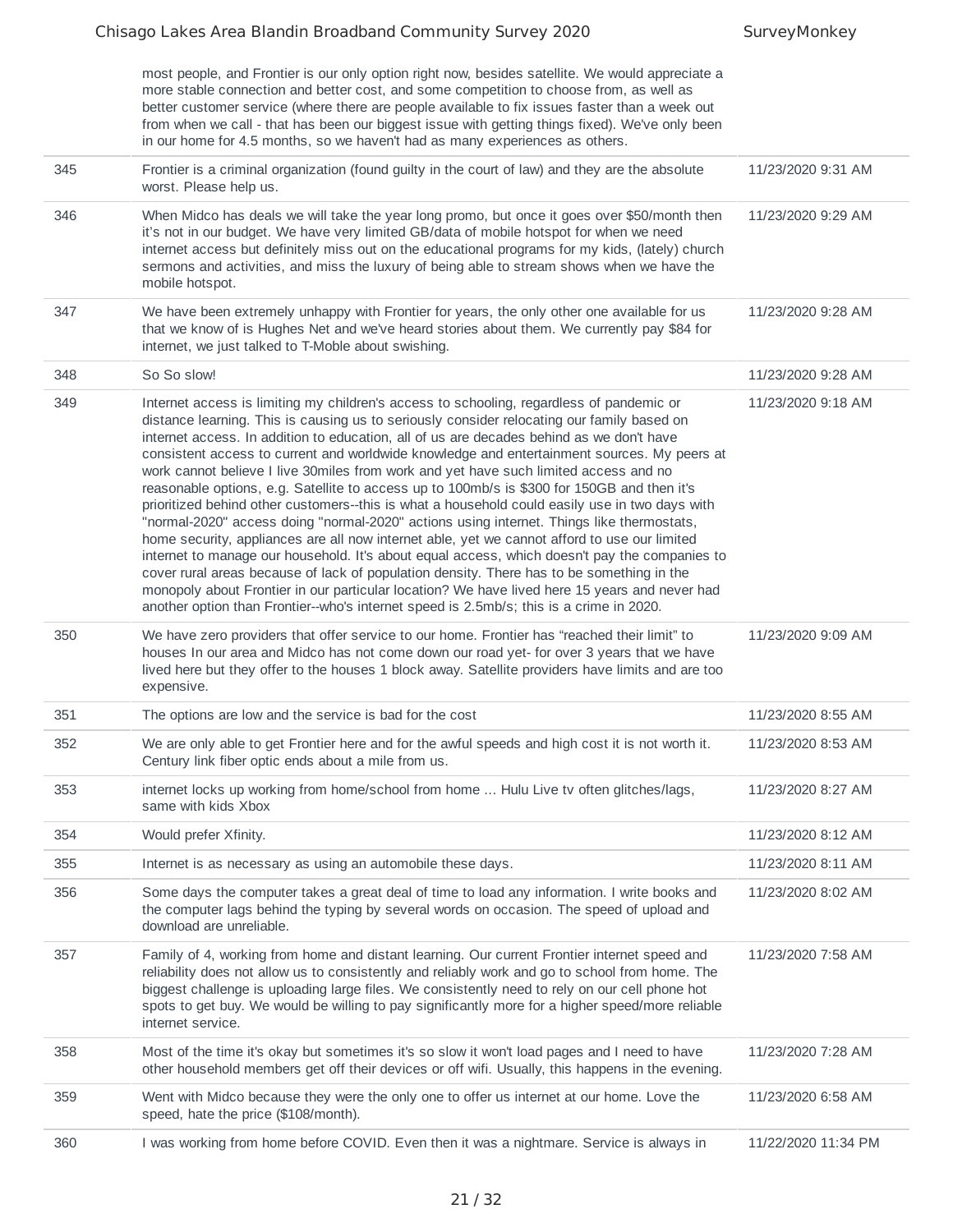and out - having to restart the modem 20 times a day and praying it will hold out through my next video conference. It always makes me paranoid that I'm going to get laid off for having horrible internet service. I've even looked into renting office space where i could get Cable or Fiber - but the cost is crippling. I just want to be able to do my job while my kids get their school work done - without having to restart the modem 20 times. 361 We are basically in a dead spot. Nancy owns a private business and teaches online. She has to drive to places that have high speed internet access to do much of her business, like 11/22/2020 11:20 PM

|     | to drive to places that have high speed internet access to do much of her business, like<br>uploading videos. If either of us has an important meeting online, all devices (iPhones, iPads,<br>computers, etc.) must be turned off. We can not watch videos online or livestream events. It's<br>a horrible situation. There is no cable here. The line stops about 1 or 2 miles from our street.<br>No other options, besides DSL are available to us - we've tried everything and the trees in our<br>area prevent any transmission to towers. We would be very upset if Chisago City upgraded<br>everyone else's internet and did nothing for our neighborhood. We should be able to be<br>connected to the world via high speed internet. It's one of the most frustrating things!! And all<br>of our neighbors feel the same way. Thank you for doing this survey. |                     |
|-----|-------------------------------------------------------------------------------------------------------------------------------------------------------------------------------------------------------------------------------------------------------------------------------------------------------------------------------------------------------------------------------------------------------------------------------------------------------------------------------------------------------------------------------------------------------------------------------------------------------------------------------------------------------------------------------------------------------------------------------------------------------------------------------------------------------------------------------------------------------------------------|---------------------|
| 362 | We moved here almost two years ago and have been frustrated with Frontier                                                                                                                                                                                                                                                                                                                                                                                                                                                                                                                                                                                                                                                                                                                                                                                               | 11/22/2020 10:34 PM |
| 363 | Most of the time our internet is fairly good, but lately it's been slower and we've had limited<br>bandwidth issues. Zoom calls and meetings have been choppy with lots of buffering.                                                                                                                                                                                                                                                                                                                                                                                                                                                                                                                                                                                                                                                                                   | 11/22/2020 9:59 PM  |
| 364 | Huh?                                                                                                                                                                                                                                                                                                                                                                                                                                                                                                                                                                                                                                                                                                                                                                                                                                                                    | 11/22/2020 9:06 PM  |
| 365 | Had Frontier for a decade, internet cost went higher and higher but the speed and connectivity<br>were poor. Jumped at the chance to switch to Midco. No surprise, internet cost goes higher<br>and higher and I had to pay for an additional wifi extender just so my student can get a signal<br>in her lower level bedroom in a house that is only 2000 square feet. I'm now paying over \$70 a<br>month for Midco highspeed internet. They say they have a faster speed, but it will cost                                                                                                                                                                                                                                                                                                                                                                           | 11/22/2020 8:19 PM  |
| 366 | For years we have been frustrated and hated our internet. We have told Frontier if we had<br>another choice we would be gone. Horrible service/quality/customer service/over priced etc.                                                                                                                                                                                                                                                                                                                                                                                                                                                                                                                                                                                                                                                                                | 11/22/2020 6:48 PM  |
| 367 | We recently moved here and the neighborhood complained about how slow the internet is.<br>Coming from the city where xfinity broadband has been reliably fast, we were concerned.<br>Frontier does offer 5G so we went with that. Midco recently came into the neighborhood but<br>only offers 1G. When many people are utilizing sometimes there is buffer and my son says he<br>doesn't always get signal in his bedroom. We would be supportive of bringing broadband                                                                                                                                                                                                                                                                                                                                                                                                | 11/22/2020 6:47 PM  |
| 368 | We use mobile hotspots for three students and one work from home parent. Because frontier is<br>the only land based provider available to us and we do not want to give them our business.                                                                                                                                                                                                                                                                                                                                                                                                                                                                                                                                                                                                                                                                              | 11/22/2020 6:03 PM  |
| 369 | Having only one provider is frustrating, particularly as Frontier has very poor customer service,<br>marginal reliability (often drops service during the work day), and intermittent streaming<br>speeds. I would like the option to not have to plug the modem into the phone jack, which is in<br>a bedroom and awkward. Having legitimate competition in the area might make Frontier step<br>up its game and provide high speed, quality reliable service.                                                                                                                                                                                                                                                                                                                                                                                                         | 11/22/2020 5:41 PM  |
| 370 | Not happy when it crashes or takes forever to launch in the morning. But overall, it's<br>accommodating.                                                                                                                                                                                                                                                                                                                                                                                                                                                                                                                                                                                                                                                                                                                                                                | 11/22/2020 5:29 PM  |
| 371 | Frontier is terrible and we need fiber internet with faster speed                                                                                                                                                                                                                                                                                                                                                                                                                                                                                                                                                                                                                                                                                                                                                                                                       | 11/22/2020 5:08 PM  |
| 372 | Would like to have good reliable internet that is able to be used across multiple devices without<br>having to constantly turn one of our devices off to offset the slow and disruption in internet<br>service.                                                                                                                                                                                                                                                                                                                                                                                                                                                                                                                                                                                                                                                         | 11/22/2020 5:02 PM  |
| 373 | We can only get Frontier internet services, which is less than optimal! Horrible customer<br>service, long wait times to talk to reps, expensive, unreliable slow internet.                                                                                                                                                                                                                                                                                                                                                                                                                                                                                                                                                                                                                                                                                             | 11/22/2020 4:28 PM  |
| 374 | Have had to pay more for faster internet through Frontier. It has improved my connections but<br>it is not always working that well. Obvious issues as more are working from home and straining<br>what we have.                                                                                                                                                                                                                                                                                                                                                                                                                                                                                                                                                                                                                                                        | 11/22/2020 4:06 PM  |
| 375 | We continually call Frontier to address outages, scratchy phone service, and slow internet.                                                                                                                                                                                                                                                                                                                                                                                                                                                                                                                                                                                                                                                                                                                                                                             | 11/22/2020 4:01 PM  |
| 376 | Our internet has been going in and out throughout the day/night. While watching a show on<br>Hulu, it stops in the middle for a second or two and then resumes. It's more annoying that<br>anything especially for the price we pay.                                                                                                                                                                                                                                                                                                                                                                                                                                                                                                                                                                                                                                    | 11/22/2020 3:37 PM  |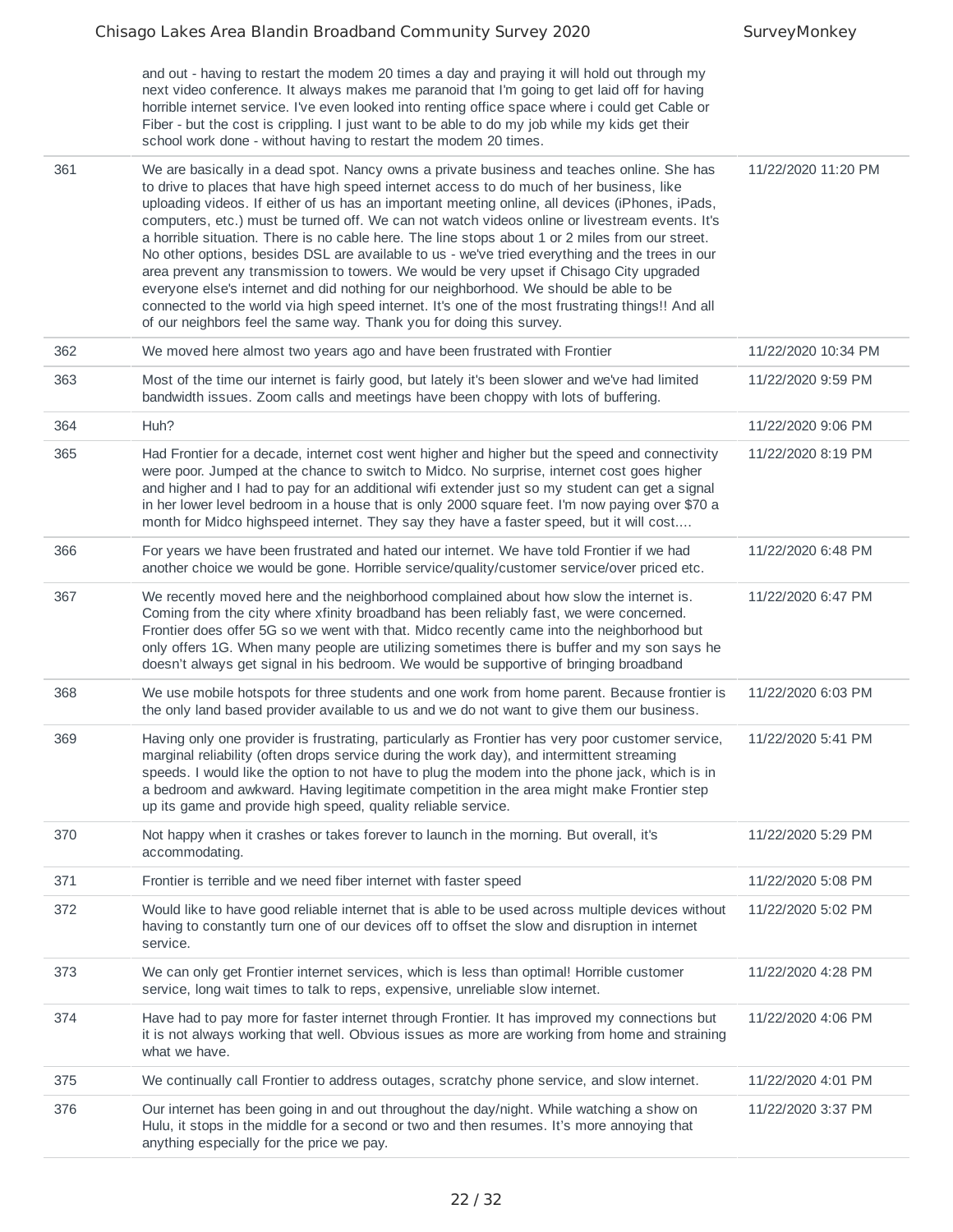|     | Chisago Lakes Area Blandin Broadband Community Survey 2020                                                                                                                                                                                                                                                                                                                                                                                                                                                                                                                                                                                                                                                                                                                                                                                                                                                                                                                                                                                                                         | SurveyMonkey       |
|-----|------------------------------------------------------------------------------------------------------------------------------------------------------------------------------------------------------------------------------------------------------------------------------------------------------------------------------------------------------------------------------------------------------------------------------------------------------------------------------------------------------------------------------------------------------------------------------------------------------------------------------------------------------------------------------------------------------------------------------------------------------------------------------------------------------------------------------------------------------------------------------------------------------------------------------------------------------------------------------------------------------------------------------------------------------------------------------------|--------------------|
| 377 | Internet it slow, unreliable, and barely reaches throughout the house                                                                                                                                                                                                                                                                                                                                                                                                                                                                                                                                                                                                                                                                                                                                                                                                                                                                                                                                                                                                              | 11/22/2020 3:35 PM |
| 378 | Our internet is fine right now, but as kids get older and more of us are on the web, what we<br>have is NOT going to cut it.                                                                                                                                                                                                                                                                                                                                                                                                                                                                                                                                                                                                                                                                                                                                                                                                                                                                                                                                                       | 11/22/2020 3:24 PM |
| 379 | Use to have DSL in "the old days". Ever since I wired up with Midco its been tremendous.<br>Sorry to hear others are off the grid.                                                                                                                                                                                                                                                                                                                                                                                                                                                                                                                                                                                                                                                                                                                                                                                                                                                                                                                                                 | 11/22/2020 3:21 PM |
| 380 | My internet is a gift from a friend. I've been too broke to afford either internet or cell phone.<br>This year has just been horrendous. So was 2019. When my gift ends I may have to cut<br>service because I can't afford it. I need internet but I can't afford it. I need cell phone, too but I<br>can't afford it much less both internet AND cell phone. Right now it has to be one or the other.<br>This pandemic is awful. But anyhow Midco has been slowvery slow on some days. And<br>other days I've totally been cut off from the internet. There have been like three times a week<br>at most that I lose internet for a couple hours. I use the internet for video calls to mentees. I<br>teach American Sign Language so I need video but often the picture is blurry and often<br>disconnects in the middle of a call. So I can't really work with my mentees. The connection is<br>bad and this is at all times when I make a video call. I figure faster bandwidth will help with<br>making my video calls cleaner and with a better picture. I would like that. | 11/22/2020 3:18 PM |
| 381 | Our internet speed is very poor. Most the time is cuts off. Very poor service!!!                                                                                                                                                                                                                                                                                                                                                                                                                                                                                                                                                                                                                                                                                                                                                                                                                                                                                                                                                                                                   | 11/22/2020 3:01 PM |
| 382 | Would like to be able to telework from Chisago Lake cabin, but current Frontier service is too<br>slow to do anything more than email.                                                                                                                                                                                                                                                                                                                                                                                                                                                                                                                                                                                                                                                                                                                                                                                                                                                                                                                                             | 11/22/2020 2:32 PM |
| 383 | We are a household of 6. 4 kids in school/online. One adult in online college. One adult that<br>occasionally telecommutes. We also stream all television. Our service is down often, spotty<br>when working, and never strong enough for all to be on school meetings at once. Frontier<br>should be ashamed that their service gets worse while they raise rates every year. Frontier is<br>our only option and this equates to anti-trust issues and horrible customer service. No<br>competition means they have no need to do better.                                                                                                                                                                                                                                                                                                                                                                                                                                                                                                                                         | 11/22/2020 2:15 PM |
| 384 | ??                                                                                                                                                                                                                                                                                                                                                                                                                                                                                                                                                                                                                                                                                                                                                                                                                                                                                                                                                                                                                                                                                 | 11/22/2020 2:14 PM |
| 385 | We only have one choice and that is frontier. When it goes down it can be up to a week before<br>they get someone out to fix it.                                                                                                                                                                                                                                                                                                                                                                                                                                                                                                                                                                                                                                                                                                                                                                                                                                                                                                                                                   | 11/22/2020 2:13 PM |
| 386 | It cuts out very often. During streaming and surfing. Very frustrating                                                                                                                                                                                                                                                                                                                                                                                                                                                                                                                                                                                                                                                                                                                                                                                                                                                                                                                                                                                                             | 11/22/2020 2:12 PM |
| 387 | Currently our Frontier connections seems to be bogged down since Covid 19 and people are<br>working from home and kids are online for school. I often find me having to switch to my phone<br>tether to get a good Internet connection.                                                                                                                                                                                                                                                                                                                                                                                                                                                                                                                                                                                                                                                                                                                                                                                                                                            | 11/22/2020 1:51 PM |
| 388 | our internet is unreliable and spotty. There are certain spots in our house that the service cuts<br>out regularly and some areas are better than others                                                                                                                                                                                                                                                                                                                                                                                                                                                                                                                                                                                                                                                                                                                                                                                                                                                                                                                           | 11/22/2020 1:51 PM |
| 389 | I understand the actual process of the internet and the way it can be provided, I work for a<br>major cable provider. I know that wifi is for coverage and that the result of a speedtest depends<br>on a lot more than just doing a test. I did several tests and I couldn't get over 80 on the<br>provided link yet I got over 100 on multiple other sites                                                                                                                                                                                                                                                                                                                                                                                                                                                                                                                                                                                                                                                                                                                       | 11/22/2020 1:41 PM |
| 390 | We have had personal computers in our home since 1980. 2 of our children (in their 40s) Have<br>careers in the computer field. We went from dial up to Cable wi-fi when it came in.                                                                                                                                                                                                                                                                                                                                                                                                                                                                                                                                                                                                                                                                                                                                                                                                                                                                                                | 11/22/2020 1:34 PM |
| 391 | Frontier has sporadic good service, Frontier changes rates (increases) without notification.                                                                                                                                                                                                                                                                                                                                                                                                                                                                                                                                                                                                                                                                                                                                                                                                                                                                                                                                                                                       | 11/22/2020 1:31 PM |
| 392 | Midco has been great                                                                                                                                                                                                                                                                                                                                                                                                                                                                                                                                                                                                                                                                                                                                                                                                                                                                                                                                                                                                                                                               | 11/22/2020 1:31 PM |
| 393 | Constantly need to reboot, wireless connection is bad.                                                                                                                                                                                                                                                                                                                                                                                                                                                                                                                                                                                                                                                                                                                                                                                                                                                                                                                                                                                                                             | 11/22/2020 1:19 PM |
| 394 | Goes horribly slow at times EXPENSIVE!                                                                                                                                                                                                                                                                                                                                                                                                                                                                                                                                                                                                                                                                                                                                                                                                                                                                                                                                                                                                                                             | 11/22/2020 1:09 PM |
| 395 | Goes horribly slow at times EXPENSIVE!                                                                                                                                                                                                                                                                                                                                                                                                                                                                                                                                                                                                                                                                                                                                                                                                                                                                                                                                                                                                                                             | 11/22/2020 1:09 PM |
| 396 | We moved at the beginning of the pandemic from Minneapolis. We've found that the internet<br>here in Lindstrom is nothing like what we were used to and can make working from home<br>difficult.                                                                                                                                                                                                                                                                                                                                                                                                                                                                                                                                                                                                                                                                                                                                                                                                                                                                                   | 11/22/2020 1:04 PM |
| 397 | Frontier is a terrible provider. We have considered doing satellite, but haven't yet. Main issues<br>are outages, slow speed and poor customer service                                                                                                                                                                                                                                                                                                                                                                                                                                                                                                                                                                                                                                                                                                                                                                                                                                                                                                                             | 11/22/2020 1:00 PM |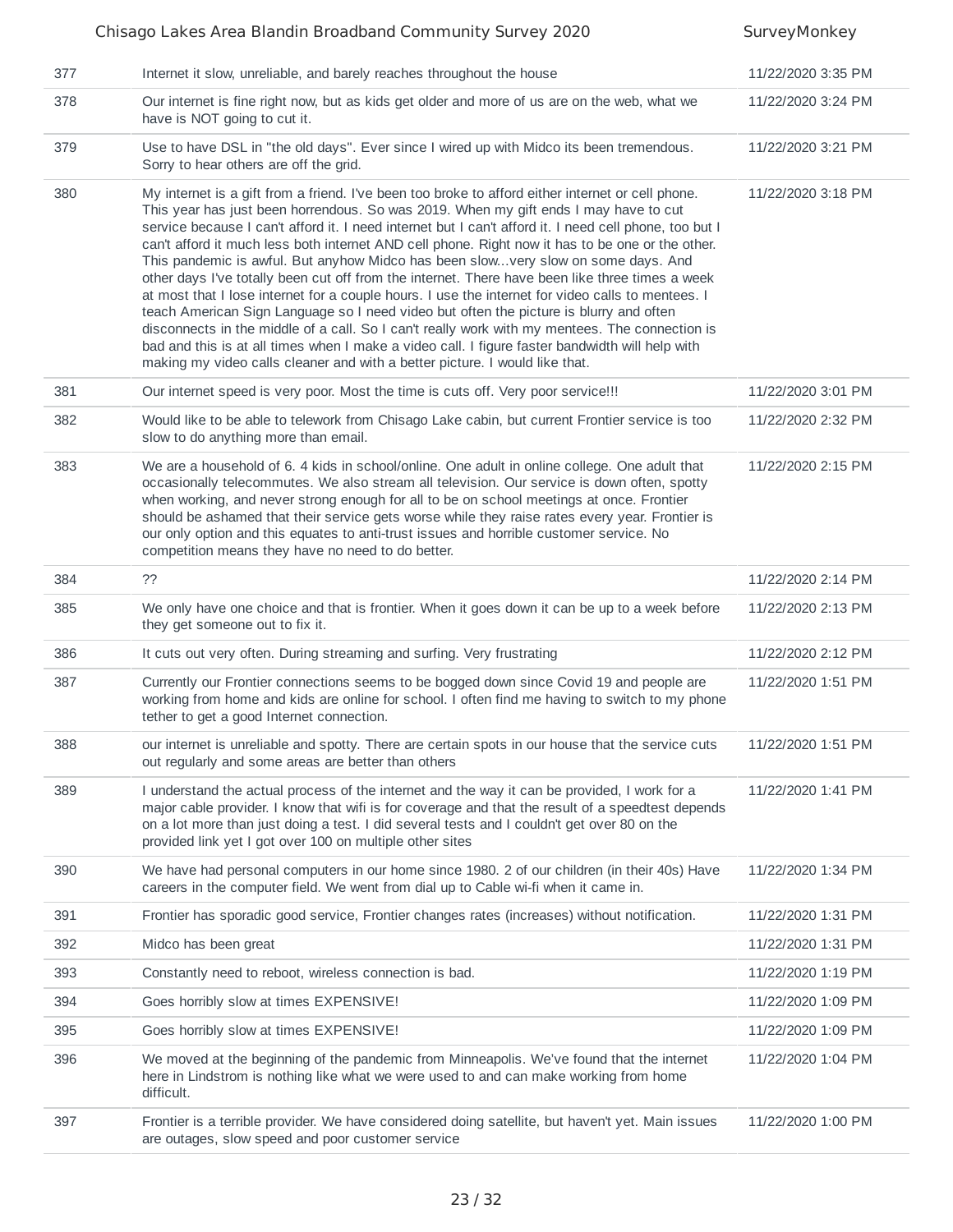|     | Chisago Lakes Area Blandin Broadband Community Survey 2020                                                                                                                                                                                                                                                                                                                                                                                                                                                                                                                                                                                                                                                                                                                                                                                                                                                                                                                                                                                                                                                                                                                                                                                                                                                                                                                                                                                                                                                                                                           | SurveyMonkey        |
|-----|----------------------------------------------------------------------------------------------------------------------------------------------------------------------------------------------------------------------------------------------------------------------------------------------------------------------------------------------------------------------------------------------------------------------------------------------------------------------------------------------------------------------------------------------------------------------------------------------------------------------------------------------------------------------------------------------------------------------------------------------------------------------------------------------------------------------------------------------------------------------------------------------------------------------------------------------------------------------------------------------------------------------------------------------------------------------------------------------------------------------------------------------------------------------------------------------------------------------------------------------------------------------------------------------------------------------------------------------------------------------------------------------------------------------------------------------------------------------------------------------------------------------------------------------------------------------|---------------------|
| 398 | With 2 children doing distance learning, husband working from home and trying to teach<br>piano/guitar lessons all at the same time the internet is slow. We can't all always get done the<br>things we need to do. We need an internet that will support multiple devices at the same time.                                                                                                                                                                                                                                                                                                                                                                                                                                                                                                                                                                                                                                                                                                                                                                                                                                                                                                                                                                                                                                                                                                                                                                                                                                                                         | 11/22/2020 12:40 PM |
| 399 | At times slow when attempting online searches such as shopping.                                                                                                                                                                                                                                                                                                                                                                                                                                                                                                                                                                                                                                                                                                                                                                                                                                                                                                                                                                                                                                                                                                                                                                                                                                                                                                                                                                                                                                                                                                      | 11/22/2020 12:35 PM |
| 400 | Frequent interruption of service, and poor response when service needed, takes 7 to 10 days<br>for repairs.                                                                                                                                                                                                                                                                                                                                                                                                                                                                                                                                                                                                                                                                                                                                                                                                                                                                                                                                                                                                                                                                                                                                                                                                                                                                                                                                                                                                                                                          | 11/22/2020 12:31 PM |
| 401 | Today was a good day. 5.3 download 4.8 upload                                                                                                                                                                                                                                                                                                                                                                                                                                                                                                                                                                                                                                                                                                                                                                                                                                                                                                                                                                                                                                                                                                                                                                                                                                                                                                                                                                                                                                                                                                                        | 11/22/2020 11:53 AM |
| 402 | none                                                                                                                                                                                                                                                                                                                                                                                                                                                                                                                                                                                                                                                                                                                                                                                                                                                                                                                                                                                                                                                                                                                                                                                                                                                                                                                                                                                                                                                                                                                                                                 | 11/22/2020 10:17 AM |
| 403 | While we have ok download speed, it is unreliable. Upload speed is very slow . As a<br>consequence, sending photos, documents, and video clips I need to send for my business is<br>very difficult. I resort to downloading photos and video to a thumb drive and put it in the mail or<br>UPS. We pay for high speed internet and do not get it.                                                                                                                                                                                                                                                                                                                                                                                                                                                                                                                                                                                                                                                                                                                                                                                                                                                                                                                                                                                                                                                                                                                                                                                                                    | 11/22/2020 9:58 AM  |
| 404 | We've contacted Frontier about 12 times over the past 4 years, and they won't give us Internet<br>access. They say there aren't any more hubs available in our area. So we rely on our cell<br>phones, which have unreliable signal strength and speed.                                                                                                                                                                                                                                                                                                                                                                                                                                                                                                                                                                                                                                                                                                                                                                                                                                                                                                                                                                                                                                                                                                                                                                                                                                                                                                              | 11/22/2020 9:32 AM  |
| 405 | Our broad band internet service gets interrupted regularly, when streaming or using real time<br>person to person communications, we often get buffering or just disconnected. Very unreliable<br>and poor service. Especially considering the cost!!                                                                                                                                                                                                                                                                                                                                                                                                                                                                                                                                                                                                                                                                                                                                                                                                                                                                                                                                                                                                                                                                                                                                                                                                                                                                                                                | 11/22/2020 9:17 AM  |
| 406 | Very spotty, slow, and inconsistent internet. It's tough to use multiple tv's, computers, etc<br>without slowing the system down. The internet company states we have adequate speed, but a<br>technician informed us we have slow internet. We have no other options.                                                                                                                                                                                                                                                                                                                                                                                                                                                                                                                                                                                                                                                                                                                                                                                                                                                                                                                                                                                                                                                                                                                                                                                                                                                                                               | 11/22/2020 9:07 AM  |
| 407 | Our daily life is waiting for the page to load, or we just give up and turn the tv off. Countless<br>calls to frontier with incompetent employees, letters to the Attorney General.                                                                                                                                                                                                                                                                                                                                                                                                                                                                                                                                                                                                                                                                                                                                                                                                                                                                                                                                                                                                                                                                                                                                                                                                                                                                                                                                                                                  | 11/22/2020 8:45 AM  |
| 408 | Service is generally very good, but occasionally I experience slow start up and linking. I think<br>it may happen during particularly high traffic times; i.e.; Monday mornings.                                                                                                                                                                                                                                                                                                                                                                                                                                                                                                                                                                                                                                                                                                                                                                                                                                                                                                                                                                                                                                                                                                                                                                                                                                                                                                                                                                                     | 11/21/2020 9:56 PM  |
| 409 | Download 1.92 upload 0.54 I pay for download speed of 16 mbps.                                                                                                                                                                                                                                                                                                                                                                                                                                                                                                                                                                                                                                                                                                                                                                                                                                                                                                                                                                                                                                                                                                                                                                                                                                                                                                                                                                                                                                                                                                       | 11/21/2020 9:42 PM  |
| 410 | Slow, unreliable internet service here. Doing downloads takes too long and will sometimes fail<br>because it takes too long or internet connection is lost.                                                                                                                                                                                                                                                                                                                                                                                                                                                                                                                                                                                                                                                                                                                                                                                                                                                                                                                                                                                                                                                                                                                                                                                                                                                                                                                                                                                                          | 11/21/2020 9:42 PM  |
| 411 | We have frontier and it doesn't work well at all. We have had multiple companies come and<br>claim they can put high speed internet in our home but each one says that they can't get a<br>signal.                                                                                                                                                                                                                                                                                                                                                                                                                                                                                                                                                                                                                                                                                                                                                                                                                                                                                                                                                                                                                                                                                                                                                                                                                                                                                                                                                                   | 11/21/2020 8:49 PM  |
| 412 | We've had horrible Frontier for years. They refuse to upgrade our line. They have HIGHLY<br>encouraged us to drop them because they cannot/will not improve their equipment. Midco will<br>not come down our road because it would cost them too much. They said they would come<br>down our road but would have to charge us approximately \$3,000 per home to install. Last<br>week we had TruSpeed come to install, they could not get a signal. We are at our witts end<br>and so frustrated. We have Verizon as a cell phone company. Out service with them is as poor<br>as our Frontier service. We used to get a great signal from Verizon but about one year ago our<br>service greatly diminished. Some days I don't even get 3G. We struggle to make and receive<br>phone calls. I'm not confident I could make an emergency call to 911 if I needed to. When I<br>called Verizon they said they changed the direction of their tower, to better serve a larger<br>population. That's great for the larger population, but not for our neighborhood. I am a teacher<br>who has to teach from home due to Covid, I am not able to do what I need to do for my<br>students because of my poor internet (I go into Chisago City, use my mobile hotspot and teach<br>from my car, really!!). I have two children who need to do online school because of Covid, they<br>usually go to a friend's house to do their school work because of our poor internet. Our entire<br>neighborhood is so frustrated, with both Frontier internet and Verizon cell phone. | 11/21/2020 8:33 PM  |
| 413 | We have midco because frontier is awful. Midco runs slow at the end of the month and often<br>we lose signal and we usually end up using our phone hotspot at the end beginning of the<br>billing cycle                                                                                                                                                                                                                                                                                                                                                                                                                                                                                                                                                                                                                                                                                                                                                                                                                                                                                                                                                                                                                                                                                                                                                                                                                                                                                                                                                              | 11/21/2020 8:11 PM  |
| 414 | Frontier is the provider that we have to use if we don't want to pay for satellite internet. This is<br>due to our physical address location. This is what I have been told. The speed has been<br>terrible! My speed test for "high speed" internet has been no higher than 5 mps for many                                                                                                                                                                                                                                                                                                                                                                                                                                                                                                                                                                                                                                                                                                                                                                                                                                                                                                                                                                                                                                                                                                                                                                                                                                                                          | 11/21/2020 7:58 PM  |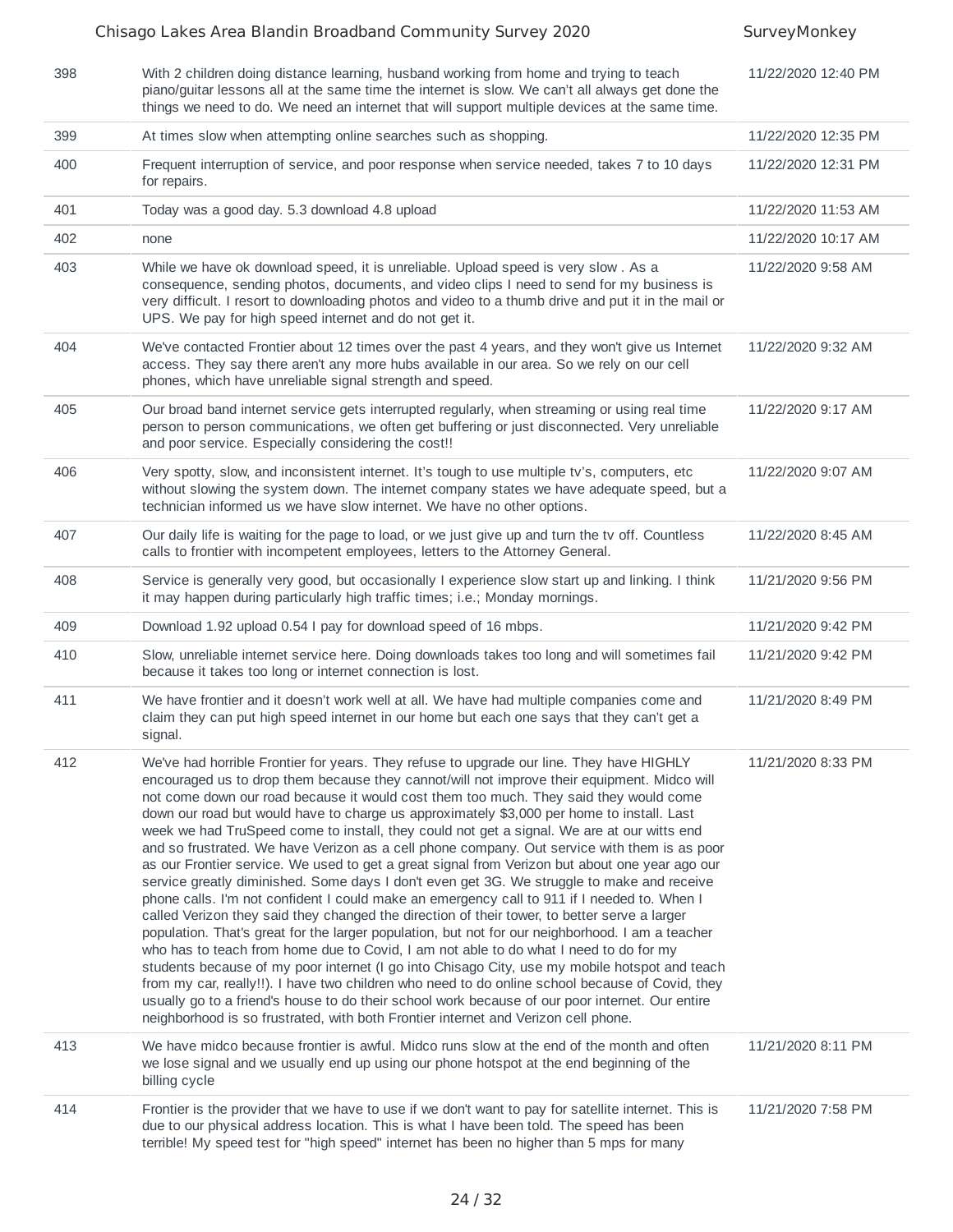|     | years. We did just get an equipment upgrade and can now get about 20 mps. We cannot use<br>the internet for more than one thing at a time. We would really like higher speeds.                                                                                                                                                                                                                                                                                                                                                                                                                                                                                                                                                                                           |                    |
|-----|--------------------------------------------------------------------------------------------------------------------------------------------------------------------------------------------------------------------------------------------------------------------------------------------------------------------------------------------------------------------------------------------------------------------------------------------------------------------------------------------------------------------------------------------------------------------------------------------------------------------------------------------------------------------------------------------------------------------------------------------------------------------------|--------------------|
| 415 | none to tell really i have midco for all my needs seems to be fairly reliable but i would like to<br>see lower cost for high speed and would like to see all get access to internet this day in age<br>we never know whats going to happen                                                                                                                                                                                                                                                                                                                                                                                                                                                                                                                               | 11/21/2020 7:45 PM |
| 416 | I have the fastest service possible from Frontier. Both my husband and I are remote workers<br>and heavily use video conferencing. Often the Internet speed cannot keep up when both of us<br>are working.                                                                                                                                                                                                                                                                                                                                                                                                                                                                                                                                                               | 11/21/2020 7:38 PM |
| 417 | Current internet service through Frintier is completely inadequate. I work from home and have<br>slow speeds, routinely have challenges with WebEx especially when using video. Uploading a<br>file to my work network can take 10-45 seconds. Netflix takes a minimum of 45-60 seconds<br>just to open. Streaming videos often stop or buffer. No more than one device can be used at a<br>time without severe performance issues. And even then, it's inadequate. Many of us need to<br>work from home now, and we are severely compromised. I've had Frontier our to the house<br>twice to see if speeds could be improved to no avail. Our speed download speed is 8-12.<br>Although Frontier offers speeds of 25, it's not available at my address. Please help us! | 11/21/2020 7:29 PM |
| 418 | I really don't have a story to tell. Have used the internet since Windows 95                                                                                                                                                                                                                                                                                                                                                                                                                                                                                                                                                                                                                                                                                             | 11/21/2020 7:15 PM |
| 419 | We changed from frontier to midcontimental when covid hit. Frontier was very poor where we<br>live. It used to be hard to stream tv. Thankfully midcontinental came into the area I live<br>recently. Frontier would not work for what we are doing now.                                                                                                                                                                                                                                                                                                                                                                                                                                                                                                                 | 11/21/2020 7:11 PM |
| 420 | $\tilde{?}$                                                                                                                                                                                                                                                                                                                                                                                                                                                                                                                                                                                                                                                                                                                                                              | 11/21/2020 5:41 PM |
| 421 | I have 3 young adults living at home - 2 complain constantly about lagging while gaming and<br>there are times downloads are near impossible to do and most run into town to download. We<br>do have issues watching more than one streaming movie at a time.                                                                                                                                                                                                                                                                                                                                                                                                                                                                                                            | 11/21/2020 5:41 PM |
| 422 | Have Midco has worked flawlessly for the 5 years we have lived here                                                                                                                                                                                                                                                                                                                                                                                                                                                                                                                                                                                                                                                                                                      | 11/21/2020 5:18 PM |
| 423 | <b>NA</b>                                                                                                                                                                                                                                                                                                                                                                                                                                                                                                                                                                                                                                                                                                                                                                | 11/21/2020 5:13 PM |
| 424 | I started using the internet when I was still working, Used it t get quotes from customers, and<br>for checking inventory at other business locations.                                                                                                                                                                                                                                                                                                                                                                                                                                                                                                                                                                                                                   | 11/21/2020 5:11 PM |
| 425 | We use the internet for social media and to stream all of our tv watching. We are not gamers<br>and only use it for schooling when our grandchildren are visiting.                                                                                                                                                                                                                                                                                                                                                                                                                                                                                                                                                                                                       | 11/21/2020 4:36 PM |
| 426 | Children unable to turn camera on devices during school otherwise one of them will get kicked<br>of the internet. Internet lags when multiple family member or on their devices. Seems slow and<br>lags.                                                                                                                                                                                                                                                                                                                                                                                                                                                                                                                                                                 | 11/21/2020 4:33 PM |
| 427 | We are on mid continent's highest tier of service which is supposed to allows us speeds of up<br>to 100 MBPS. But lately, speeds have been in the range of 7-15 MBPS for downloads. The<br>highest speeds we have seen from Midco were about 25-30 MBPS for downloads and that was<br>a couple years ago. We don't feel like we're getting our money's worth anymore (we pay<br>\$110/month for just the internet), but have no other alternatives to consider for faster download<br>speeds.                                                                                                                                                                                                                                                                            | 11/21/2020 4:30 PM |
| 428 | The high speed internet we have is not very reliable. Goes out regularly. Can't reach different<br>parts of our house. Movies get interrupted. My husband and I are both working from home<br>these days and NEED our internet to be reliable. Any time we call Frontier, it has been a<br>disaster. Terrible service. They would tell us they'd be out in 5-6 dayswhen we must work<br>every day! We have missed work due to this. Not acceptable.                                                                                                                                                                                                                                                                                                                      | 11/21/2020 4:27 PM |
| 429 | After years of complaining about shoddy internet speed and service, we "upgraded" for higher<br>speed and it has been better. However, I may be able to work from home with a T1 connection,<br>if it was available.                                                                                                                                                                                                                                                                                                                                                                                                                                                                                                                                                     | 11/21/2020 4:23 PM |
| 430 | We lose connection all the time. Some days it is for hours at a time. So we have to use up<br>data on our phones. Hate Frontier for WiFi, but have no other options.                                                                                                                                                                                                                                                                                                                                                                                                                                                                                                                                                                                                     | 11/21/2020 4:17 PM |
| 431 | Verizon is completely unreliable. I dont even get a bar signal. Calls drop every minute. Linking<br>it to WIFI doesnt help either because Frontier is so bad. I get better cell reception in<br>Zimbabwe, Mexico, rural China, than I do in chisago county.                                                                                                                                                                                                                                                                                                                                                                                                                                                                                                              | 11/21/2020 4:14 PM |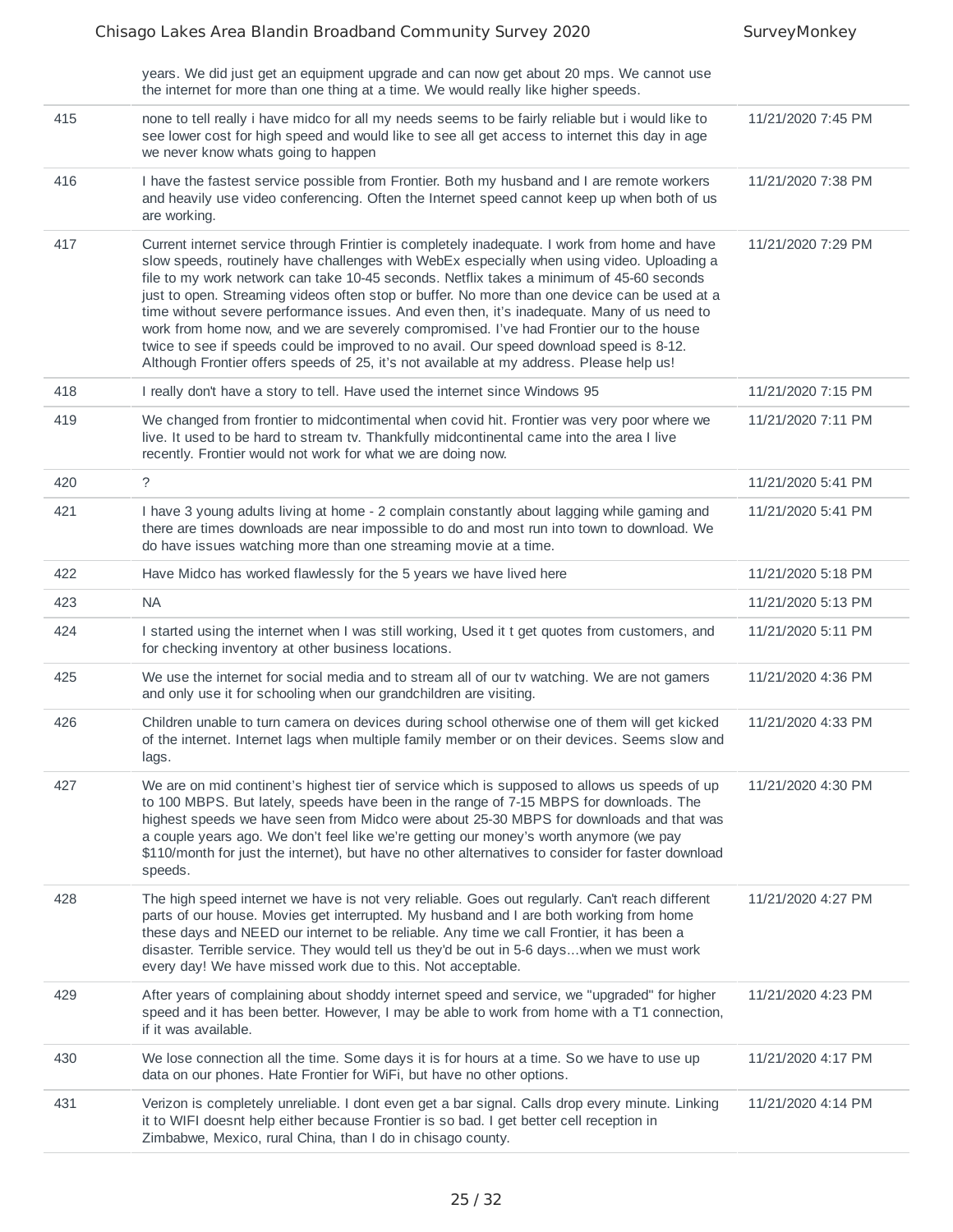|     | Chisago Lakes Area Blandin Broadband Community Survey 2020                                                                                                                                                                                                                                                                                                                                                                                                                                                                                                                                                                                                                                                                                                                                                                                                                                                                                         | SurveyMonkey        |
|-----|----------------------------------------------------------------------------------------------------------------------------------------------------------------------------------------------------------------------------------------------------------------------------------------------------------------------------------------------------------------------------------------------------------------------------------------------------------------------------------------------------------------------------------------------------------------------------------------------------------------------------------------------------------------------------------------------------------------------------------------------------------------------------------------------------------------------------------------------------------------------------------------------------------------------------------------------------|---------------------|
| 432 | Our internet seems to be working ok now since our last repair call, which was almost one year<br>ago. Before that it would go out for days every 6-9 months. I do wish we had fiber to the house<br>instead of getting our internet over DSL.                                                                                                                                                                                                                                                                                                                                                                                                                                                                                                                                                                                                                                                                                                      | 11/21/2020 4:10 PM  |
| 433 | When we moved here over 14 years ago from rural New Mexico, Frontier said they could<br>provide high speed internet. What we got was about 300kbps on a good day, about 1/20th of<br>the speed we had in rural New Mexico, (generally considered a poor state). Over the years, the<br>signal has improved and now is almost as good as the signal I had in 2006 in NM. Dealing with<br>Frontier has been a nightmare over the years. I am awaiting one of the wireless providers<br>putting up towers in the area. I'll either switch to them or install a cell booster to amplify my<br>weak AT&T signal. Your survey asks what we use the internet for now and what we would use<br>it for if we had better bandwidth: We'd use it for the same things, but now we put up with poor<br>resolution, long buffering times, conference calls without video, service interruptions and a few<br>apps/channels that just won't load at these speeds. | 11/21/2020 4:09 PM  |
| 434 | Very recently, within the past couple of months we finally go Frontier fiber installed on our<br>street. Before that we had Frontier and it was HORRIBLE! Completely unreliable and very slow.<br>I am so happy we finally have reliable internet and hope the rest of the CL#2144 School<br>District can get it too!                                                                                                                                                                                                                                                                                                                                                                                                                                                                                                                                                                                                                              | 11/21/2020 3:50 PM  |
| 435 | internet is slow and regularly stops working weekly if not daily at miscellaneous times. There is<br>a cap on the speed so they cannot provide faster access. Until a few months ago, frontier was<br>the only internet provider available for this entire development, service is poor, internet slow<br>and regularly complained about by homeowners. Extremely limited options at high prices for<br>what is offered. We would love faster, more affordable and reliable options to run our family<br>business, provide future schooling options for our children and to teach online                                                                                                                                                                                                                                                                                                                                                           | 11/21/2020 3:31 PM  |
| 436 | Less than 5mps and switches on and off at times                                                                                                                                                                                                                                                                                                                                                                                                                                                                                                                                                                                                                                                                                                                                                                                                                                                                                                    | 11/21/2020 3:27 PM  |
| 437 | none                                                                                                                                                                                                                                                                                                                                                                                                                                                                                                                                                                                                                                                                                                                                                                                                                                                                                                                                               | 11/21/2020 3:00 PM  |
| 438 | Terrible customer service from Frontier. Wait times are in the "hours". That said, reliability in<br>the spring of 2020, with 2 people working from home, and 2 youth attending school, was rock<br>solid. It was surprising                                                                                                                                                                                                                                                                                                                                                                                                                                                                                                                                                                                                                                                                                                                       | 11/21/2020 2:04 PM  |
| 439 | $\ddot{\phantom{0}}$                                                                                                                                                                                                                                                                                                                                                                                                                                                                                                                                                                                                                                                                                                                                                                                                                                                                                                                               | 11/21/2020 2:04 PM  |
| 440 | Internet is fast and reliable                                                                                                                                                                                                                                                                                                                                                                                                                                                                                                                                                                                                                                                                                                                                                                                                                                                                                                                      | 11/21/2020 2:03 PM  |
| 441 | We get the very best plan Frontier has, but still find it lacking to meet our needs at times.<br>Particularly in the evening.                                                                                                                                                                                                                                                                                                                                                                                                                                                                                                                                                                                                                                                                                                                                                                                                                      | 11/21/2020 1:33 PM  |
| 442 | I recently moved here from Dakota county (1.5 years ago). The internet provider selection is<br>very limited (really only midcontinent for 100Mbps or greater for non-DSL and non-Dish) here<br>and much more expensive (due to limited provider choice). There is much less fiber installed<br>which makes lower reliability and speed. Midco provides decent service but is approximately<br>\$20 per month more expensive that equivalent in Dakota county.                                                                                                                                                                                                                                                                                                                                                                                                                                                                                     | 11/21/2020 1:20 PM  |
| 443 | KEEPS CUTTING OUT                                                                                                                                                                                                                                                                                                                                                                                                                                                                                                                                                                                                                                                                                                                                                                                                                                                                                                                                  | 11/21/2020 12:57 PM |
| 444 | Have had issues since we moved here in 2016. Struggled staying connected for online grad<br>school. Teaching from home is a nightmare with uploading content for my students. It is<br>almost impossible to have more than once device online at a time.                                                                                                                                                                                                                                                                                                                                                                                                                                                                                                                                                                                                                                                                                           | 11/21/2020 12:43 PM |
| 445 | We have the only option of using Frontier. If we didn't have that then we'd have to try to things<br>with a mobile hotspot, but 4G signal is very weak here.                                                                                                                                                                                                                                                                                                                                                                                                                                                                                                                                                                                                                                                                                                                                                                                       | 11/21/2020 12:34 PM |
| 446 | Need internet for VPN access into company network to support worldwide mfg systems and<br>engrg systems. No need whatsoever for social networking, entertainment. Functionality,<br>uptime, and a bit more speed (less Asynch  i.e. more matched upload to download speeds)                                                                                                                                                                                                                                                                                                                                                                                                                                                                                                                                                                                                                                                                        | 11/21/2020 12:33 PM |
| 447 | Retirees with minimal usage.                                                                                                                                                                                                                                                                                                                                                                                                                                                                                                                                                                                                                                                                                                                                                                                                                                                                                                                       | 11/21/2020 11:37 AM |
| 448 | We have been fairly happy with our internet service until we have had to use it more recently<br>(online school). From our son's perspective, he has not been able to do all of his online group<br>meetings very well because he keeps getting kicked out.                                                                                                                                                                                                                                                                                                                                                                                                                                                                                                                                                                                                                                                                                        | 11/21/2020 11:34 AM |
| 449 | Hindered slightly by lack of upload speed to work with students and staff in certain situations.                                                                                                                                                                                                                                                                                                                                                                                                                                                                                                                                                                                                                                                                                                                                                                                                                                                   | 11/21/2020 11:28 AM |
| 450 | No story                                                                                                                                                                                                                                                                                                                                                                                                                                                                                                                                                                                                                                                                                                                                                                                                                                                                                                                                           | 11/21/2020 11:25 AM |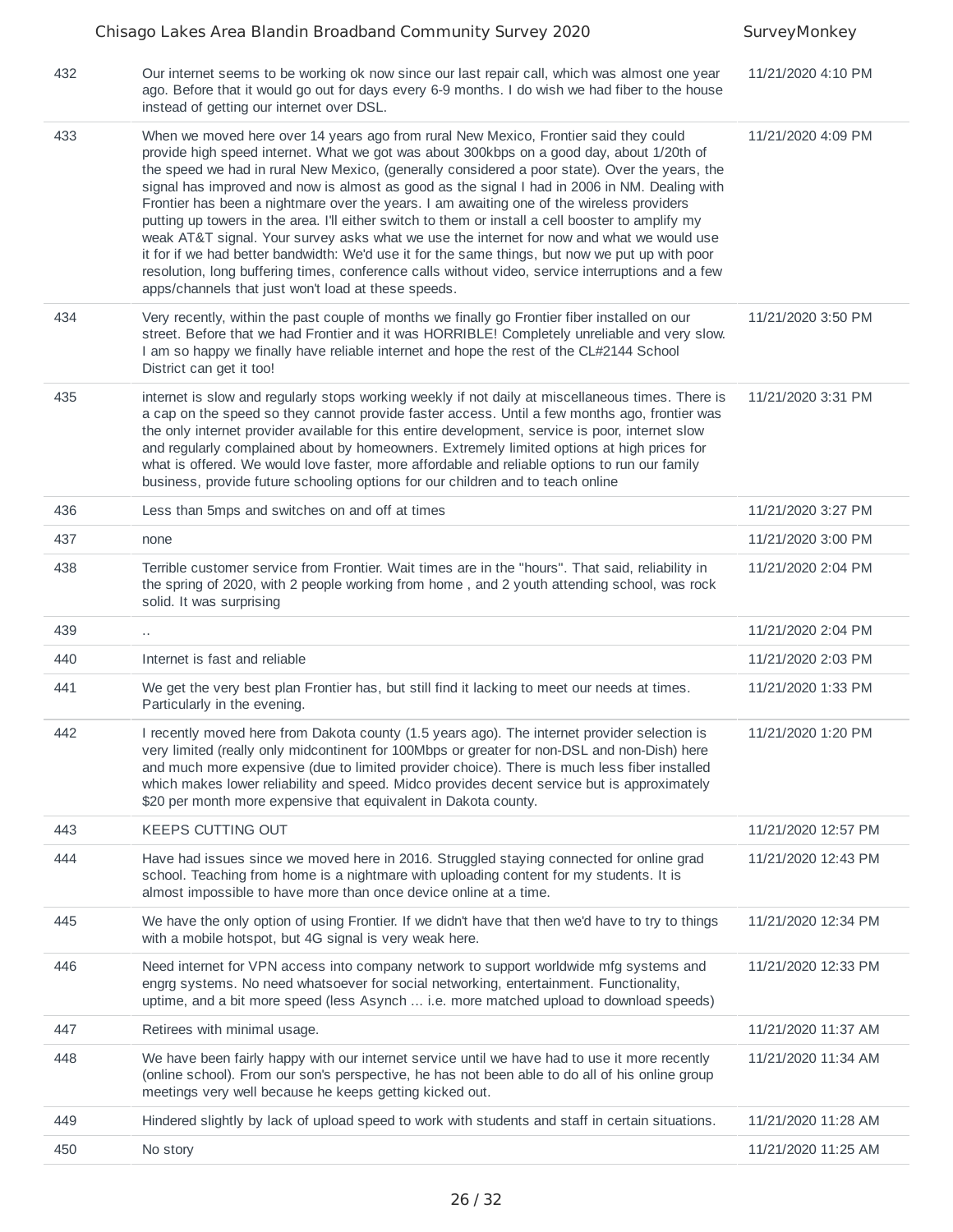#### Chisago Lakes Area Blandin Broadband Community Survey 2020 SurveyMonkey 451 We used to have good speed, but it has declined over the years to where I could no longer work from home on cloud-based applications. It has become increasingly tricky to pay bills online because of the lack of bandwidth. Many sites no longer hold to the earlier optimization standards, so out here in the country, news sites that rely on video to deliver content frequently do not work well enough to be of value. What we have for service is way behind the curve of acceptability. 11/21/2020 10:58 AM 452 The other day, internet did not work for over an hour. When it does work, it is not reliable. 11/21/2020 10:50 AM 453 Just overall frustration with the service provided by Frontier. 11/21/2020 10:48 AM 454 adequate... meaning less than 5mbt, slow access, waiting for buffering to take place. Paying way more than the service received compared to other areas 11/21/2020 10:47 AM 455 We are very happy since we switched from Frontier to Midco. 111/21/2020 10:45 AM 456 We had Frontier for many years. We were never really happy with the service, it was slow and unreliable. We switched to Midco about a year ago. We are very happy with the service. 11/21/2020 10:38 AM 457 Current is acceptable. 11/21/2020 10:17 AM 458 Internet is good but could be better. Midcos rental modem is horrible and they don't offer resolution. We had to buy our own which has been better but the speeds vary during peak hours. More options out here would give better competition to provide the best availability 11/21/2020 10:03 AM 459 We have DSL through Frontier which is our only option due to our location. We are in the chisago township and cannot use any other service. I am very unhappy with our service and would change if I could. 11/21/2020 9:46 AM 460 We lived in Chisago City for 17 years and we had Frontier. TERRIBLE internet service. It is better with Midco. Yesterday, I tried to go online just to print something out at around 2pm on a Friday, and I kept getting booted off the internet. Maybe too many people were using at that time. 11/21/2020 9:27 AM 461 We are happy with our internet provider. 11/21/2020 9:11 AM 462 We have had horrible internet service up until this year when we were finally able to upgrade for a decent price. Last year they wanted to charge us \$100 which was \$55 more then what we were paying for a minimal upgrade. This year we got a much better upgrade for only \$10 more then what we were paying. 11/21/2020 9:00 AM 463 Years and years of working with the internet, but I got spoiled using state networks for work. Connection interruptions are frustrating, and access from other locations can be iffy here. Otherwise, I love the convenience and speed of communication via the internet. 11/21/2020 8:59 AM 464 We have it through Midco. We upgraded to a faster service with them. Our daughter and friend are here from NY and need this to work remotely. COVID has altered all our lives. 11/21/2020 8:55 AM 465 I have tried working with Frontier to get better internet service as i do work from home and am CEO of a 90 employee company (Optimize Social Media) and utilize the net as a "must have service". Frontier as a company is a terrible company as thier customer service runs from off shore and is difficult to get your issues accross when there is a problem. The local service techs however, are fantastic and will try and go out of their way to help you out but thier hands are tied in many cases due to corporate and the service they can provide. Simply put i have 15 M down and 1.8 M up on a good day. I need more bandwidth and faster connection to conduct business as i need to. I am 750 ft. too far away for Midco's service or i would be with them. 11/21/2020 8:51 AM 466 Midco has been great. We can have 4 people working with the internet at the same time with no issues 11/21/2020 8:41 AM 467 We live in Lindstrom, so we have access to Midcontinent. We use to have Frontiernet but Midcontinent is better. I hear a lot of lamenting from friends who live out in the country about their service. Would I like faster - probably - depending on the cost. What we have is adequate to our needs and we could upgrade with Midcontinent if we wanted to be faster now. 11/21/2020 8:32 AM 468 Do not like Frontier, unreliable and numerous equipment break downs, never upgrade equipment and charge high pricing for equipment insurance, will probably go to a hot spot jet pack with Verizon 11/21/2020 8:30 AM 469 I cannot get a single internet provider to service my home, even Frontier said they were full in 11/21/2020 8:21 AM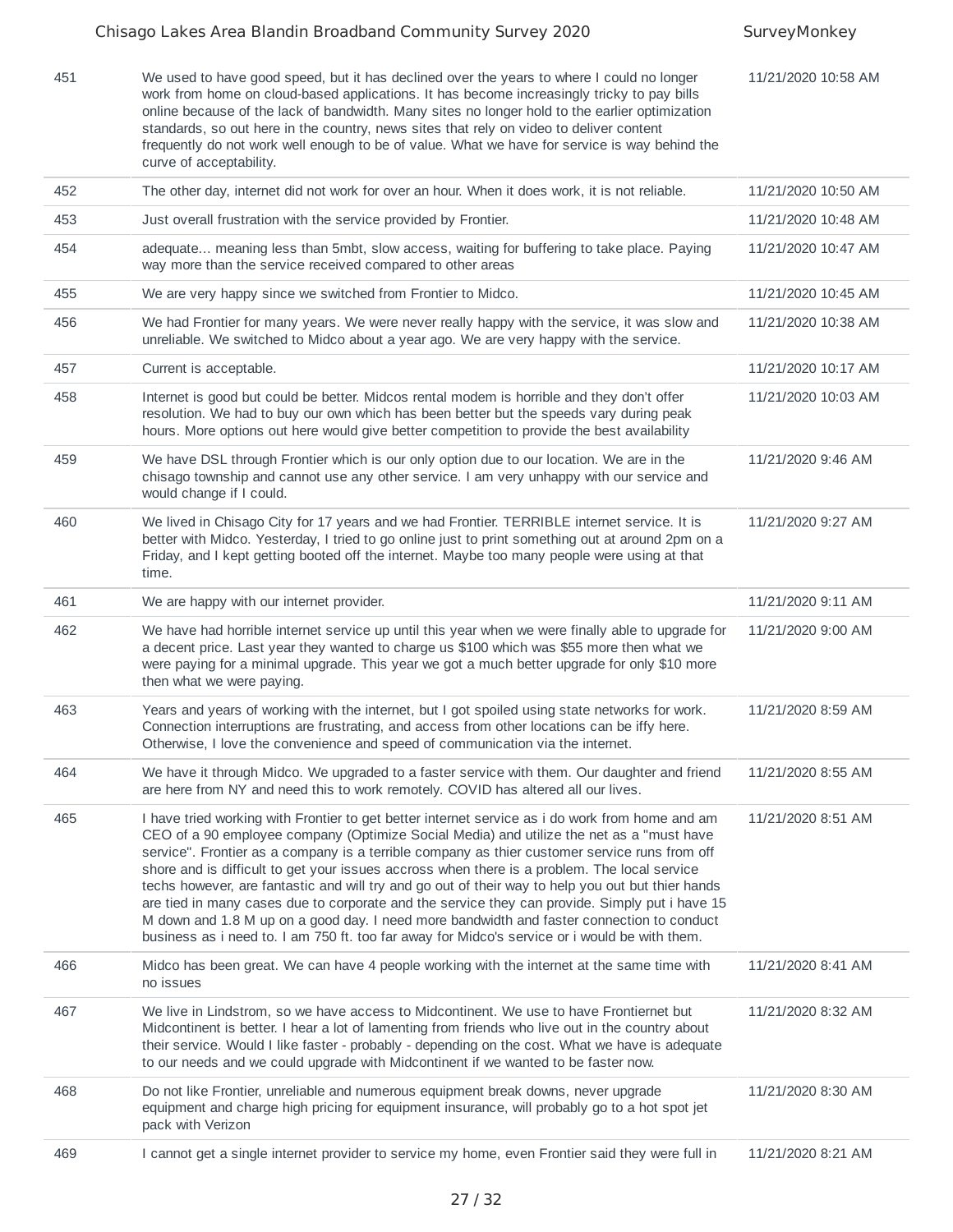|     | our neighborhood. However, the neighbors that have it tell me it is awful so I may not be<br>missing out. I must work from home and the hotspot I have works marginally well in off peak<br>times, during peak times it fails. Looking at Truspeed for some possibilities. We moved here<br>about 10 years ago from rural Detroit Lakes, where we had digital cable and high speed internet<br>at our house. When we moved 35 miles from the state capitol we never imagined the services<br>would be so antiquated and sparse. We found out after purchasing our home there was one<br>feeble internet service and NO cable??? It was like moving to the 80s.                                                                                                                                                                                                                                                                                                                                  |                     |
|-----|-------------------------------------------------------------------------------------------------------------------------------------------------------------------------------------------------------------------------------------------------------------------------------------------------------------------------------------------------------------------------------------------------------------------------------------------------------------------------------------------------------------------------------------------------------------------------------------------------------------------------------------------------------------------------------------------------------------------------------------------------------------------------------------------------------------------------------------------------------------------------------------------------------------------------------------------------------------------------------------------------|---------------------|
| 470 | We do not have good options. I could not justify Frontier because the internet did not work<br>most of the time. Went to ATT but experiencing low bandwidth. Cannot zoom well. Cannot<br>stream at all.                                                                                                                                                                                                                                                                                                                                                                                                                                                                                                                                                                                                                                                                                                                                                                                         | 11/21/2020 8:15 AM  |
| 471 | We have lived in this area for most of our lives and Frontier has been the only internet provider<br>we have ever known. They have terrible internet service and the price is more than other<br>people pay for high speed internet. Their support is less than reliable in solving issues unless<br>you can talk directly to one of the technician the comes out to houses/businesses. Since the<br>pandemic started, out internet service drops at least a couple times per day while we are<br>working. Both of us work remote and one does online education. We also have a small child<br>and the internet service cannot keep up with both adults working and the child streaming video.<br>We have tried using Verizon as a backup, but they are a lot of money and even less speed.<br>We are unable to go into the office regularly due to the pandemic and we are required to have<br>internet service to work. It would be fantastic to get a reliable network available in Chisago. | 11/21/2020 8:10 AM  |
| 472 | Frontier has been unreliable for years. When internet is down, it's out for days. Customer<br>service is a joke. I'd get rid of Frontier if I had another option.                                                                                                                                                                                                                                                                                                                                                                                                                                                                                                                                                                                                                                                                                                                                                                                                                               | 11/21/2020 8:05 AM  |
| 473 | its a small part of my life                                                                                                                                                                                                                                                                                                                                                                                                                                                                                                                                                                                                                                                                                                                                                                                                                                                                                                                                                                     | 11/21/2020 7:59 AM  |
| 474 | I have 1 TB speed with Midco; I never see it that high, but it definitely is faster than when I<br>had Xfinity at my last home                                                                                                                                                                                                                                                                                                                                                                                                                                                                                                                                                                                                                                                                                                                                                                                                                                                                  | 11/21/2020 7:28 AM  |
| 475 | Frontier cost too high for current offer, phone line. My spouse works from home permanently<br>and must use a wireless modem for speed and consistency, she is in IT work, needs higher<br>speed that current offer through Frontier does not provide. Fiber optic line is 1/2 mile away<br>from our area, we cannot access yet, highly disappointing.                                                                                                                                                                                                                                                                                                                                                                                                                                                                                                                                                                                                                                          | 11/21/2020 7:12 AM  |
| 476 | we had charter which was ok for a while until more people started getting DSL through them<br>and the speed and reliablity dropped and then switched to MidCo and have been fairly happy<br>since with very few issues at all.                                                                                                                                                                                                                                                                                                                                                                                                                                                                                                                                                                                                                                                                                                                                                                  | 11/21/2020 12:03 AM |
| 477 | Internet has shown improvement over the last few years                                                                                                                                                                                                                                                                                                                                                                                                                                                                                                                                                                                                                                                                                                                                                                                                                                                                                                                                          | 11/20/2020 11:49 PM |
| 478 | sprint must have just recently got a little better, the past months i hardly got any service or<br>signal i thought it was maybe because they were working on water tower in chisago city, i live<br>next to it. for months on and off at times even my sprint phone i could dial out, msg, text or no<br>internet signal. not even to next door. im just hoping it stays ok for now, not the best just ok.                                                                                                                                                                                                                                                                                                                                                                                                                                                                                                                                                                                     | 11/20/2020 11:19 PM |
| 479 | Mostly reliable with some minor interruptions.                                                                                                                                                                                                                                                                                                                                                                                                                                                                                                                                                                                                                                                                                                                                                                                                                                                                                                                                                  | 11/20/2020 9:49 PM  |
| 480 | Internet is such a need in these times that I believe if you don't have affordable high speed<br>internet, you are at a severe disadvantage and possibly unable to maintain a good quality of<br>life. Costs need to come down to a reasonable cost.                                                                                                                                                                                                                                                                                                                                                                                                                                                                                                                                                                                                                                                                                                                                            | 11/20/2020 9:21 PM  |
| 481 | The service is good most of the time. Sometimes goes down. The wi-fi connection is lost often<br>which is the most frustrating issue.                                                                                                                                                                                                                                                                                                                                                                                                                                                                                                                                                                                                                                                                                                                                                                                                                                                           | 11/20/2020 8:26 PM  |
| 482 | <i>i</i> have internet                                                                                                                                                                                                                                                                                                                                                                                                                                                                                                                                                                                                                                                                                                                                                                                                                                                                                                                                                                          | 11/20/2020 8:25 PM  |
| 483 | Poor overcharged internet access. We need a better option.                                                                                                                                                                                                                                                                                                                                                                                                                                                                                                                                                                                                                                                                                                                                                                                                                                                                                                                                      | 11/20/2020 7:36 PM  |
| 484 | Our household experience disconnection of our internet often where we need to power off our<br>modem to get reconnected. I have called Frontier many times & they tell me that there is<br>nothing they can do. The modem that is supplied by them has been here since 2011 & they<br>will not replace it. I don't want to pay any more but would love a fiber optic connection.                                                                                                                                                                                                                                                                                                                                                                                                                                                                                                                                                                                                                | 11/20/2020 7:34 PM  |
| 485 | We invested recently in expensive upgrades in hardware for better connctivity to our WiFi. We<br>ould welcome an upgrade in the infrastructure.                                                                                                                                                                                                                                                                                                                                                                                                                                                                                                                                                                                                                                                                                                                                                                                                                                                 | 11/20/2020 7:31 PM  |
| 486 | our internet is very spotty we are constantly rebooting the modem, I work in the healthcare<br>field on Electronic Medical Record program build so need good service to do my job. It is a                                                                                                                                                                                                                                                                                                                                                                                                                                                                                                                                                                                                                                                                                                                                                                                                      | 11/20/2020 7:07 PM  |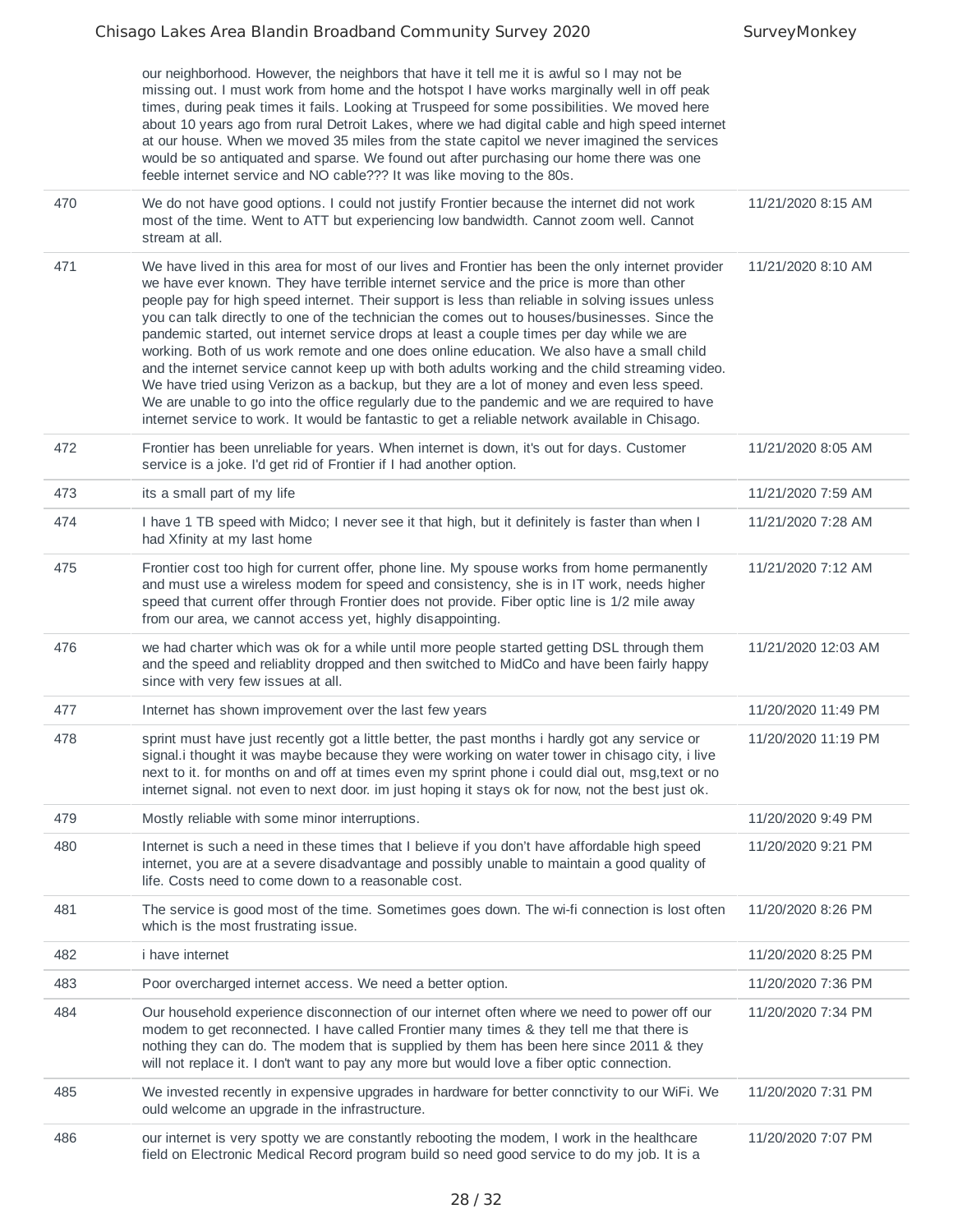|     | struggle.                                                                                                                                                                                                                                                                                                                                                                                                                                                                                                                                                                                                                                                                                                                                                                                                                                                                                                                                                                                                                                                                                                                                                                                                                                                      |                    |
|-----|----------------------------------------------------------------------------------------------------------------------------------------------------------------------------------------------------------------------------------------------------------------------------------------------------------------------------------------------------------------------------------------------------------------------------------------------------------------------------------------------------------------------------------------------------------------------------------------------------------------------------------------------------------------------------------------------------------------------------------------------------------------------------------------------------------------------------------------------------------------------------------------------------------------------------------------------------------------------------------------------------------------------------------------------------------------------------------------------------------------------------------------------------------------------------------------------------------------------------------------------------------------|--------------------|
| 487 | Moved here from Roseville, MN in 1994. The only service at that time was Dial Up, there<br>wasn't even natural gas available so the house was heated on propane. Internet access speed<br>is lagging way behind in technology. I was the IT Manager at Target in Minneapolis and<br>enjoyed fiber optic speeds. Dropping back to dial up, then eventually 5-Mbs DSL has been<br>horrific. The reliability has been VERY sporatic, from outages lasting a day or more to brief<br>disconnects which require rebooting of the DSL router or computers.                                                                                                                                                                                                                                                                                                                                                                                                                                                                                                                                                                                                                                                                                                           | 11/20/2020 7:05 PM |
| 488 | Our current internet service is extremely slow.                                                                                                                                                                                                                                                                                                                                                                                                                                                                                                                                                                                                                                                                                                                                                                                                                                                                                                                                                                                                                                                                                                                                                                                                                | 11/20/2020 6:56 PM |
| 489 | Our internet struggles to stream our devices - it can get unreliable when having meetings or<br>zooming.                                                                                                                                                                                                                                                                                                                                                                                                                                                                                                                                                                                                                                                                                                                                                                                                                                                                                                                                                                                                                                                                                                                                                       | 11/20/2020 6:52 PM |
| 490 | I don't know that this means.                                                                                                                                                                                                                                                                                                                                                                                                                                                                                                                                                                                                                                                                                                                                                                                                                                                                                                                                                                                                                                                                                                                                                                                                                                  | 11/20/2020 6:51 PM |
| 491 | I want high speed internet for everyone in our community. I am blessed to live within the<br>cabled area but I know not everyone has this access.                                                                                                                                                                                                                                                                                                                                                                                                                                                                                                                                                                                                                                                                                                                                                                                                                                                                                                                                                                                                                                                                                                              | 11/20/2020 6:44 PM |
| 492 | \$70 for a monopolized utility is ridiculous. I have many friends that laugh at how much I'm<br>paying for how little I'm getting. At least it's fairly stable and handles the loads I throw at it (for<br>the most part). I'm work from home now because of Covid and I do have some fairly large file<br>transfers from the office servers. I'm also big into gaming at night. Both require reliability and<br>speed. Nothing is more frustrating than waiting around for a large work download or even<br>worse, ruining the one night a week of gaming I get because of excess lag, connection issues<br>or the plethora of other problems that may arise                                                                                                                                                                                                                                                                                                                                                                                                                                                                                                                                                                                                  | 11/20/2020 6:30 PM |
| 493 | Lived here for 12 years. Up until last year we had very poor service including phone. Outages<br>more often than not. Last serviceman rewired everything and has been working better. Still<br>have some spooling on some games.                                                                                                                                                                                                                                                                                                                                                                                                                                                                                                                                                                                                                                                                                                                                                                                                                                                                                                                                                                                                                               | 11/20/2020 6:19 PM |
| 494 | I have worked from home for the past 2 years. I consistently have my internet router lose<br>connection or restart without any prior warning. This has effected me to have to improvise on<br>meetings (I show our web based software product to potential customers). Since most<br>everyone is remote, it acceptable circumstances, but this happens almost every day and<br>during working hours. This also effects my daughter who is distance learning and may be on a<br>Zoom call for class. I would love to have a consistent internet connection and not have to<br>worry or make excuses for.                                                                                                                                                                                                                                                                                                                                                                                                                                                                                                                                                                                                                                                        | 11/20/2020 5:55 PM |
| 495 | We have struggled with internet for years. My motherinlaw has tried many sources for internet:<br>frontier, Verizon hotspot, satellite internet. When we first built our home, our frontier service<br>cable was not buried, and sat on the surface of the ground for 2 years. During that time it was<br>so bad, I had to use a hotspot to work from home. We got about 2mbites/second. Now that is<br>it buried, I can work from home using it but I have to limit how often my files sync and how<br>much I work on during a zoom call. I call in using my phone to ensure I don't drop the<br>connection while I frequently loose being able to see when some one shares a screen. I rarely<br>attempt to share video as it usually drops. The best frontier can do is 5 mbites/sec. When my<br>son has to do school remotely, I have to regulate my work laptop's use of the internet to make<br>sure his Google meets or school-ology meetings don't drop. We have tried to look into other<br>internet options, but satellite internet is very expensive, At&t mobile hotspots may not have<br>the bandwidth to support my work, and the new tru speed internet towers don't reach our<br>location well enough for them to install. We need a solution. | 11/20/2020 5:52 PM |
| 496 | We have struggled with internet for years. My motherinlaw has tried many sources for internet:<br>frontier, Verizon hotspot, satellite internet. When we first built our home, our frontier service<br>cable was not buried, and sat on the surface of the ground for 2 years. During that time it was<br>so bad, I had to use a hotspot to work from home. We got about 2mbites/second. Now that is<br>it buried, I can work from home using it but I have to limit how often my files sync and how<br>much I work on during a zoom call. I call in using my phone to ensure I don't drop the<br>connection while I frequently loose being able to see when some one shares a screen. I rarely<br>attempt to share video as it usually drops. The best frontier can do is 5 mbites/sec. When my<br>son has to do school remotely, I have to regulate my work laptop's use of the internet to make<br>sure his Google meets or school-ology meetings don't drop. We have tried to look into other<br>internet options, but satellite internet is very expensive, At&t mobile hotspots may not have<br>the bandwidth to support my work, and the new tru speed internet towers don't reach our<br>location well enough for them to install. We need a solution. | 11/20/2020 5:52 PM |
| 497 | We live within city limits and our internet works for distance learning, online streaming and                                                                                                                                                                                                                                                                                                                                                                                                                                                                                                                                                                                                                                                                                                                                                                                                                                                                                                                                                                                                                                                                                                                                                                  | 11/20/2020 5:50 PM |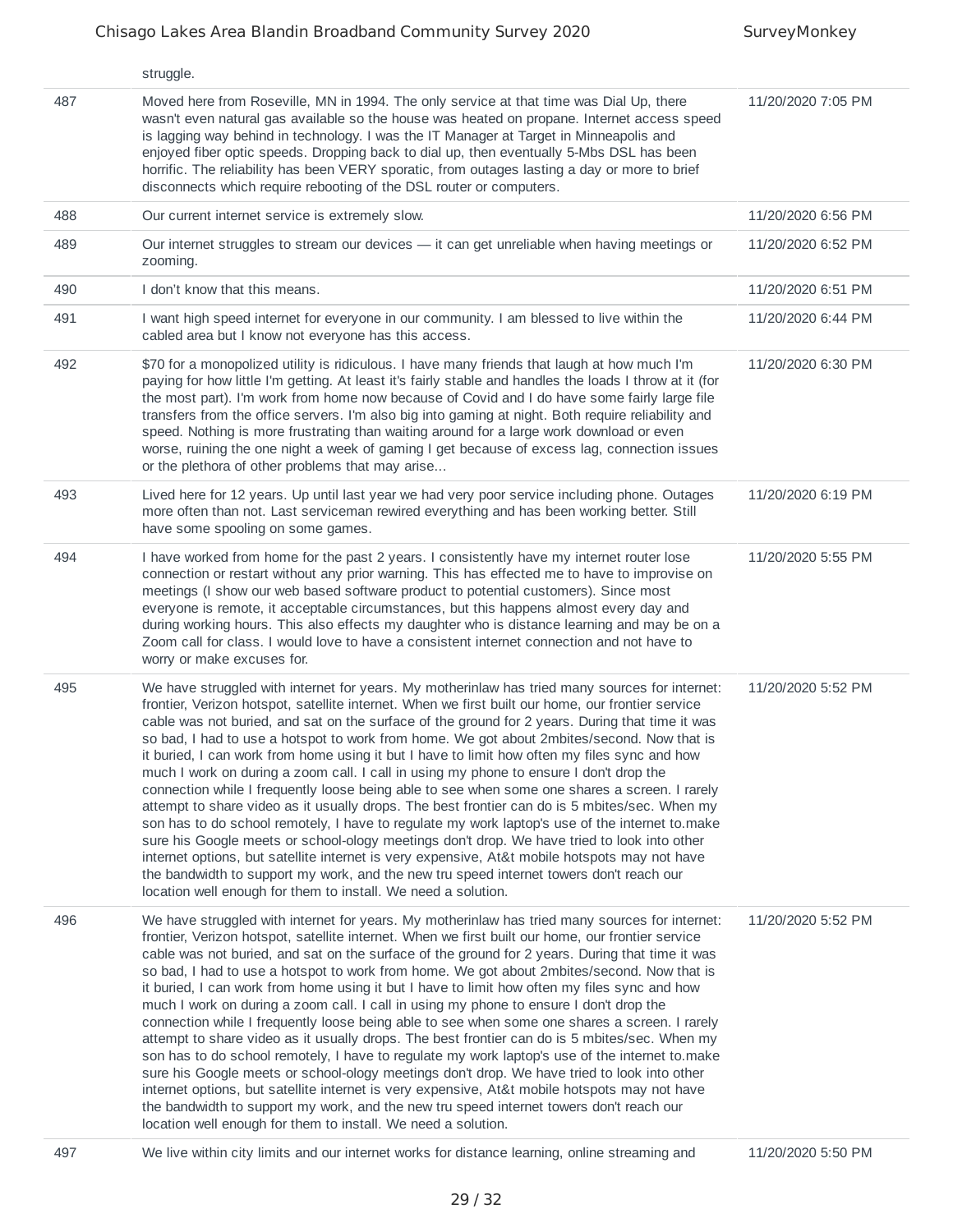| working from home. I did have to upgrade to a mesh wifi router system to increase speed and                                                                                                        |
|----------------------------------------------------------------------------------------------------------------------------------------------------------------------------------------------------|
| reliability of our internet. Our internet handles multiple devices with ease. The only problem I<br>have is I have to call every few years to get a customer loyalty discount. I wish there was an |
| option for a lifetime price lock.                                                                                                                                                                  |

| 498 | Satisfied with Midco. Glad we didn't get Frontier. We usually leave during winter and Midco lets<br>us put our account on hold.                                                                                                                                                                                                                                                                                                                                                                                                                                                                                                                                                                                                                                                                                                                                                                                                                                                                             | 11/20/2020 5:48 PM |
|-----|-------------------------------------------------------------------------------------------------------------------------------------------------------------------------------------------------------------------------------------------------------------------------------------------------------------------------------------------------------------------------------------------------------------------------------------------------------------------------------------------------------------------------------------------------------------------------------------------------------------------------------------------------------------------------------------------------------------------------------------------------------------------------------------------------------------------------------------------------------------------------------------------------------------------------------------------------------------------------------------------------------------|--------------------|
| 499 | I just think more options would make for a more competitive market and maybe better internet.                                                                                                                                                                                                                                                                                                                                                                                                                                                                                                                                                                                                                                                                                                                                                                                                                                                                                                               | 11/20/2020 5:42 PM |
| 500 | We initially had Frontier when we moved to Lindstrom in 2015. The communication we got from<br>the previous home owner and the city was that Frontier was our only option. This was false<br>information and we had frustrations with the named provider our entire tenure with them. A<br>representive from Midco was going door to door and that was the first we heard of another<br>internet option. We immediately switched and have been quite satisfied with our service<br>through them. We initially had Midco 100, but with our current reality of teaching from home,<br>and 3 students doing DL from home in addition to streaming tv, cell phones, streaming music<br>etc we needed to upgrade our service. In the past week we upgraded to Midco 500 and as a<br>family we are able to successfully stream 4 Google Meets and use our other devices<br>simultaneously without interruption. We feel very fortunate to live in the Midco service area and<br>have access to reliable internet. | 11/20/2020 5:30 PM |
| 501 | The only internet available at our house is Frontier DSL and I'm lucky if I get 5mbps download<br>speed (upload is less than 1). I exclusively work from home, even before COVID, and my<br>connection would drop almost daily and I had to reboot the modem. I went with AT&T mobile<br>hotspot and the reliability is much better but my data is limited so we cannot stream movies,<br>have any wifi device, use the DVR from our satelite service, etc. And Frontier service was<br>HORRIBLE!!!                                                                                                                                                                                                                                                                                                                                                                                                                                                                                                         | 11/20/2020 5:27 PM |
| 502 | Until 2016, I had DSL 1.5Mb, to 2.1Mb from Frontier. Now I have Fiber 26Mb from Frontier. At<br>this household, we have 3 computers wire directly to the Modem/Router. When all 3 computers<br>are on at the same time. It can be a challenge to watch any Streaming Video, do Online<br>gaming, or looking at high resolution images. Because they're isn't enough bandwidth for doing<br>them at the same time.                                                                                                                                                                                                                                                                                                                                                                                                                                                                                                                                                                                           | 11/20/2020 5:17 PM |
| 503 | The internet is very slow at times & service since they provide after they moved their<br>Lindstrom office is really back.                                                                                                                                                                                                                                                                                                                                                                                                                                                                                                                                                                                                                                                                                                                                                                                                                                                                                  | 11/20/2020 5:01 PM |
| 504 | Frontier is absolutely terrible. I can't work from home because the internet is so inconsistent.                                                                                                                                                                                                                                                                                                                                                                                                                                                                                                                                                                                                                                                                                                                                                                                                                                                                                                            | 11/20/2020 4:50 PM |
| 505 | 1. Frontier never warns us when they do things that interrupt our internet service. 2. Frontier<br>usually tries to up-sell us to their higher-level tech support service when we need tech support.<br>3. We get too much pixelation when streaming podcasts and videos. 4. I tried to take the<br>speed test but did not see any way to start the test. If you still want me to take the test, call<br>me at 651-257-1400 with instructions as to how to start it.                                                                                                                                                                                                                                                                                                                                                                                                                                                                                                                                        | 11/20/2020 4:32 PM |
| 506 | Frontier is our only option where we live and some days it is okay, 1 out of 5 days it is really<br>bad. usually on the bad days, you can find the frontier truck on the road somewhere within a<br>mile of our house. We pay about \$50/month. i would have no problem paying \$70 per month if<br>it was reliable                                                                                                                                                                                                                                                                                                                                                                                                                                                                                                                                                                                                                                                                                         | 11/20/2020 4:02 PM |
| 507 | Frontier was TERRIBLE, they should have their license revoked. Frontier's speed was BAD,<br>their reliability worse, and their service was iffy. Switched to Midco, minimal issues since and<br>all were resolved in a timely manner.                                                                                                                                                                                                                                                                                                                                                                                                                                                                                                                                                                                                                                                                                                                                                                       | 11/20/2020 3:55 PM |
| 508 | We just moved to Lindstrom a year ago from Wyoming, MN. Our internet was way faster for<br>the same price. We only have one choice for internet providers here and it's so slow.                                                                                                                                                                                                                                                                                                                                                                                                                                                                                                                                                                                                                                                                                                                                                                                                                            | 11/20/2020 3:40 PM |
| 509 | slow                                                                                                                                                                                                                                                                                                                                                                                                                                                                                                                                                                                                                                                                                                                                                                                                                                                                                                                                                                                                        | 11/20/2020 3:39 PM |
| 510 | Used to have Frontier when living within the Townshipabsolutely terrible experience. Having<br>only one semi-reliable provider option (Midco) does not allow for competition and limits<br>consumer choice.                                                                                                                                                                                                                                                                                                                                                                                                                                                                                                                                                                                                                                                                                                                                                                                                 | 11/20/2020 3:36 PM |
| 511 | slow                                                                                                                                                                                                                                                                                                                                                                                                                                                                                                                                                                                                                                                                                                                                                                                                                                                                                                                                                                                                        | 11/20/2020 3:35 PM |
| 512 | Usually During the day, we get OK performance. In the evening, my wife takes lessons online,<br>and the bandwidth is restricted so that she is the only one who can use the internet.<br>Sometimes the bandwidth goes down from 25 mbit/sec to 100k per second, although we are                                                                                                                                                                                                                                                                                                                                                                                                                                                                                                                                                                                                                                                                                                                             | 11/20/2020 3:26 PM |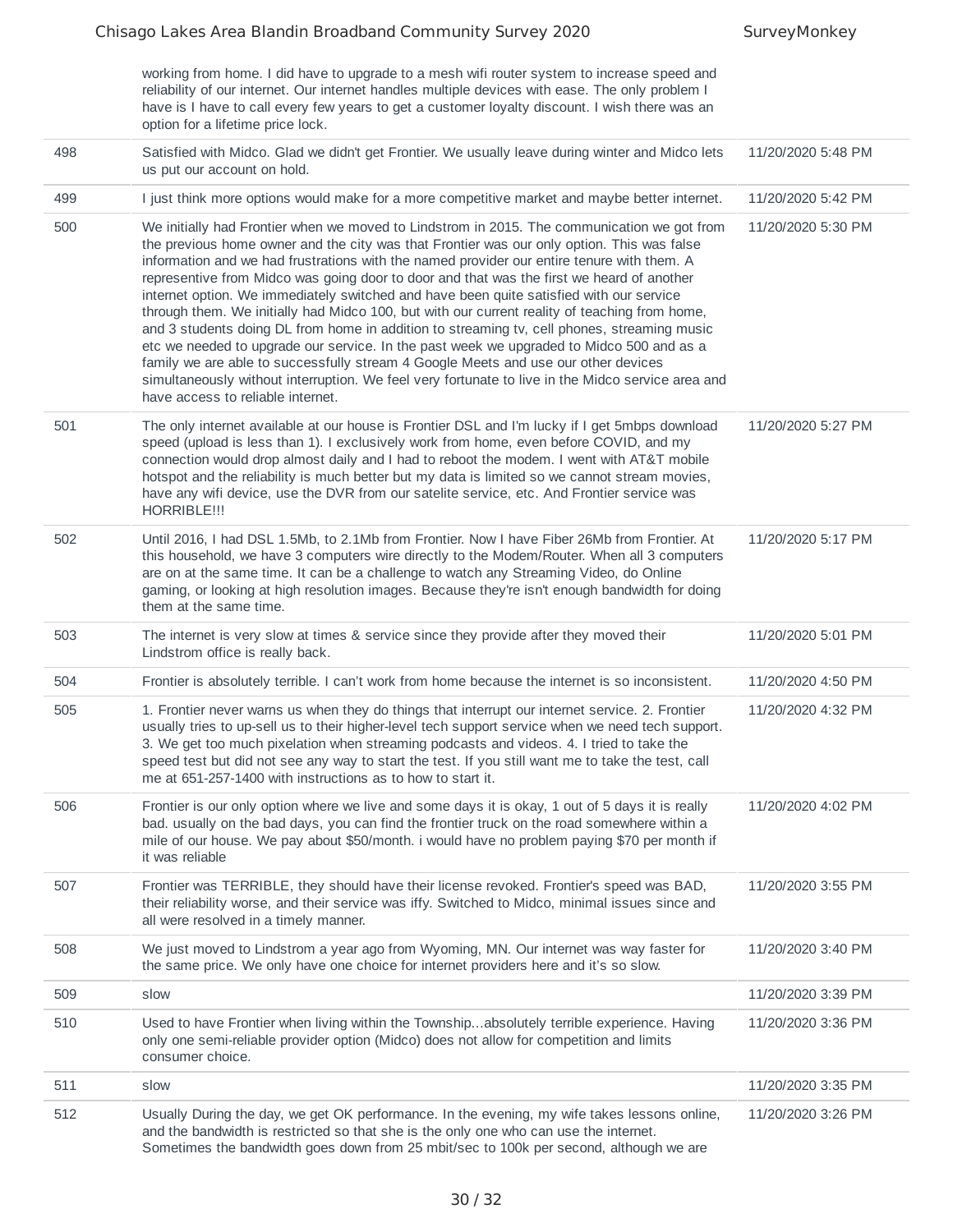paying for 25 mbit/sec bandwidth. I would like to teach some Genealogy courses online, but our internet connection is not reliable enough, and the bandwidth restrictions don't allow that.

| 513 |                                                                                                                                                                                                                                                                                                                                                                                                                                                                                                                                                                                                                                                                                                                                                                                                                                                                                                                                                                                                                                                                                                                       | 11/20/2020 3:19 PM |
|-----|-----------------------------------------------------------------------------------------------------------------------------------------------------------------------------------------------------------------------------------------------------------------------------------------------------------------------------------------------------------------------------------------------------------------------------------------------------------------------------------------------------------------------------------------------------------------------------------------------------------------------------------------------------------------------------------------------------------------------------------------------------------------------------------------------------------------------------------------------------------------------------------------------------------------------------------------------------------------------------------------------------------------------------------------------------------------------------------------------------------------------|--------------------|
| 514 | Switched from Frontier (awful) to Midco this year for the same cost. Much happier. Faster, and<br>without outages.                                                                                                                                                                                                                                                                                                                                                                                                                                                                                                                                                                                                                                                                                                                                                                                                                                                                                                                                                                                                    | 11/20/2020 3:13 PM |
| 515 | Midco is great, but for others in County that don't have access to cable, high speed internet is<br>lacking severely.                                                                                                                                                                                                                                                                                                                                                                                                                                                                                                                                                                                                                                                                                                                                                                                                                                                                                                                                                                                                 | 11/20/2020 3:05 PM |
| 516 | Frontier has been "decent" over the last 6 months, but prior to that experienced many outages<br>and/or slow performance issues.                                                                                                                                                                                                                                                                                                                                                                                                                                                                                                                                                                                                                                                                                                                                                                                                                                                                                                                                                                                      | 11/20/2020 2:53 PM |
| 517 | Frontier's internet can vary throughout the day, from very slow speeds to ok speeds, when<br>testing 25 Mbps to little as 2 Mbps, If you call them and waste your time, they will just tell you,<br>you are in a high demand area, witch I reply I am paying for 25 Mbps and not getting it.<br>Frontier is one of the worst company's to deal with because they don't care.                                                                                                                                                                                                                                                                                                                                                                                                                                                                                                                                                                                                                                                                                                                                          | 11/20/2020 2:53 PM |
| 518 | We have Frontier DSL. It is \$58 a month and works terrible. It drops all the time, multiple<br>computers will lock it up, it is unacceptable on every level.                                                                                                                                                                                                                                                                                                                                                                                                                                                                                                                                                                                                                                                                                                                                                                                                                                                                                                                                                         | 11/20/2020 2:50 PM |
| 519 | Unhappy with reliability                                                                                                                                                                                                                                                                                                                                                                                                                                                                                                                                                                                                                                                                                                                                                                                                                                                                                                                                                                                                                                                                                              | 11/20/2020 2:47 PM |
| 520 | sporadic service at times.                                                                                                                                                                                                                                                                                                                                                                                                                                                                                                                                                                                                                                                                                                                                                                                                                                                                                                                                                                                                                                                                                            | 11/20/2020 2:39 PM |
| 521 | Frontier was terrible, so now have Midco. It works better.                                                                                                                                                                                                                                                                                                                                                                                                                                                                                                                                                                                                                                                                                                                                                                                                                                                                                                                                                                                                                                                            | 11/20/2020 2:36 PM |
| 522 | Our Midco connection regularly times out and depending on where we are in the house, says it<br>is an "unstable internet connection". This is frustrating to lose Zoom calls or teleconferences<br>for work. I would like other fiber options in the area. Right now, Midco is basically it, so there is<br>no healthy competition.                                                                                                                                                                                                                                                                                                                                                                                                                                                                                                                                                                                                                                                                                                                                                                                   | 11/20/2020 2:33 PM |
| 523 | Dumped Frontier as soon as humanly possible. I'm paying a ridiculous amount of money for<br>internet now from Midco, but at least it works. And Frontier isn't getting my money. I'm<br>fortunate to be in a neighborhood where I can get Midco.                                                                                                                                                                                                                                                                                                                                                                                                                                                                                                                                                                                                                                                                                                                                                                                                                                                                      | 11/20/2020 2:18 PM |
| 524 | We live on North Center Lake in Center City. The only available internet service available is<br>Frontier Net, which I'm fully aware is a terrible service provider who struggles to provide<br>consistent and reliable service. Also their service department lacks consistent competency.<br>Having worked as a senior leader at Hewlett Packard in California and been in the computer<br>industry my entire career, I find the Internet service in the Chisago Lakes Area pitiful. My sister<br>lives in Chisago City and works local at Hazelton from home and she continues to struggle<br>almost daily with Internet performance and inconsistent uptime. We current use our cell<br>service to get online. However, cell service has it's limitation in performance and it does not<br>lend itself to creating a wireless lan for other devices including security systems. If I was still<br>working and required high speed internet to conduct work at home, I would not live in this area<br>do to its ongoing issues with Internet service providers. This issue needs to get rectified in this<br>area. | 11/20/2020 2:07 PM |
| 525 | Service is slow and unreliable. Would like to use for online streaming but is too slow. Would<br>like to have upgraded TV services.                                                                                                                                                                                                                                                                                                                                                                                                                                                                                                                                                                                                                                                                                                                                                                                                                                                                                                                                                                                   | 11/20/2020 2:06 PM |
| 526 | fontier was terrible                                                                                                                                                                                                                                                                                                                                                                                                                                                                                                                                                                                                                                                                                                                                                                                                                                                                                                                                                                                                                                                                                                  | 11/20/2020 1:54 PM |
| 527 | Frontier has been very responsive to our needs - one example really stands out during a recent<br>home remodeling project. They quickly, happily, and at no cost repaired a cut phone line done<br>by contractors that took our internet down. They were came here in less than a day, diagnosed<br>the problem, repaired it and told me to call anytime I have an internet problem no matter whose<br>fault it happened to be. I was very impressed.                                                                                                                                                                                                                                                                                                                                                                                                                                                                                                                                                                                                                                                                 | 11/20/2020 1:50 PM |
| 528 | We took a speed test a few years ago and found that the speed we were being told we had<br>was not what we had. We called and complained. Someone from Frontier came out to our<br>property and speed improved for a few weeks. Then it went back down. We're able to streams<br>movies and such but we're constantly having to restart our router. It's very frustrating.                                                                                                                                                                                                                                                                                                                                                                                                                                                                                                                                                                                                                                                                                                                                            | 11/20/2020 1:42 PM |
| 529 | My frustration with Frontier's service is extremely high. I would pay 3X for even a slight speed<br>upgrade if it was from a company that didn't: 1. Take 3+ days to come out and fix and issue<br>and 2. Attempt to sell you service that you later find out isn't available after you take time off<br>work to be there for the install.                                                                                                                                                                                                                                                                                                                                                                                                                                                                                                                                                                                                                                                                                                                                                                            | 11/20/2020 1:38 PM |